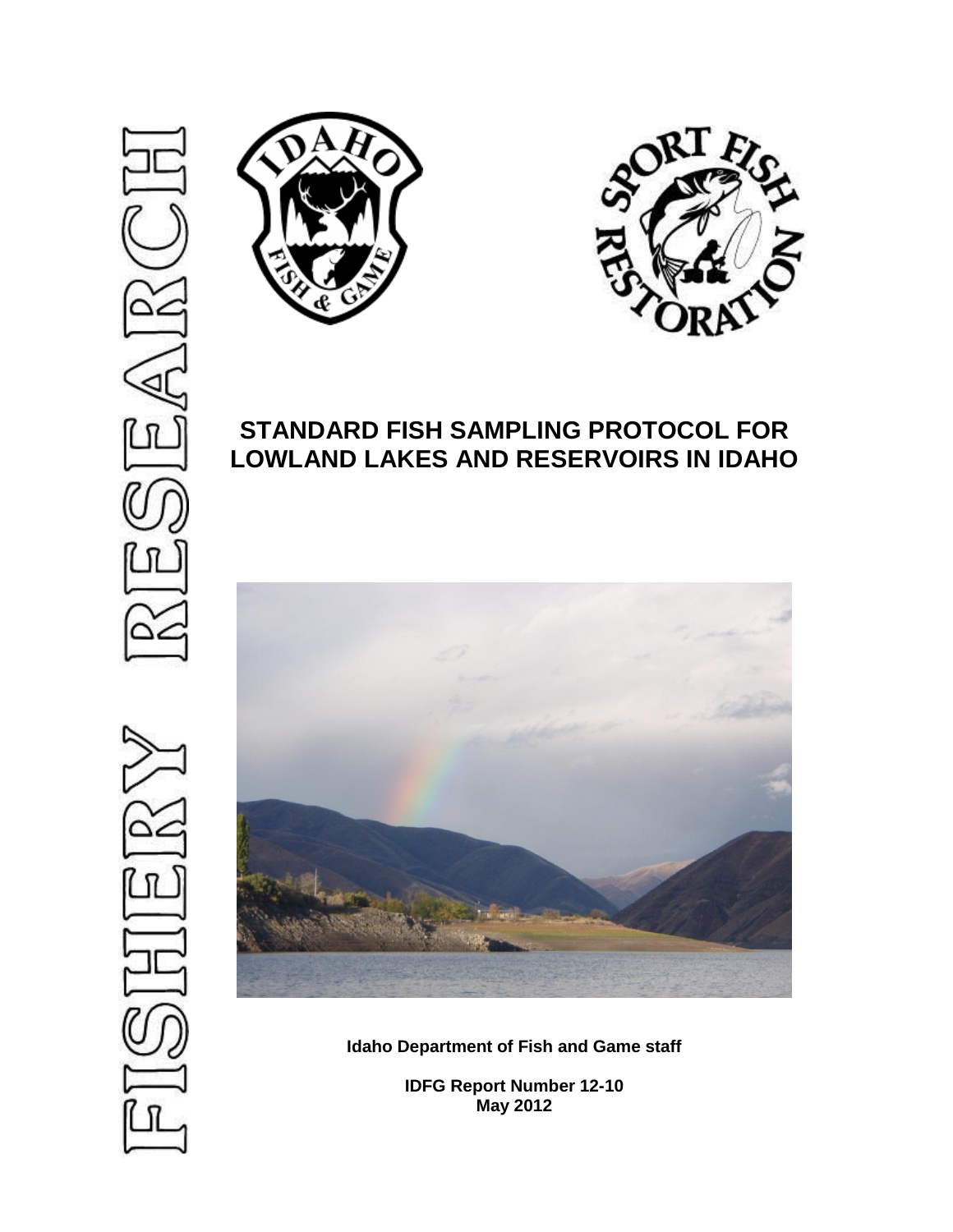#### **INTRODUCTION**

Standardized sampling methods for fisheries surveys are important for describing the status or detecting changes in fish communities. Standard sampling protocols provide consistent and measurable metrics of the fish community, such as catch-per-unit-effort (CPUE), species composition, size structure, or body condition. These metrics can then be validly compared over time, allowing managers to characterize attributes of individual species or bodies of water. The strength of a standardized protocol is that, when used properly, surveys are repeatable, estimated metrics are comparable between years and bodies of water, and precision and confidence bounds can be calculated, ensuring statistically defensible comparisons. Metrics estimated with standardized sampling protocols can be invaluable to identify underperforming populations, monitor population response related to management changes, communicate with the public regarding particular bodies of water or species, or provide direction for more in-depth assessments.

The Idaho Department of Fish and Game (IDFG) has been committed to using a standardized, multiple-gear, fish community sampling approach for lowland lakes and reservoirs since the early 1990s (Idaho Department of Fish and Game 1992), but the agreed upon sampling methods have not been updated in 20 years. The previously adopted survey methods included combining different sampling gear types into one "unit of effort." Unfortunately, this approach precluded the estimation of variability within gear types, a requirement for valid statistical comparisons. The previous methods also based sample size requirements (e.g., number of nets or electrofishing sites) only on the size of the body of water, rather than observed variability in catch by gear. Procedures in this revised manual for sampling lakes and reservoirs include recommendations for field methods and assessing sample size requirements. The new approach is based on the original standardized methods (IDFG 1992), updated with those used in other states that have undergone regional and national review (e.g., Bonar and Divens 2000; Bonvechio 2009).

Obtaining estimates of fish population metrics such as abundance, relative abundance, species composition, and age/growth information from lakes and reservoirs is difficult (Murphy and Willis 1996). Commonly, a multiple-gear strategy is employed to sample the full complement of species and fish sizes in a body of water (Weaver et al. 1993; Fago 1998; Ruetz et al. 2007). Using multiple gears to sample fish populations may help overcome the inherent biases associated with individual gear types. For example, electrofishing is known to be biased toward capturing larger individuals (Beamesderfer and Rieman 1988; Ruetz et al. 2007), while fyke or trap nets capture smaller fish more successfully (Jackson and Bauer 2000; Shoup et al. 2003). Using multiple sampling gears will allow development of a composite generalization of the fish populations in a body of water (Bonar and Divens 2000).

The following protocol outlines different sampling gears, optimal time of year to perform surveys, proper sampling design, and field procedures for lentic waters in Idaho. Following the recommended protocol will aid biologists in generating indices of population metrics for each species sampled. Because of differences in individual gear bias (i.e., species and/or size selectivity), separate estimates for each gear type should be made (Ricker 1975). For example, calculating CPUE for each gear type will allow valid comparisons of CPUE estimates between years and bodies of water.

The protocol is intended to be a minimum survey to document general population status, with the methods designed to provide flexibility for biologists to tailor gear types and sampling effort to meet specific sampling objectives. Additional gear types, or additional effort with the standard gear types for more intense, species-specific sampling, are recommended when indepth evaluation is required or the known species assemblage requires other gear (e.g.,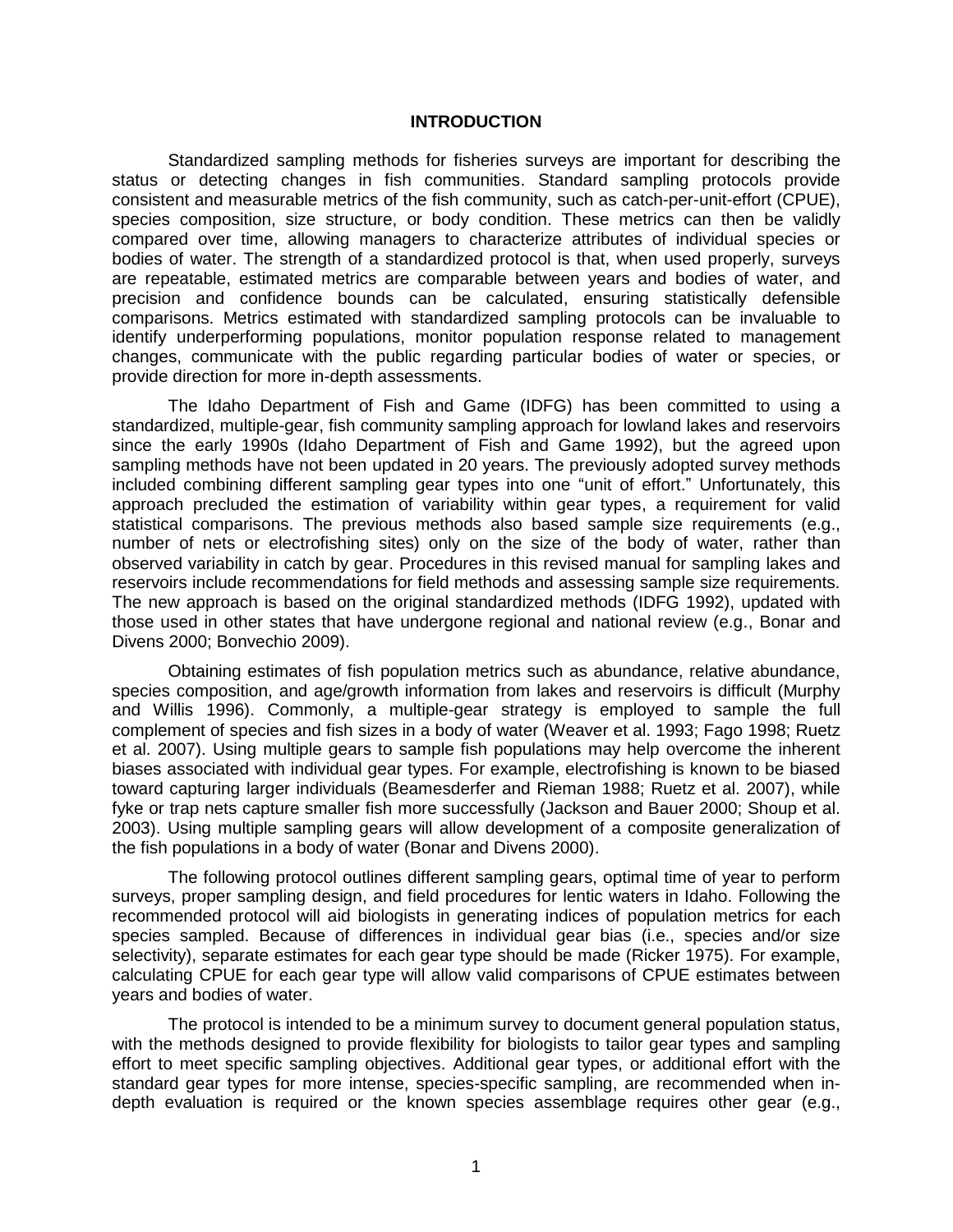trawling in kokanee waters). Likewise, if the body of water to be sampled is not conducive to a gear type or a gear fails to sample fish, that gear may be excluded from the survey. However, when the object of the survey is to make general characterizations of the fish community, or compare fish communities among bodies of water, then standardized sampling using the following protocol is strongly recommended. Whether biologists use only standardized survey methods, combine them with additional methods, or use alternate methods due to unusual logistic or safety constraints, sampling should be conducted as consistently as possible, using the same gear types during the same time of year.

### **STANDARDIZED GEAR**

The sampling gears for the IDFG's standard lowland lake and reservoirs survey are those that are already being used by IDFG fisheries staff, consisting of electrofishing, trap nets, and gill nets1.

### **Electrofishing**

 A pulsed DC electrofishing boat with two boom-mounted electrodes with two netters and a driver. The sample unit should be a 600 s period of electrofishing2, measured from the electrofishing unit as "on-time." The number of fish captured during that period is the response variable, which should later be standardized to the number of fish captured/h. The CPUE is calculated by first dividing the number of fish captured by the number of seconds spent sampling (actual power-on time in seconds) and then multiplying by 3,600 to standardize the estimate to fish captured/h. The mean CPUE is then calculated by summing the CPUE (as fish captured/h) for the different transects and dividing by the number of transects sampled.

### **Trap Nets**

 Standard IDFG trap nets should be constructed with a 75 ft lead, 3X6 ft (23 m lead, 0.9 X 1.8 m) frame with five hoops, crowfoot throats on first and third hoops,  $\frac{3}{4}$ " (1.9 cm) bar mesh, treated black. The CPUE is calculated by summing the number of fish captured across net sets and dividing by the total number of nights that nets were set.

### **Gill Nets**

 Standard gill nets should be 150 ft long X 6 ft deep (45 m X 1.8 m) clear monofilament nets with 6 panels composed of  $\frac{3}{4}$ , 1, 1, 1,  $\frac{1}{4}$ , 1,  $\frac{1}{2}$ , 2, and 2,  $\frac{1}{2}$ , (1.9, 2.5, 3.2, 3.8, 5.1, and 6.4 cm) bar mesh in floating and sinking configurations. Although a floating and a sinking gill net are often set as a pair, report separately and calculate CPUE for the individual nets regardless of whether gill nets are floating or sinking. The CPUE is calculated by summing the number of fish captured across net sets and dividing by the total number of nights that nets were set.

<sup>1</sup>These gears are very similar to the gears used by the State of Washington for standard surveys in lentic waters, which consist of electrofishing, fyke nets, and gill nets (Bonar and Divens 2000).

<sup>2</sup> See Miranda et al. (1996) for discussion on length of electrofishing time per sample interval. Conclusions were that short-duration intervals (5-10 minutes) were best (i.e., produced lower variance) when travel time between sample survey reaches was <30 minutes, whereas long-duration intervals (30-60 minutes) were best only when travel time between reaches was long (>30 minutes) and CPUE was low. Bonar and Divens (2000) used this information to settle on 600 s sample intervals for standard surveying conducted by State of Washington field staff on lentic waters.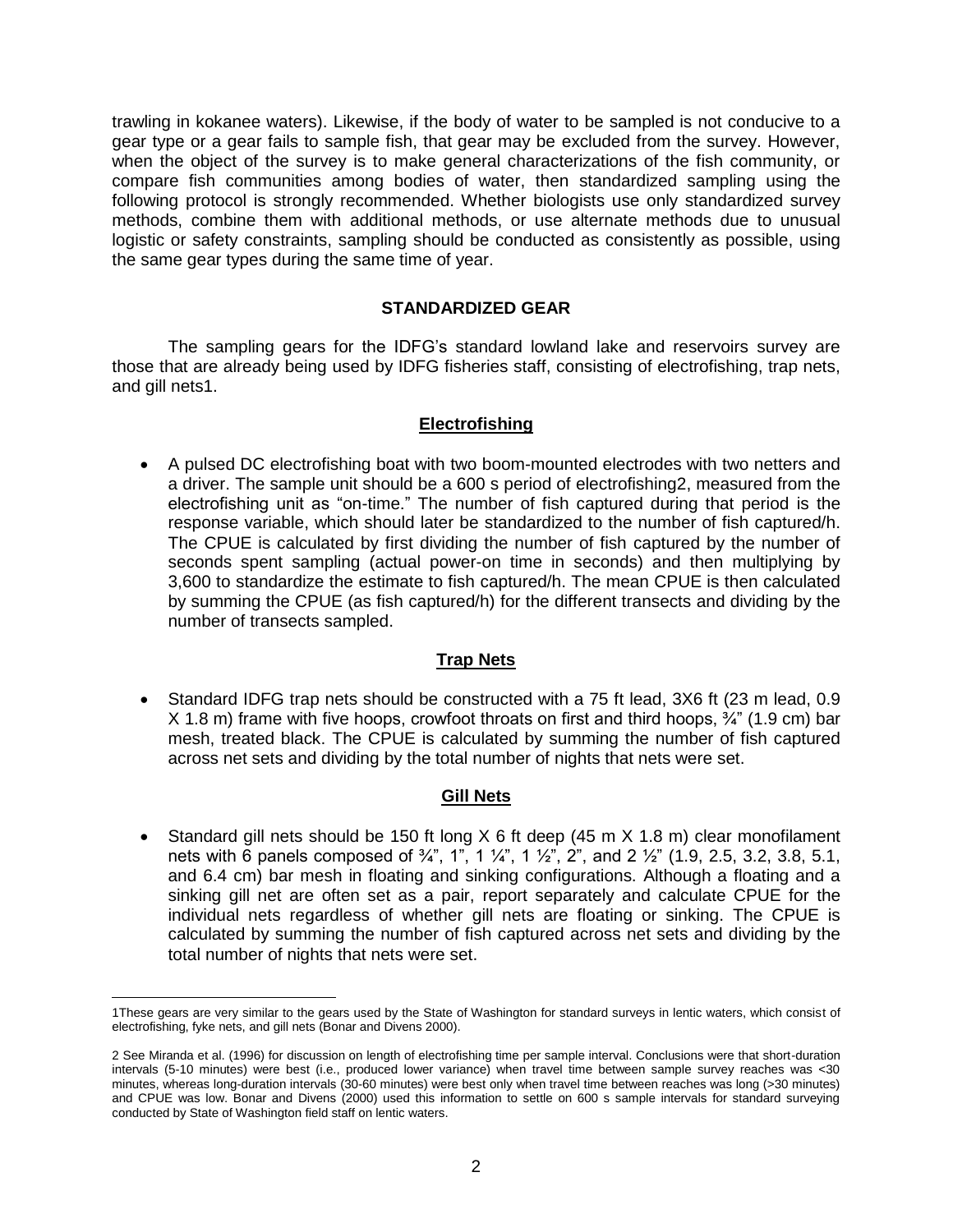#### **SURVEY TIMING**

Lake and reservoir surveys should be conducted in the spring or fall as dictated by water temperatures. However, certain species and water-body dependant factors may also be considered as well as the timing of past surveys. The CPUE for most warmwater species peaks in the spring and fall (Pope and Willis 1996) when water temperatures are between 14-20°C and fish are more shoreline oriented.

The best months for conducting surveys during spring are May and June and in fall are September through mid-October, but water temperature should drive the actual sampling times if possible. Particular attention is required in early spring and late fall to ensure water temperatures are not so cold that fish are offshore, which usually occurs around 12-14°C for warmwater fish. Also, comparison of CPUE between a spring survey and fall survey is not recommended because of differences in the life stages of many species during the year.

#### **VARIABILITY AND NUMBER OF SAMPLE SITES REQUIRED**

Oftentimes, many prior years of sampling data exist that provide perspective on fish populations or trends in population metrics. Where previous survey data are available, analyze those data using the following procedures to ensure that adequate sampling was performed. If previous sampling provided useful information, then the prior survey approach should probably be repeated, with the same sites revisited where appropriate3. If the previous sampling proved to be inadequate or no data exists, the following guidelines should be used to determine sample sizes and allocate sampling effort.

To begin, determine whether the entire shoreline can be sampled in the time allotted for the survey, which is usually possible at bodies of water smaller than 100 ha. If the body of water is too large to survey the entire shoreline, use a simple randomized or stratified random design to select sample sites as described below. If the sampling was stratified in previous surveys, use the same strata to remain consistent. Otherwise, a body of water should be stratified for sampling purposes only if major differences occur in the morphology or habitats that potentially affect use by fish. When stratifying a body of water, sampling sites must be randomly chosen within each strata (Bonar and Divens 2000).

The appropriate sample size (number of sites) for each gear type will depend on the objectives of the survey. Whether the purpose is for general monitoring, comparing changes over time, or comparing surveys between bodies of water, biologists must decide the desired level of precision in a given parameter estimate, or alternatively, the ability to detect a prescribed difference in effect size for the parameter of interest (CPUE, abundance, etc.). An estimate of the variability for each sampling gear is necessary to 1) properly determine the sample size needed; 2) meet the desired level of precision; 3) describe attributes of the mean or level of change in the mean; and 4) estimate statistical power (1-β).

<sup>3</sup> Whether to continue to use existing (usually non-random) survey reaches or whether to switch to new, randomly-distributed survey reaches does not have a clear-cut answer, as there are advantages and disadvantages to either decision. In general, if no surveys have been conducted, it is obviously best to select new reaches at random. However, continued use of existing survey reaches (originally selected non-randomly) that have been repeatedly visited over many years (perhaps decades) will probably be more informative than switching completely to randomly-based sampling, especially if one can assume the existing reaches are generally representative of the body of water being surveyed. Moreover, if the goal of your work is to compare CPUE over time at that particular body of water, rather than compare results to other bodies of water (which have been surveyed in a random manner), then the existing 'sentinel' sites should continue to be sampled. However, it is difficult to justify inferences from data gathered at nonrandomly sampled reaches to the entire body of water.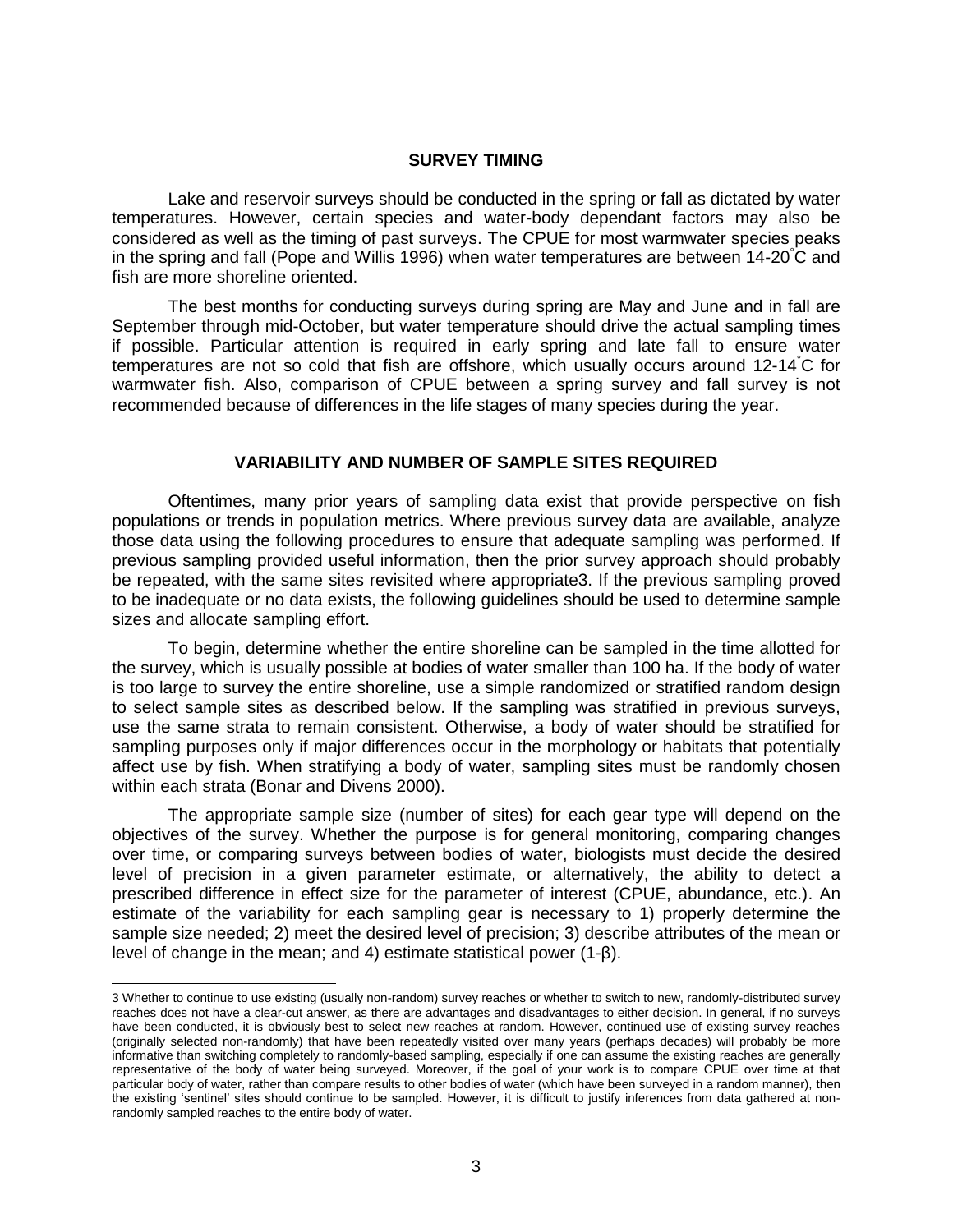Several ways exist to describe confidence level and statistical power. Confidence level (α) may be most clearly described as the probability of determining that a difference **exists** when, in fact, there is no difference (i.e., committing a type I error). Confidence level is usually set as  $\alpha$  = 0.05, although  $\alpha$  = 0.10 is probably more useful for many fisheries surveys conducted for research and management purposes. Statistical power (1-β) is described as the probability of determining that a difference **does not exist** when, in fact, there is a true difference (i.e., committing a type II error). Statistical power for biological comparisons is usually acceptable at  $1-\beta = 0.8$ , but the statistical power of a test is often overlooked and usually is much lower.

Another consideration that must be taken into account is whether to use one-tailed or two-tailed tests. Whenever you conduct any standard test of statistical significance, you must first decide whether the test should be one-tailed or two-tailed. Anytime you expect a relationship to be directional (i.e., to go one specific way), you should probably use a one-tailed test. For example, if you initiate a slot limit on a bass population to increase the mean size of fish in the population, you might want to test whether mean size (or Proportional Stock Density, etc.) increased a few years after the regulation was in place.

A two-tailed hypothesis predicts that there was a difference between groups, but would make no reference to the direction of the effect. In general, most standard lake surveys are conducted to compare populations over time, with no specific expectations of increasing or decreasing CPUE, fish size, or other population metrics. Therefore, in most cases, you would want to use a two-tailed test. Examples and tables herein provide one-tailed and two-tailed information to allow versatility in your comparisons.

If no previous surveys are available, use professional judgment to determine sample sizes for the initial survey, or use the suggested number of sampling units depending on the size of the body of water (Table 1). If the body of water is surveyed again, the variability from the existing data can be used to estimate statistical power and sample size. If variability estimates from previous surveys are available, estimate the number of sample sites per body of water or strata necessary to estimate CPUE within certain bounds from Table 2 or by using the following equation modified from Willis (1998)4:

$$
n = \left(\frac{t}{a}\frac{SD}{\overline{x}}\right)^2
$$

Where:  $n =$  sample size required *t* = 2-tail *t*-value from a t-table at n-1 degrees of freedom for a desired sample size (1.96 for 95% confidence; 1.65 for 90% confidence; 1.26 for 80% confidence; and 1.04 for 70% confidence) *SD* = standard deviation (square root of the variance)  $\bar{x}$  = mean CPUE (or other parameter of interest) *a* = precision desired in describing the mean, expressed as a proportion

 4 The standard deviation divided by the mean, also called the coefficient of variation (CV), is a common measure of variability in data (see Zar 1996). The mean and standard deviation can be calculated easily in the field and these equations can be used to verify the proper number of required samples.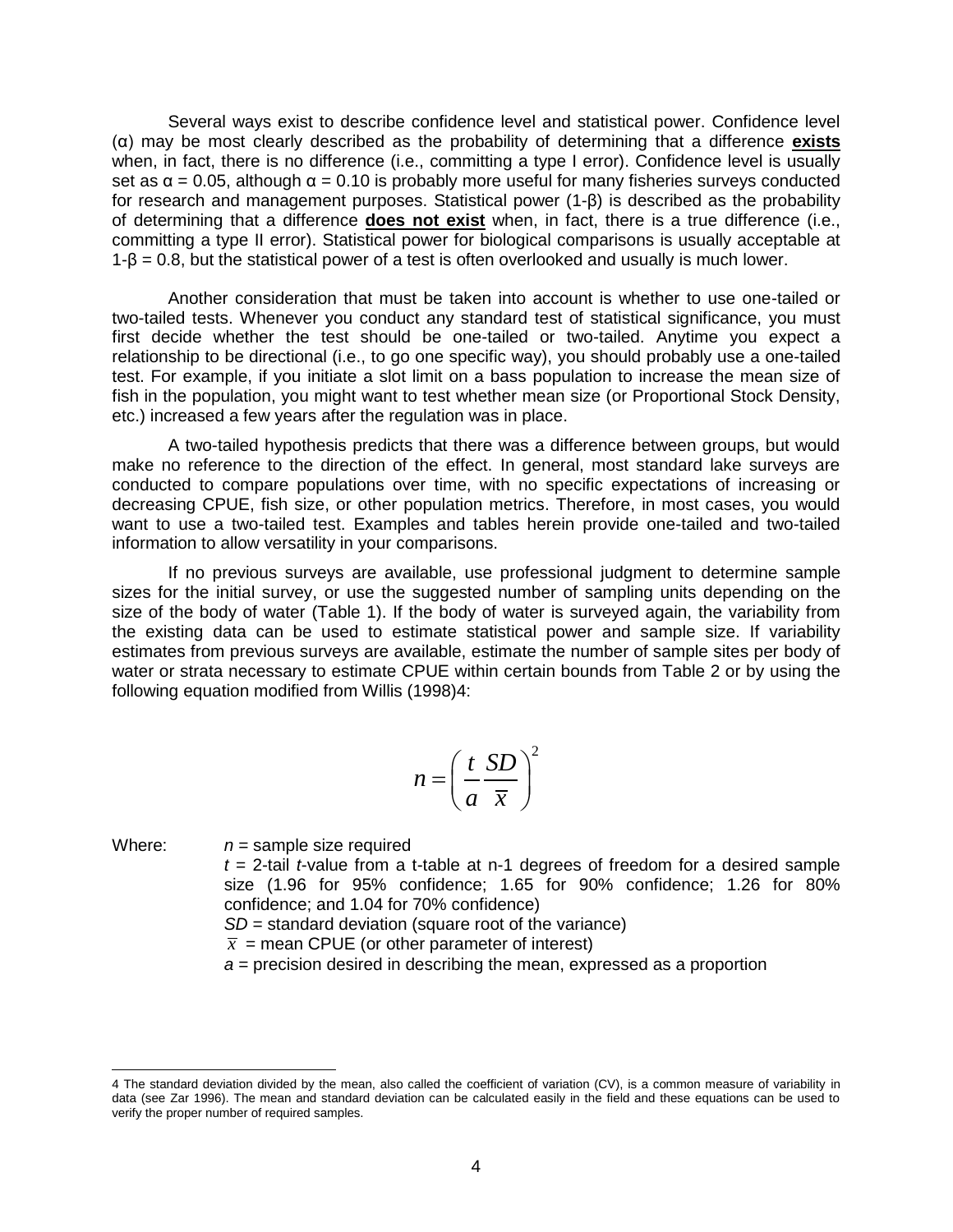#### Example:

Megallon Pond, a new 200 acre fishing pond was constructed three years ago and stocked with largemouth bass and bluegill. No official surveys have been completed. The local biologist wants a general overview of the largemouth bass population by determining the CPUE. The biologist believes the best sampling method is electrofishing, but is not sure how many sites to sample for a proper survey. Because no previous information exists, the biologist decides to electrofish five sites to estimate the level of variability to further determine the number of sample sites required to estimate CPUE with 95% confidence and a precision level of 25%. The biologist captures 123, 47, 55, 103, and 110 largemouth bass, respectively. The biologist uses a calculator to determine the mean ( $\bar{x}$  = 87.6) and the standard deviation (SD = 34.3). The coefficient of variation  $(SD/\overline{x})$  is 0.39. Using the above equation:

 $t = 1.96$ , the t-value for 95% confidence  $SD = 34.3$ , the calculated standard deviation  $\bar{x}$  = 87.6, the mean number of largemouth bass collected per electrofishing site  $a = 0.25$ , level of precision desired in describing the mean (25%).

$$
n = \left(\frac{1.96}{0.25} \frac{34.3}{87.6}\right)^2
$$
  

$$
n = 9.42
$$

The number of sites necessary to sample to meet the biologist's requirements with the measured variability is 9 or 10. The biologist could also look in Table 2 where SD/ $\bar{x}$  = 0.39 and go to the column for 95% confidence and a precision of 25% and find the number of sites necessary = 10.

If the purpose of the sampling is to measure a degree of change in the desired metric, then find in Tables 3-5 the number of samples required to estimate a mean with different levels of confidence (α), statistical power (1-β), and variability (coefficient of variation = SD/ $\bar{x}$ ), or use the following equation from Parkinson et al. (1988):

$$
n = \frac{100^2 k \left(\frac{SD}{\overline{x}}\right)^2}{A^2}
$$

Where:  $n =$  sample size required

 $k$  = multiplication constant from Table 6

*SD* = standard deviation

 $\overline{x}$  = mean CPUE (could also be length-at-age, condition, etc.)

*A* = percent change to be detected

The value of the constant *k* accounts for both the statistical power (1-β) of the test and the desired degree of confidence  $(\alpha)$ .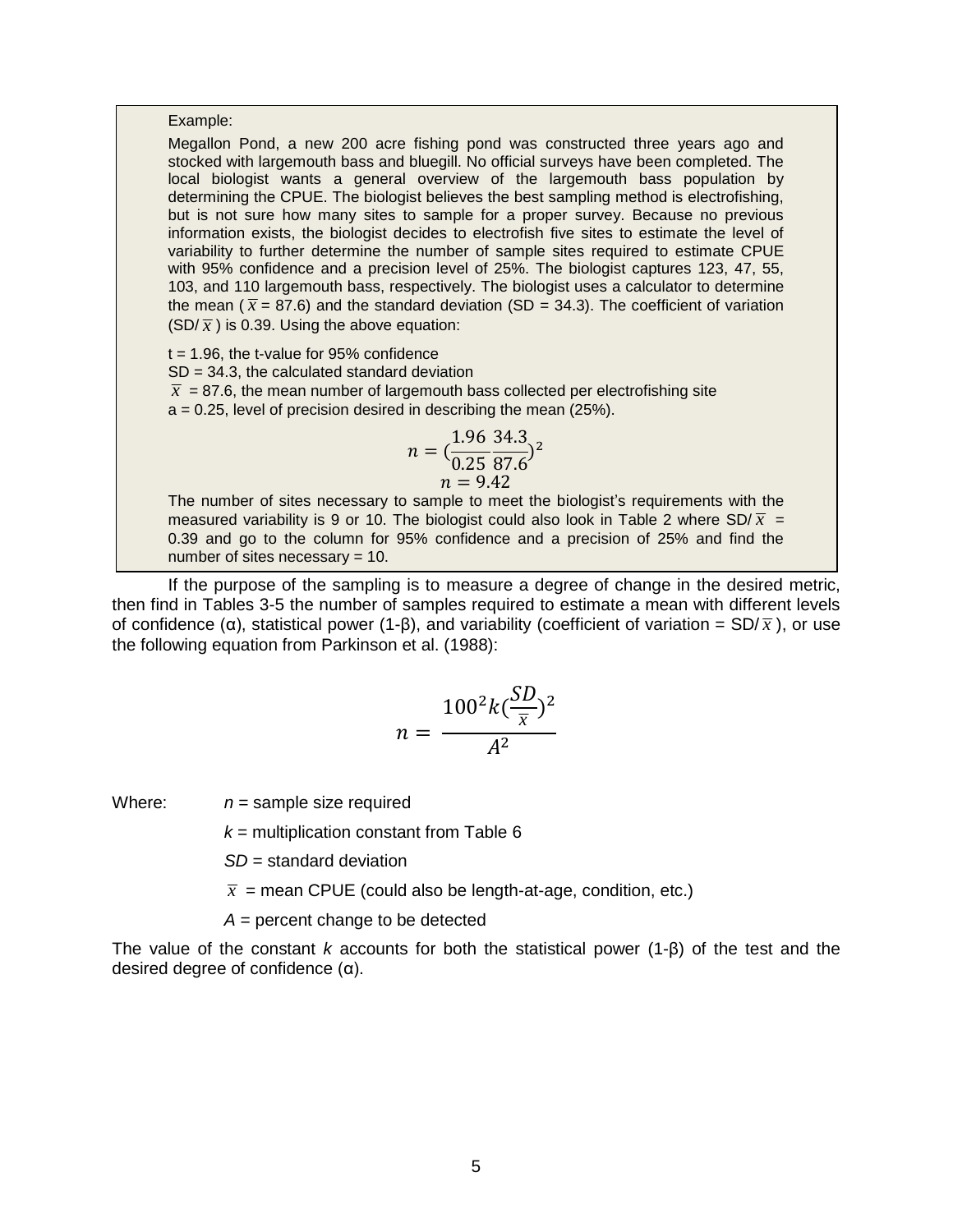#### Example:

Five years have passed since the last survey of Megallon Pond. A new biologist wants to perform a survey and compare the current estimate of CPUE for the population of largemouth bass with the estimate from the last survey. The biologist wants the ability to detect a difference in the mean CPUE of 25%, at a 90% confidence level and 80% power. The final variability (SD/ $\overline{x}$ ) estimated from the previous survey was 0.50. Looking at Table 4 (for 90% confidence, 2-tail) the biologist finds 0.50 in the SD/ $\bar{x}$  column, then moves over to the column for 80% power and a 25% detectable difference and finds that 36 sample sites are required to meet the objectives the biologist desires. Being realistic, the biologist understands that 36 sample sites may not be reasonable for a small pond, but looking at Table 4 further, finds that 9 sites will provide the ability to detect a 50% difference and provide 80% power with 90% confidence.

# **SAMPLE SITE LOCATIONS**

## **Electrofishing and Trap Nets**

- After estimating the proper number of sites to sample, randomly choose a starting point on the body of water.
- Determine the shoreline length and divide it into *x* number of 500 m increments. The distance of 500 m is approximately the maximum length of shoreline that can be electrofished during one unit of sampling (see example below). Randomly select, from all available 500 m sections, the number of sites determined above.
- You may use these sites to place trap nets also, or randomly choose new sites following the same procedure.
- If you decide to use the same sites, place trap nets a reasonable distance5 (at least 100 m) from the starting point of electrofishing in the opposite direction to avoid electrofishing through the net.
- If the body of water is small enough that the entire shoreline can be electrofished, randomly choose sites for the trap and gill nets. While electrofishing, be careful to avoid shocking within a reasonable distance of nets, keeping at least 100 m between the electrofisher and the net location.
- If the body of water is stratified, randomly assign sample sites following the procedures outlined previously for each stratum.

#### Example:

Big Lake has a shoreline distance of 10,000 m, which results in 20, 500 m sections. Based on the variance from previous surveys, five sites must be sampled to achieve the desired precision. From the 20 possible sites, you randomly choose sites 4, 7, 13, 15, and 17. For the first site, beginning at the starting point, measure 4, 500 m sections (2,000 m) along the shoreline. Mark the point on the map which will be the first sample site. Continue for each corresponding site.

 5 The purpose of staying a reasonable distance away from nets along shore is to avoid changing (because of the electrofishing) the behavior of fish with the potential to be captured in the net. If 100 m appears to be too close or far away, then increase or decrease the distance.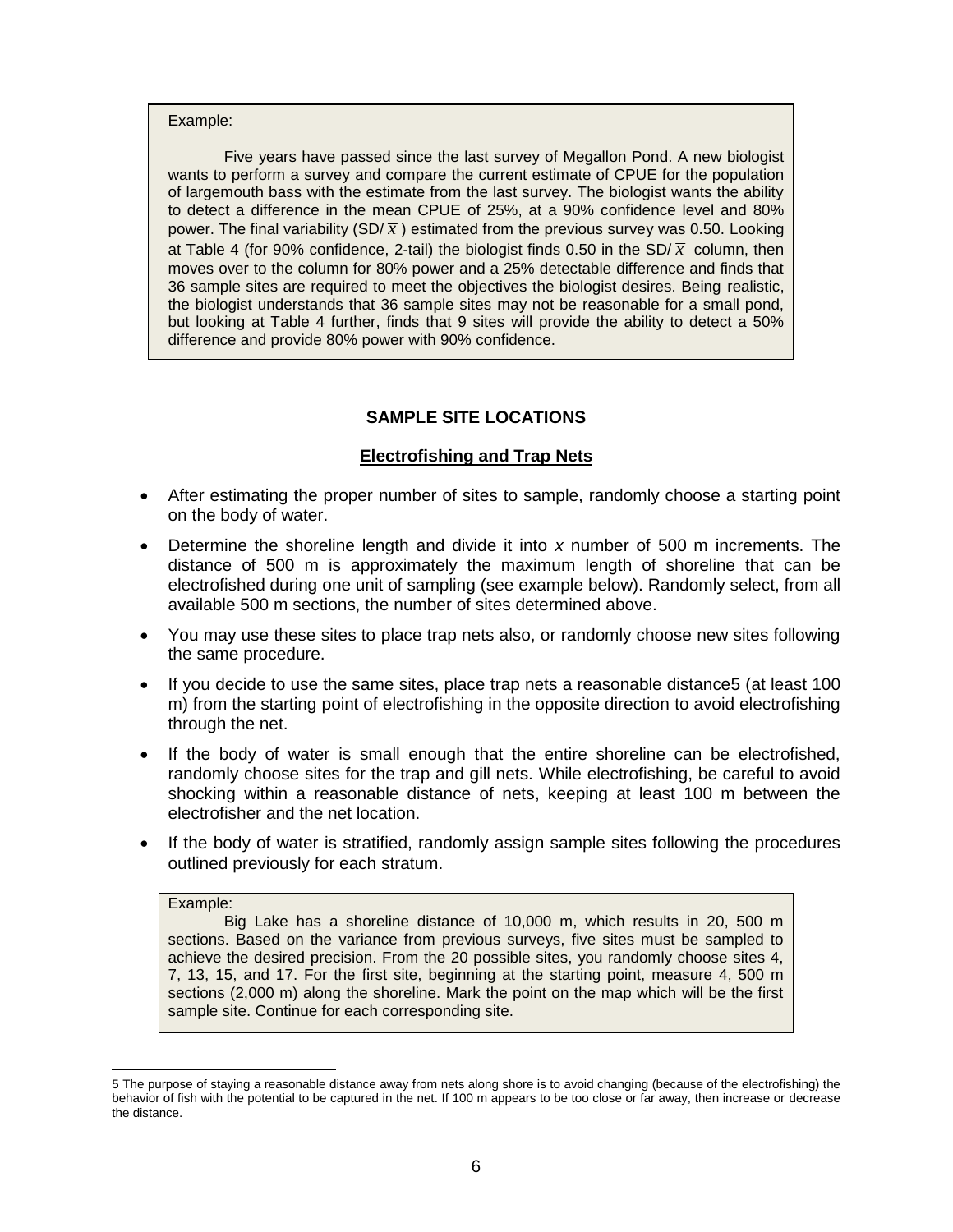#### **Gill Nets**

- Gill nets may be placed near locations chosen for electrofishing and trap net sites. However, if pelagic species are present in the body of water, sites for gill nets should be chosen from throughout the body of water.
- The recommended method of placing gill net sites is to use a map and grid system made up of squares that overlay the body of water. Determine the number of squares and randomly select, from all available squares, the number of sites required as calculated previously.
- The recommended size of the squares are 100 X 100 m (1 hectare) on bodies of water up to 5,000 ha and 500 X 500 m squares on bodies of water over 5,000 ha.6
- Placing a grid on a map is simple using map software such as TOPO! or All Topo. Map applications allow you to enter the size of the grid pattern and overlay the grid on the map. If map software is unavailable, use the scale from a printed map and draw a grid over the body of water.
- Once the squares for sampling have been identified using map software, place a point in the center of the squares on the map. Points can then be downloaded or entered by hand into a Global Positioning System (GPS) unit to locate the site in the field.
- Set a floating and a sinking gill net at the predetermined site. If curtain or suspended gill nets were used in previous surveys, the same type of net should be used for subsequent sampling.

### **SAMPLING PROCEDURES**

#### **Electrofishing**

- Begin electrofishing shortly after dusk for the highest catch rates. Beginning at the predetermined site, electrofish the shoreline in one direction for 600 s measured from the timer on the electrofishing boat. Always record the actual number of seconds shocked on datasheets.
- Operation of the pedal to activate the electric field during electrofishing is the one action that has the greatest influence on the number of fish captured during a sampling event, yet can vary greatly between operators. Operating the pedal consistently from survey to survey will ensure the comparability between surveys.
- While electrofishing, operate the pedal to activate the electric field in a manner that maximizes catch; do not just keep the pedal on for 600 s. In bodies of water with relatively steep sides, let off the pedal while maneuvering the boat in water that is too deep for effective shocking, and re-activate the electricity when approaching shore to drive and hold fish in shallower water where they can be netted. Likewise, if there is structure that may hold fish, activate the electricity when the probes are over the structure for maximum effectiveness. Approaching cover with the electric field activated may drive fish away. If the body of water has large areas of relatively shallow water such as flats or bays, the pedal can be activated most of the time, but having the electricity on

 6 In Florida, a grid pattern is used to randomly choose sites in pelagic areas of water bodies (Bonvechio 2009). The use of 100 m and 500 m grids are easiest to use in TOPO! software, but any size could be used. Using a grid is recommended, but any method that provides random sites can be used.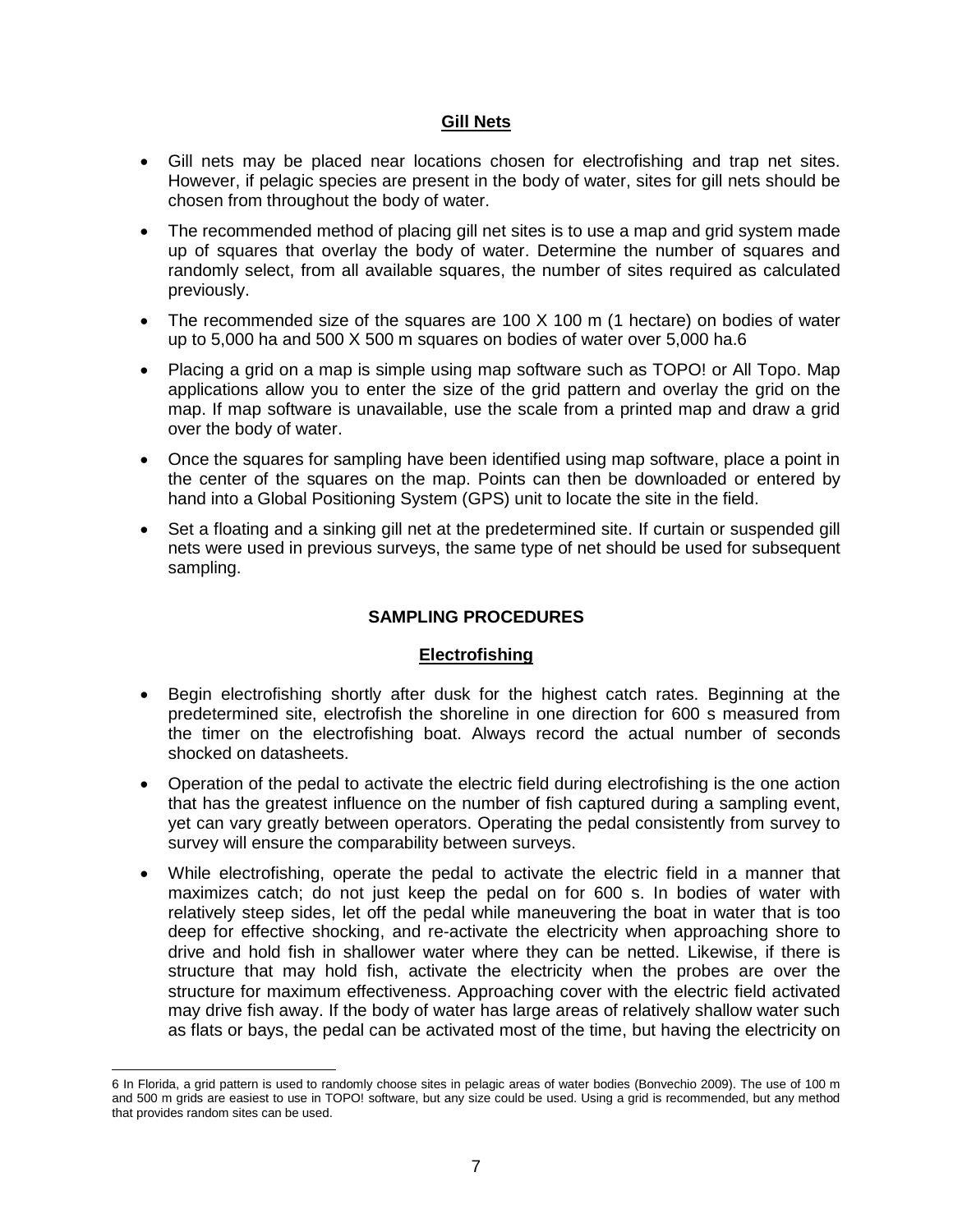constantly may cause fish to flee, whereas cycling the electricity on and off will likely increase catch (Bonar and Divens 2000).

- Net EVERYTHING, even young-of-year fish. Selective netting of different sizes or species of fish may invalidate comparisons made with the data. If selective netting is conducted, record how it was done so future comparisons can be made accordingly.
- After shocking 600 s, stop and process fish. Be sure to release fish offshore or away from the sampled area. Do not release fish near trap nets or gill nets. The 600 s of electrofishing is the sample unit, and the fish captured during the 600 s is the response variable for statistical purposes, expanded to fish/h for CPUE.
- Only electrofish an area one time during a sampling event. Sampling the same area repeatedly may result in a biased catch and would likely invalidate comparisons with surveys where sections were electrofished once.
- At bodies of water where the entire shoreline can be electrofished, choose a starting point and shock in one direction. Shock for 600 s, stop and process fish, then continue shocking from the stopping point. As you approach the beginning, only shock to the location where you started, then stop. Record the seconds spent shocking in the final section.

### **Trap Nets**

- Set trap nets at the location by anchoring the lead to shore and pull the trap box perpendicular to shore with a weight attached to the cod end of the trap. Set the net so the lead and trap box are stretched taut to keep the box upright. Attach a float line to either the cod end or to the top of the box frame. Use your best judgment when deciding how deep the trap box is set. The preferred depth is within a meter of the surface; however, up to 5 m is acceptable. If the bank is steep, shorten the lead and pile the excess on shore so the trap box sits in shallower water.
- Record the set and pick-up time.
- Fish the nets overnight for a minimum of 12 hours, then process and record fish information from each net separately.
- If trap netting more than one night, move nets to different locations each night. Ten trap nets per night is usually reasonable given space available for transport in vehicles and on boats, the time required to set and move nets, time to process fish, and the size of the body of water.

### **Gill Nets**

- Set gill nets at randomly chosen locations. **If sites are near shore, set nets perpendicular to shore with the smallest mesh closest to the bank.**
- Record the set and pickup time.
- Fish gill nets overnight for a minimum of 12 hours, then process and record fish information from each net separately (not as a pair).
- Like trap nets, after fishing one location overnight, move gill nets to the next location.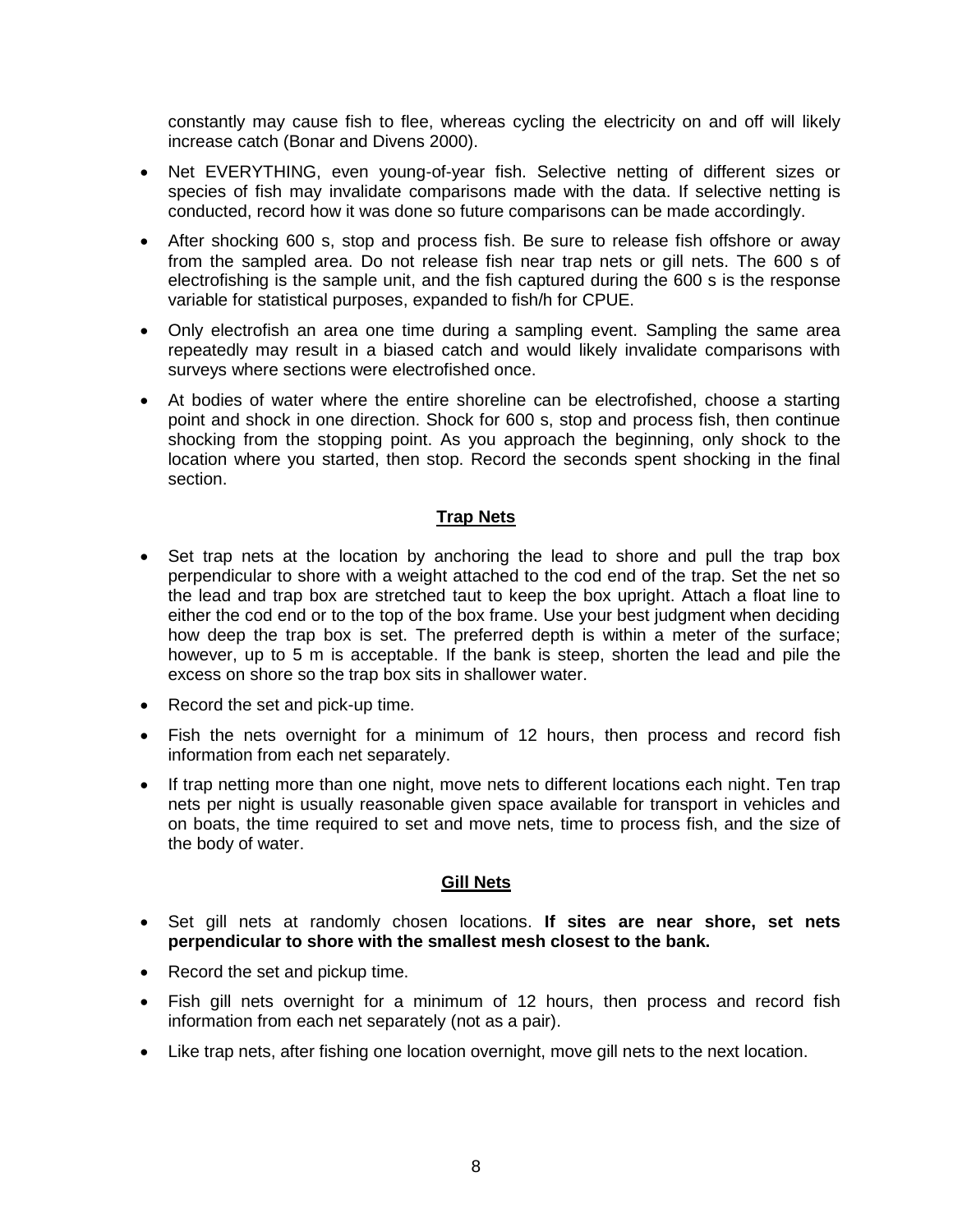- If excessive numbers of certain species are expected to be captured in gill nets, use your best judgment to balance the needs of the survey with the available time and manpower when deciding on the number of gill nets to use.
- If the body of water is stratified, sites should be located separately for each strata.

# **FISH PROCESSING**

- **Record and report fish information separately for each 600 s electrofishing period, each trap net fished for a night, and each individual gill net fished for a night. DO NOT pool data from different electrofishing sections, net sets, or gears.** Pooling data for electrofishing sections or net sets precludes the calculation of variance estimates necessary for comparisons to other surveys. Likewise, pooling data between gears will invalidate any comparisons between years or bodies of water because of the catch bias associated with the individual gears.
- Identify all fish to species. Create booklets with keys, identifying features, diagrams, or photos of the species that reside in the bodies of water to aid identification in the field. Identification materials are especially helpful to inexperienced workers. If positive identification cannot be made, save several individuals in formalin or alcohol to preserve them for later identification in the lab.
- Measure the total length of all fish captured (mm). When excessive numbers of similarly sized fish (usually young-of-year) of the same species are captured, measure at least 50 and count the rest.
- Weigh at least five fish per 10 mm length group. It does not matter what gear type caught the fish.
- If age estimates for fish are to be made, obtain aging structures from 5-10 fish per 10 mm length group. Remove the structure that is most effective. Usually, otoliths provide the most accurate age estimates, but scales (centrarchids) or fin rays (ictalurids) may be used for some species. Only otoliths should be used for salmonids.
- Make sure to bring materials (i.e., scale envelopes, micro vials for otoliths, dissection tools, etc.) for removal and storage of age structures in the field. If you plan to bring fish to the lab, have storage bags, coolers, and ice to preserve the fish until they can be processed or frozen.

### **PHYSICAL DATA**

Several other metrics should also be collected as a measure of the overall conditions during a survey:

- Air temperature (°C).
- Water temperature (°C; surface).
- Conductivity (µS/cm).
- Secchi depth. Make three measurements and calculate the average.
- GPS coordinates for the individual sample locations of electrofishing transects, trap nets, and gill nets. Lat/Long in decimal degrees.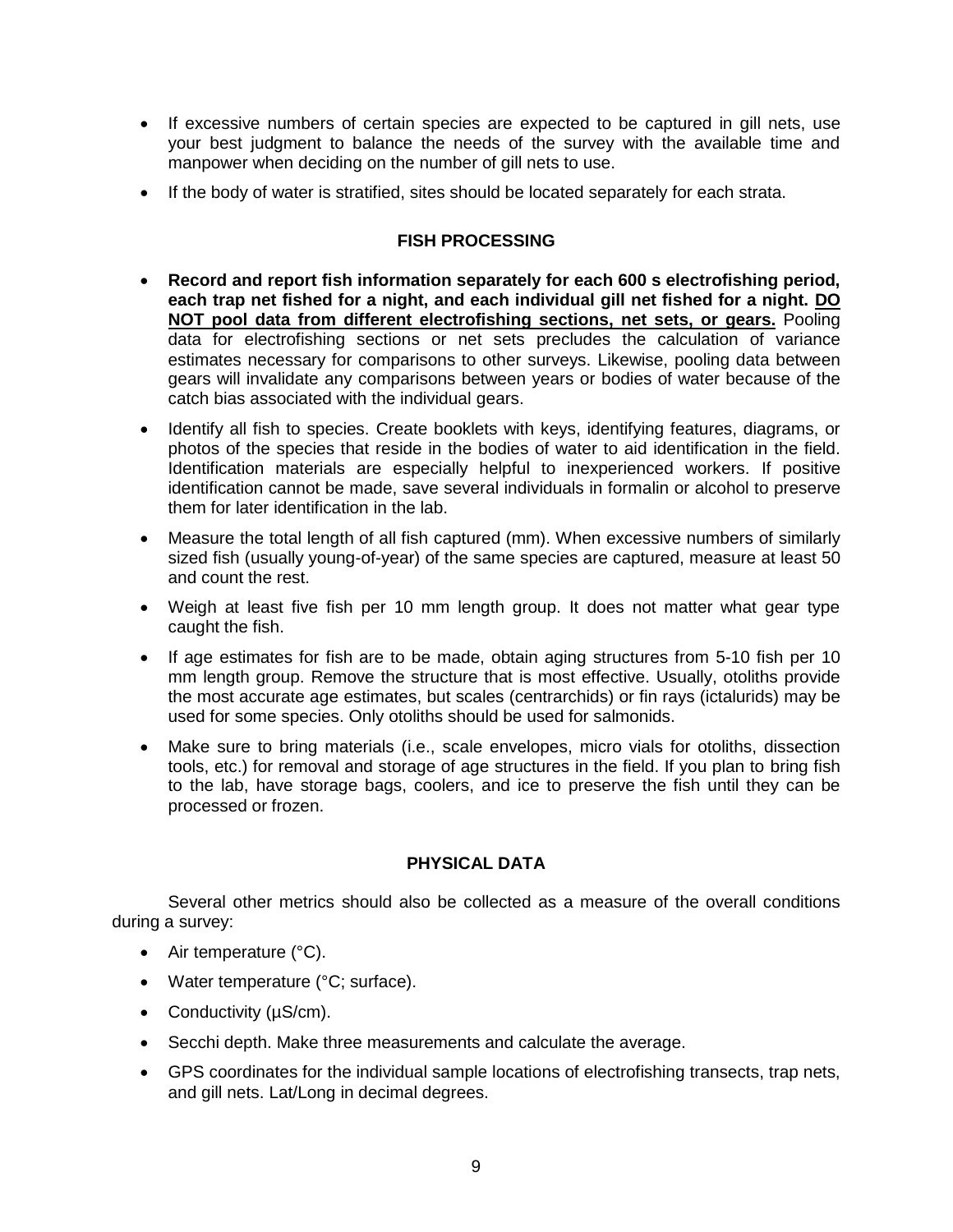- Electrofishing boat settings. Include hertz, pulses, voltage, amps, or watts if available.
- Weather conditions. Wind direction, cloudy/clear, etc.
- Body of water storage capacity, reservoir level.
- If you have the measuring equipment, collect other water chemistry metrics, such as dissolved oxygen, pH, total dissolved solids, and chlorophyll a, or measure the full water column profile.
- When deemed necessary, collect zooplankton samples to calculate zooplankton ratio (ZPR) and zooplankton quality index (ZQI).
- When conducting a focused survey, collect any additional information required.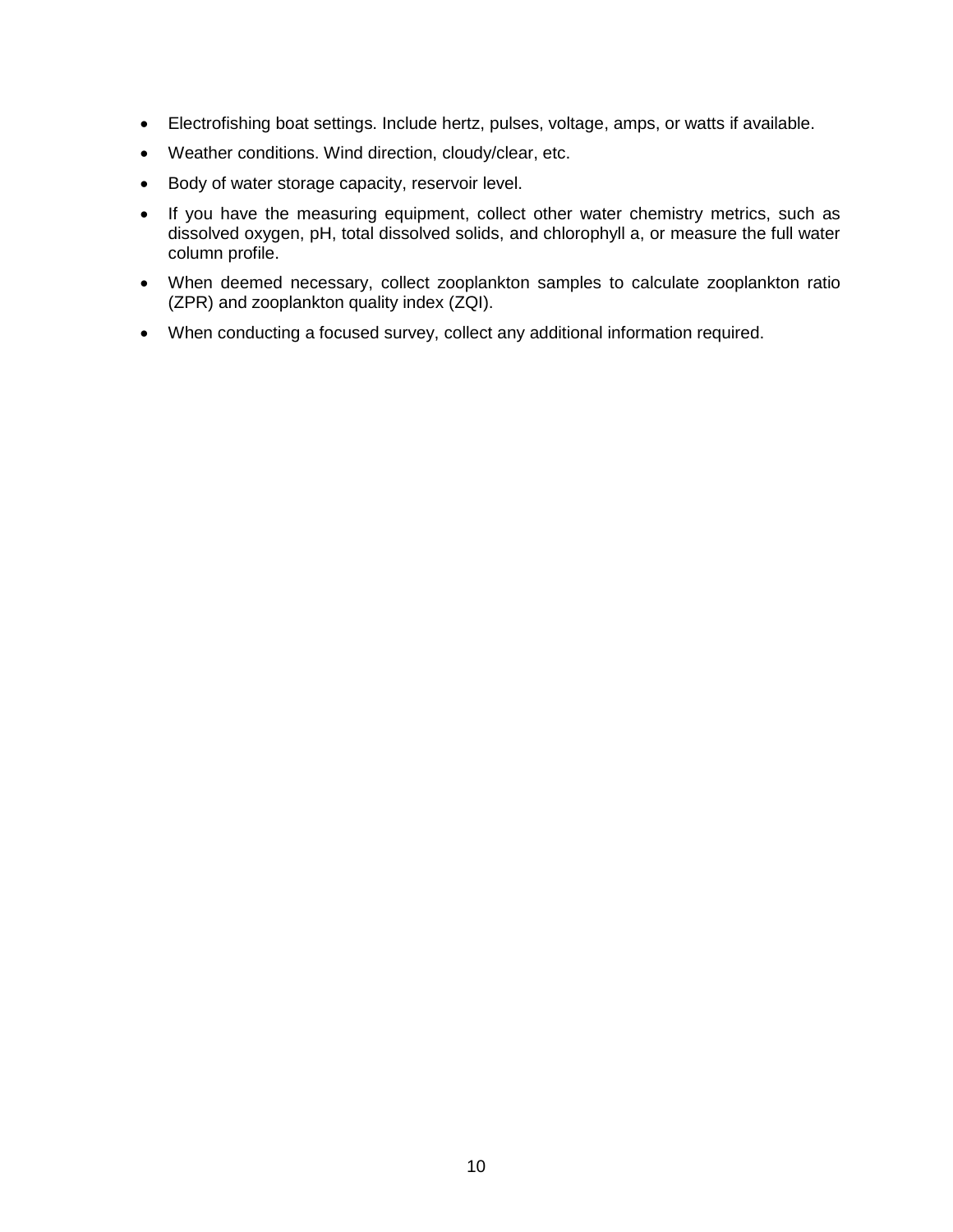#### **LITERATURE CITED**

- Beamesderfer, R. C., and B. E. Rieman. 1988. [Size selectivity and bias in estimates of](http://afsjournals.org/doi/abs/10.1577/1548-8675%281988%29008%3C0505%3ASSABIE%3E2.3.CO%3B2)  [population statistics of smallmouth bass, walleye, and northern squawfish in a Columbia](http://afsjournals.org/doi/abs/10.1577/1548-8675%281988%29008%3C0505%3ASSABIE%3E2.3.CO%3B2)  [River reservoir.](http://afsjournals.org/doi/abs/10.1577/1548-8675%281988%29008%3C0505%3ASSABIE%3E2.3.CO%3B2) North American Journal of Fisheries Management 8:505-510.
- Bonar, S. A., and M. Divens. 2000. Standard fish sampling guidelines for Washington State ponds and lakes. Washington Department of Fish and Wildlife, Olympia.
- Bonvechio, K. 2009. Standardized sampling manual for lentic systems. Florida Fish and Wildlife Conservation Commission, Fish and Wildlife Research Institute, Freshwater Fisheries Research Section, St. Petersburg.
- Fago, D. 1998. [Comparison of littoral fish assemblages sampled with a mini-fyke net or with a](http://afsjournals.org/doi/abs/10.1577/1548-8675%281998%29018%3C0731%3ACOLFAS%3E2.0.CO%3B2)  [combination of electrofishing and small-mesh seine](http://afsjournals.org/doi/abs/10.1577/1548-8675%281998%29018%3C0731%3ACOLFAS%3E2.0.CO%3B2) in Wisconsin Lakes. North American Journal of Fisheries Management 18:731-738.
- Idaho Department of Fish and Game. 1992. Lowland Lakes Standard Survey. Idaho Department of Fish and Game, Boise.
- Jackson, J. J., and D. L. Bauer. 2000. [Size structure and catch rates of white crappie, black](http://afsjournals.org/doi/abs/10.1577/1548-8675%282000%29020%3C0646%3ASSACRO%3E2.3.CO%3B2)  [crappie, and bluegill in trap nets with 13-mm and 16-mm mesh.](http://afsjournals.org/doi/abs/10.1577/1548-8675%282000%29020%3C0646%3ASSACRO%3E2.3.CO%3B2) North American Journal of Fisheries Management 20:646-650.
- Miranda, L. E., W. D. Hubbard, S. Sangare, and T. Holman. 1996. Optimizing electrofishing sample duration for estimating relative abundance of largemouth bass in reservoirs. North American Journal of Fisheries Management 16:324-331.
- Murphy, B. R., and D. W. Willis. 1996. Fisheries Techniques, 2<sup>nd</sup> edition. American Fisheries Society, Bethesda, Maryland.
- Parkinson, E. A., J. Berkowitz, and C. J. Bull. 1988. Sample size requirements for detecting changes in some fisheries statistics from small trout lakes. North American Journal of Fisheries Management 8:181-190.
- Pope, K. L., and D. W. Willis. 1996. Seasonal influences on freshwater fisheries sampling data. Reviews in Fisheries Science 4(1):57-73.
- Ricker, W. E. 1975. Computation and interpretation of biological statistics of fish populations. Fisheries Research Board of Canada Bulletin 191. Ottawa, Canada.
- Ruetz III., C. R., D. G. Uzarski, D. M. Krueger, and E. S. Rutherford. 2007. [Sampling a littoral](http://afsjournals.org/doi/abs/10.1577/M06-147.1)  [fish assemblage: comparison of small-mesh fyke netting and boat electrofishing.](http://afsjournals.org/doi/abs/10.1577/M06-147.1) North American Journal of Fisheries Management 27:825-831.
- Shoup, D. E., R. E. Carlson, R. T. Heath, and M. W. Kershner. 2003. [Comparison of the species](http://afsjournals.org/doi/abs/10.1577/1548-8675%282003%29023%3C0462%3ACOTSCC%3E2.0.CO%3B2)  [composition, catch rate, and length distribution of the catch from trap nets with three](http://afsjournals.org/doi/abs/10.1577/1548-8675%282003%29023%3C0462%3ACOTSCC%3E2.0.CO%3B2)  [different mesh and throat size combinations.](http://afsjournals.org/doi/abs/10.1577/1548-8675%282003%29023%3C0462%3ACOTSCC%3E2.0.CO%3B2) North American Journal of Fisheries Management 23:462-469.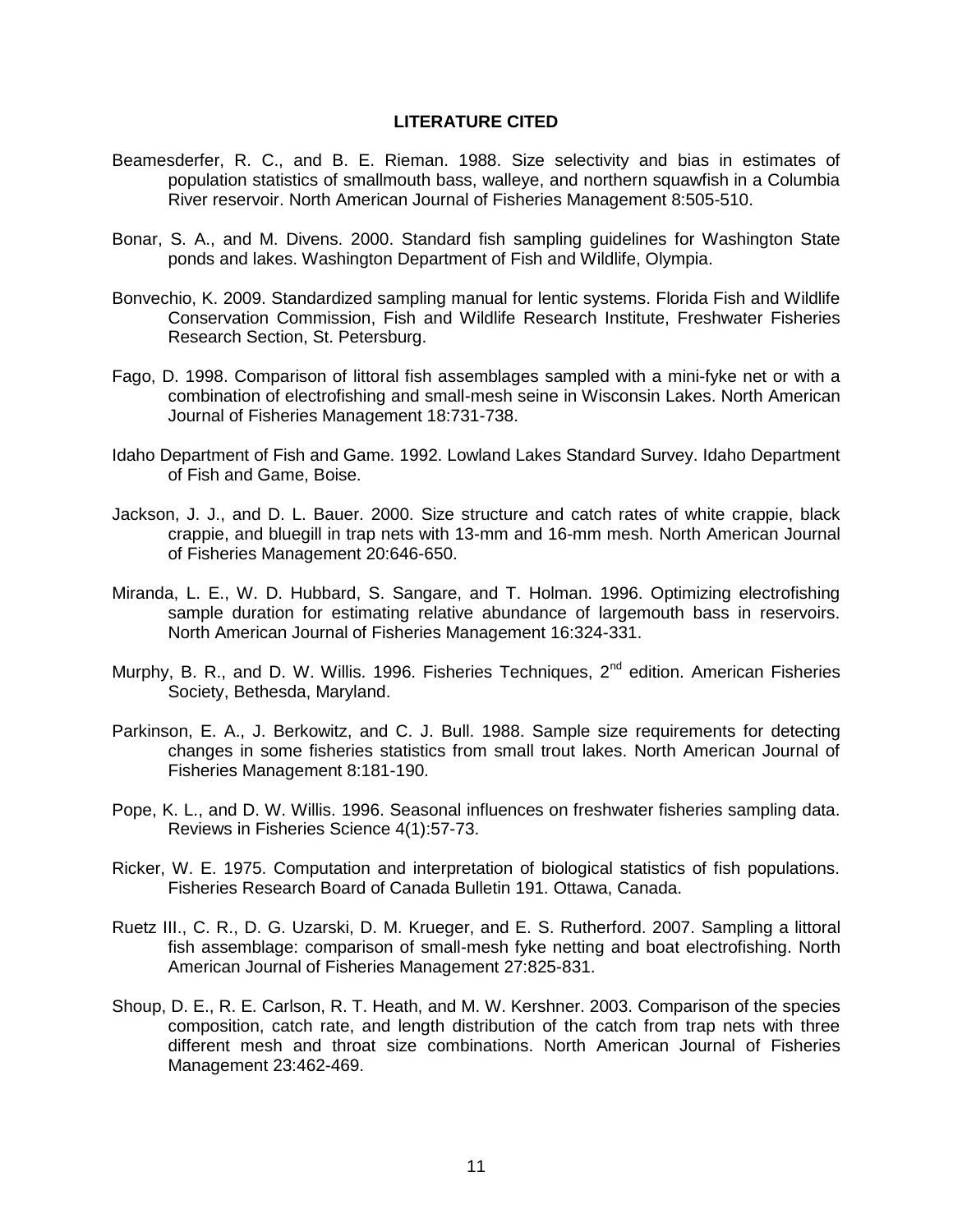- Weaver, M. J., J. J. Magnuson, and M. K. Clayton. 1993. Analyses [for differentiating littoral fish](http://afsjournals.org/doi/abs/10.1577/1548-8659%281993%29122%3C1111%3AAFDLFA%3E2.3.CO%3B2)  [assemblages with catch data from multiple sampling gears.](http://afsjournals.org/doi/abs/10.1577/1548-8659%281993%29122%3C1111%3AAFDLFA%3E2.3.CO%3B2) Transactions of the American Fisheries Society 122:1111-1119.
- Willis, D. W. 1998. Warmwater fisheries sampling, assessment, and management. U. S. Fish and Wildlife Service National Conservation Training Center Course. August 3-6, 1998.
- Zar, J. H. 1996. Biostatistical analysis, 3<sup>rd</sup> edition. Prentice-Hall, Inc. Upper Saddle River, New Jersey.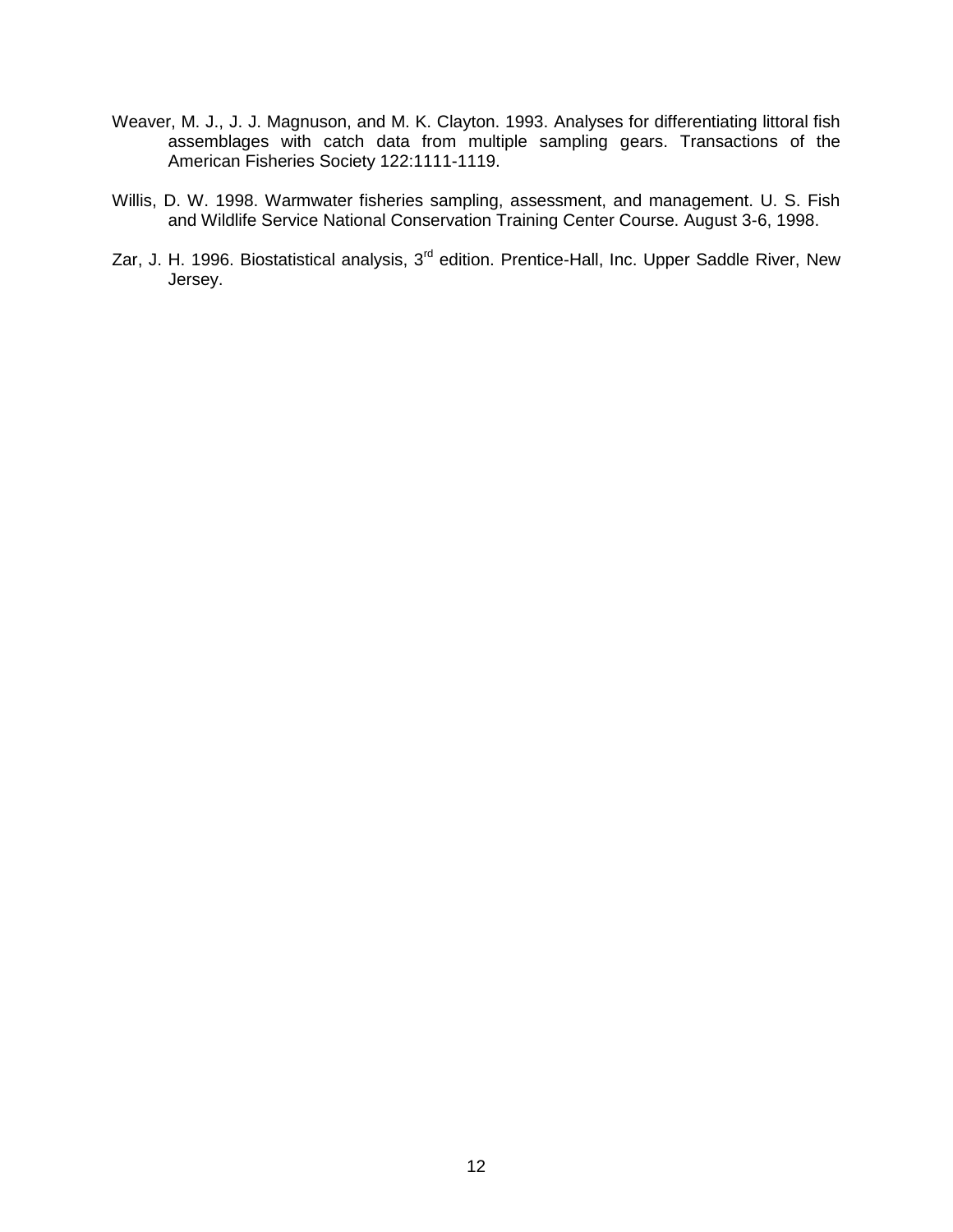|                                   |               |                       | Number of sample units/night |                 |
|-----------------------------------|---------------|-----------------------|------------------------------|-----------------|
|                                   |               | <b>Electrofishing</b> |                              |                 |
| <b>Body of water Size</b><br>(ha) | <b>Nights</b> | (600 s)               | <b>Trap Net</b>              | Gill Net (pair) |
| $1 - 50$                          |               | Entire shoreline      | 5                            | 2               |
| $51 - 100$                        | 2             | Entire shoreline      | 5                            | 2               |
| $101 - 500$                       | $2 - 3$       | 6                     | 10                           | 5               |
| $501 - 1000$                      | 3             | 6                     | 10                           | 5               |
| >1000                             | 3+            | 6 - 10                | 10                           | 5               |

Table 1. Suggested number of sample sites for different sized-bodies of water.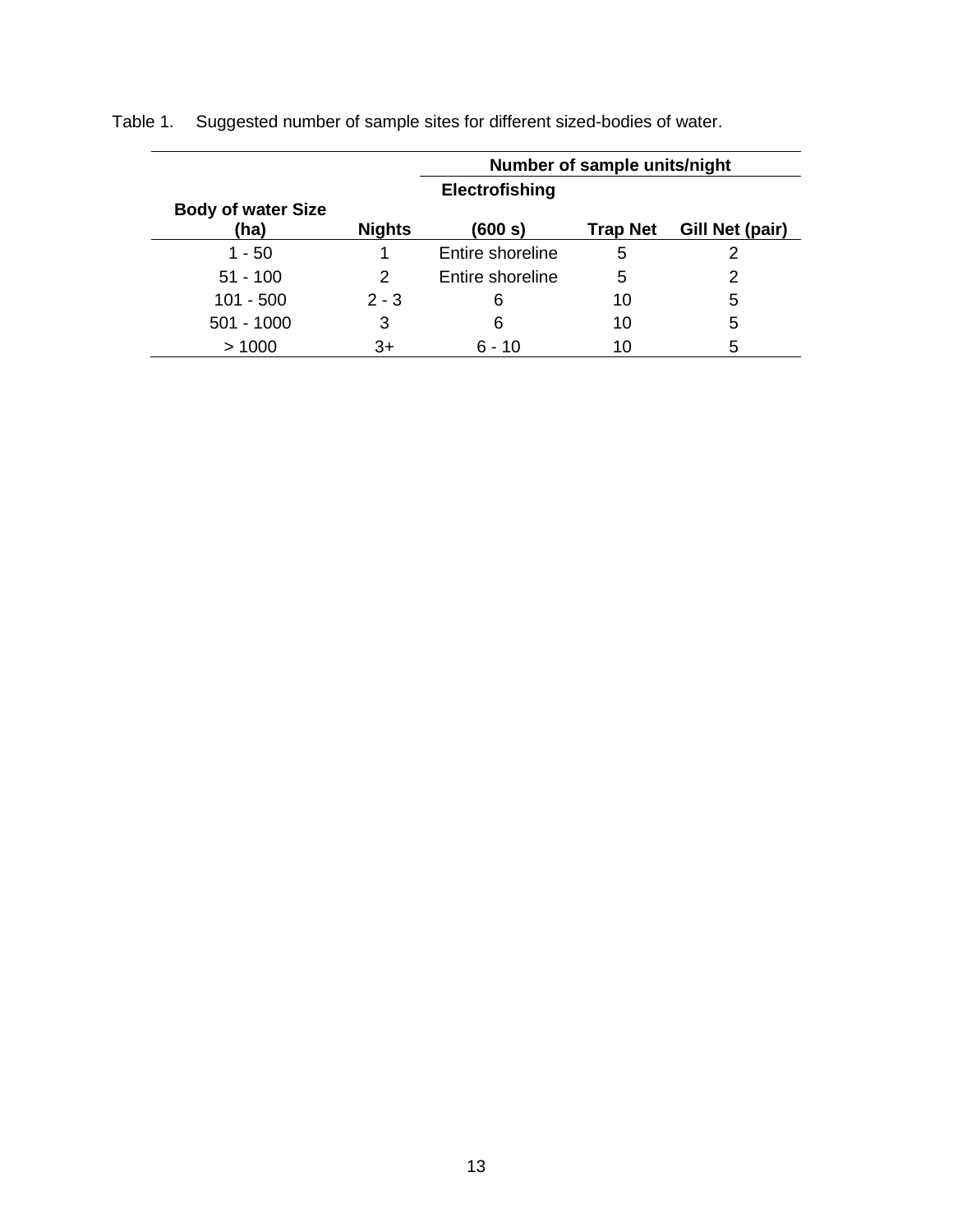|                    |                         |                            |               |    |                |     |      |                            | Confidence    |    |     |                |      |                              |               |                |     |                |
|--------------------|-------------------------|----------------------------|---------------|----|----------------|-----|------|----------------------------|---------------|----|-----|----------------|------|------------------------------|---------------|----------------|-----|----------------|
|                    |                         | 80% (2-tail); 90% (1-tail) |               |    |                |     |      | 90% (2-tail); 95% (1-tail) |               |    |     |                |      | 95% (2-tail); 97.5% (1-tail) |               |                |     |                |
|                    |                         |                            | Precision (%) |    |                |     |      |                            | Precision (%) |    |     |                |      |                              | Precision (%) |                |     |                |
| SD/ $\overline{x}$ | 5                       | 10                         | 25            | 50 | 100            | 200 | 5    | 10                         | 25            | 50 | 100 | 200            | 5    | 10                           | 25            | 50             | 100 | 200            |
| 0.1                | 7                       | $\overline{2}$             | 0             | 0  | 0              | 0   | 11   | 3                          | 0             | 0  | 0   | 0              | 15   | 4                            | 1             | 0              | 0   | 0              |
| 0.15               | 15                      | 4                          | 1             | 0  | 0              | 0   | 24   | 6                          | 1             | 0  | 0   | 0              | 35   | 9                            | 1             | 0              | 0   | 0              |
| 0.2                | 26                      | 7                          | 1             | 0  | 0              | 0   | 43   | 11                         | 2             | 0  | 0   | 0              | 61   | 15                           | 2             | 1              | 0   | 0              |
| 0.25               | 41                      | 10                         | 2             | 0  | 0              | 0   | 68   | 17                         | 3             | 1  | 0   | 0              | 96   | 24                           | 4             | 1              | 0   | 0              |
| 0.3                | 59                      | 15                         | 2             | 1  | 0              | 0   | 97   | 24                         | 4             | 1  | 0   | 0              | 138  | 35                           | 6             | 1              | 0   | 0              |
| 0.35               | 81                      | 20                         | 3             | 1  | 0              | 0   | 133  | 33                         | 5             | 1  | 0   | 0              | 188  | 47                           | 8             | $\overline{c}$ | 0   | 0              |
| 0.4                | 105                     | 26                         | 4             | 1  | 0              | 0   | 173  | 43                         | 7             | 2  | 0   | 0              | 246  | 61                           | 10            | 2              | 1   | 0              |
| 0.45               | 133                     | 33                         | 5             | 1  | 0              | 0   | 219  | 55                         | 9             | 2  | 1   | 0              | 311  | 78                           | 12            | 3              | 1   | 0              |
| 0.5                | 164                     | 41                         | 7             | 2  | 0              | 0   | 271  | 68                         | 11            | 3  | 1   | 0              | 384  | 96                           | 15            | 4              | 1   | 0              |
| 0.55               | 199                     | 50                         | 8             | 2  | 0              | 0   | 327  | 82                         | 13            | 3  | 1   | 0              | 465  | 116                          | 19            | 5              | 1   | 0              |
| 0.6                | 237                     | 59                         | 9             | 2  | 1              | 0   | 390  | 97                         | 16            | 4  | 1   | 0              | 553  | 138                          | 22            | 6              | 1   | 0              |
| 0.65               | 278                     | 69                         | 11            | 3  | 1              | 0   | 457  | 114                        | 18            | 5  | 1   | 0              | 649  | 162                          | 26            | 6              | 2   | 0              |
| 0.7                | 322                     | 81                         | 13            | 3  | 1              | 0   | 530  | 133                        | 21            | 5  | 1   | 0              | 753  | 188                          | 30            | 8              | 2   | 0              |
| 0.75               | 370                     | 92                         | 15            | 4  | 1              | 0   | 609  | 152                        | 24            | 6  | 2   | 0              | 864  | 216                          | 35            | 9              | 2   | 1              |
| 0.8                | 421                     | 105                        | 17            | 4  | 1              | 0   | 693  | 173                        | 28            | 7  | 2   | 0              | 983  | 246                          | 39            | 10             | 2   | 1              |
| 0.85               | 475                     | 119                        | 19            | 5  | 1              | 0   | 782  | 196                        | 31            | 8  | 2   | 0              | 1110 | 278                          | 44            | 11             | 3   | 1              |
| 0.9                | 533                     | 133                        | 21            | 5  | 1              | 0   | 877  | 219                        | 35            | 9  | 2   | 1              | 1245 | 311                          | 50            | 12             | 3   | 1              |
| 0.95               | 593                     | 148                        | 24            | 6  | 1              | 0   | 977  | 244                        | 39            | 10 | 2   | 1              | 1387 | 347                          | 55            | 14             | 3   | 1              |
| 1                  | 657                     | 164                        | 26            | 7  | 2              | 0   | 1082 | 271                        | 43            | 11 | 3   | 1              | 1537 | 384                          | 61            | 15             | 4   | 1              |
| 1.05               | 725                     | 181                        | 29            | 7  | 2              | 0   | 1193 | 298                        | 48            | 12 | 3   | 1              | 1694 | 424                          | 68            | 17             | 4   | 1              |
| 1.1                | 795                     | 199                        | 32            | 8  | $\overline{2}$ | 0   | 1310 | 327                        | 52            | 13 | 3   | 1              | 1859 | 465                          | 74            | 19             | 5   | 1              |
| 1.15               | 869                     | 217                        | 35            | 9  | 2              | 1   | 1431 | 358                        | 57            | 14 | 4   | 1              | 2032 | 508                          | 81            | 20             | 5   | 1              |
| 1.2                | 947                     | 237                        | 38            | 9  | 2              | 1   | 1559 | 390                        | 62            | 16 | 4   | 1              | 2213 | 553                          | 89            | 22             | 6   | 1              |
| 1.25               | 1027                    | 257                        | 41            | 10 | 3              | 1   | 1691 | 423                        | 68            | 17 | 4   | 1              | 2401 | 600                          | 96            | 24             | 6   | 2              |
| 1.3                | 1111                    | 278                        | 44            | 11 | 3              | 1   | 1829 | 457                        | 73            | 18 | 5   | 1              | 2597 | 649                          | 104           | 26             | 6   | 2              |
| 1.35               | 1198                    | 300                        | 48            | 12 | 3              | 1   | 1973 | 493                        | 79            | 20 | 5   | 1              | 2801 | 700                          | 112           | 28             | 7   | 2              |
| 1.4                | 1289                    | 322                        | 52            | 13 | 3              | 1   | 2122 | 530                        | 85            | 21 | 5   | 1              | 3012 | 753                          | 120           | 30             | 8   | 2              |
| 1.45               | 1382                    | 346                        | 55            | 14 | 3              | 1   | 2276 | 569                        | 91            | 23 | 6   | 1              | 3231 | 808                          | 129           | 32             | 8   | 2              |
| 1.5                | 1479                    | 370                        | 59            | 15 | 4              | 1   | 2435 | 609                        | 97            | 24 | 6   | 2              | 3457 | 864                          | 138           | 35             | 9   | 2              |
| 1.55               | 1579                    | 395                        | 63            | 16 | 4              | 1   | 2600 | 650                        | 104           | 26 | 7   | 2              | 3692 | 923                          | 148           | 37             | 9   | 2              |
| 1.6                | 1683                    | 421                        | 67            | 17 | 4              | 1   | 2771 | 693                        | 111           | 28 | 7   | 2              | 3934 | 983                          | 157           | 39             | 10  | 2              |
| 1.65               | 1790                    | 447                        | 72            | 18 | 4              | 1   | 2947 | 737                        | 118           | 29 | 7   | 2              | 4184 | 1046                         | 167           | 42             | 10  | 3              |
| 1.7                | 1900                    | 475                        | 76            | 19 | 5              | 1   | 3128 | 782                        | 125           | 31 | 8   | 2              | 4441 | 1110                         | 178           | 44             | 11  | 3              |
| 1.75               | 2013                    | 503                        | 81            | 20 | 5              | 1   | 3315 | 829                        | 133           | 33 | 8   | 2              | 4706 | 1176                         | 188           | 47             | 12  | 3              |
| 1.8                | 2130                    | 533                        | 85            | 21 | 5              | 1   | 3507 | 877                        | 140 35        |    | 9   | 2              | 4979 | 1245 199                     |               | -50            | 12  | 3              |
|                    | 1.85 2250               | 562                        | 90 22         |    | 6              | 1   |      | 3705 926 148 37            |               |    | 9   | 2              |      | 5259 1315 210 53             |               |                | 13  | 3              |
| 1.9                | 2373                    | 593                        | 95 24         |    | 6              | 1   |      | 3908 977 156 39            |               |    | 10  | 2              |      | 5547 1387 222 55             |               |                | 14  | 3              |
|                    | 1.95 2500               | 625                        | 100 25        |    | 6              | 2   |      | 4116 1029 165 41           |               |    | 10  | 3              |      | 5843 1461 234 58             |               |                | 15  | $\overline{4}$ |
| 2                  | 2630 657                |                            | 105 26        |    | $\overline{7}$ | 2   |      | 4330 1082 173 43           |               |    | 11  | 3              |      | 6147 1537 246 61             |               |                | 15  | $\overline{4}$ |
|                    | 2.05 2763 691           |                            | 111 28        |    | $\overline{7}$ | 2   |      | 4549 1137 182 45           |               |    | 11  | 3              |      | 6458 1614 258 65             |               |                | 16  | 4              |
| 2.1                | 2899 725                |                            | 116 29        |    | $\overline{7}$ | 2   |      | 4773 1193 191 48           |               |    | 12  | 3              |      | 6777 1694 271 68             |               |                | 17  | 4              |
|                    | 2.15 3039 760           |                            | 122 30        |    | - 8            | 2   |      | 5003 1251 200 50           |               |    | 13  | 3              |      | 7103 1776 284 71             |               |                | 18  | 4              |
| 2.2                | 3182 795                |                            | 127 32        |    | 8              | 2   |      | 5239 1310 210 52           |               |    | 13  | 3              |      | 7437 1859 297 74             |               |                | 19  | 5              |
|                    | 2.25 3328 832           |                            | 133 33        |    | 8              | 2   |      | 5480 1370 219 55           |               |    | 14  | 3              |      | 7779 1945 311 78             |               |                | 19  | 5              |
| 2.3                | 3478 869                |                            | 139 35        |    | 9              | 2   |      | 5726 1431 229 57           |               |    | 14  | 4              |      | 8129 2032 325 81             |               |                | 20  | 5              |
|                    | 2.35 3631               | 908                        | 145 36        |    | 9              | 2   |      | 5978 1494 239 60           |               |    | 15  | $\overline{4}$ |      | 8486 2122 339 85             |               |                | 21  | 5              |
| 2.4                | 3787 947                |                            | 151 38        |    | 9              | 2   |      | 6235 1559 249 62           |               |    | 16  | 4              |      | 8851 2213 354 89             |               |                | 22  | 6              |
|                    | 2.45 3946               | 987                        | 158 39        |    | 10             | 2   |      | 6497 1624 260 65           |               |    | 16  | 4              |      | 9224 2306 369 92             |               |                | 23  | 6              |
|                    | 2.5 4109 1027 164 41 10 |                            |               |    |                | 3   |      | 6765 1691 271 68 17        |               |    |     | $\overline{4}$ |      | 9604 2401 384 96 24          |               |                |     | 6              |

Table 2. Sample sizes required to estimate a mean for different confidence levels (2-tail and 1-tail tests) at a desired precision (5%, 10%, 25%, 50%, 100%, and 200%) using different levels of variability (SD/ $\bar{x}$ ; coefficient of variation).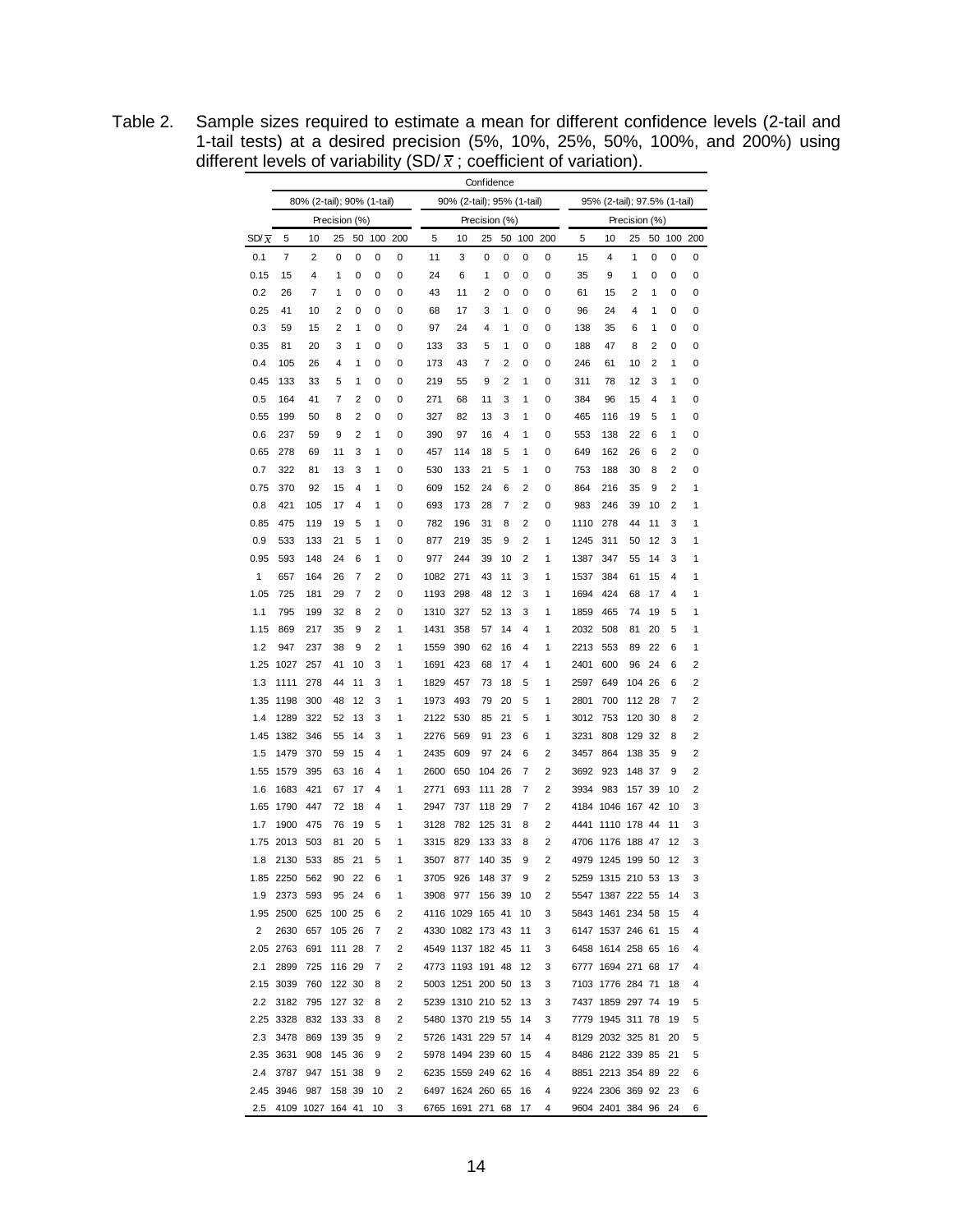Table 3. Sample sizes required with 80% confidence (2-tail) or 90% confidence (1-tail) to detect a desired difference (10%, 25%, 50%, 100%, and 200%) in a mean using different levels of variability  $(SD/\bar{x}$ ; coefficient of variation) and power (80%, 90%, and 9<u>5%).</u><br>and 95%). and 95%).

|                    |     |                           | 80% Pow er |    |                |         | 90% Pow er |                           |    |                |     |     | 95% Pow er |                           |    |                |     |     |  |
|--------------------|-----|---------------------------|------------|----|----------------|---------|------------|---------------------------|----|----------------|-----|-----|------------|---------------------------|----|----------------|-----|-----|--|
|                    |     | Detectable difference (%) |            |    |                |         |            | Detectable difference (%) |    |                |     |     |            | Detectable difference (%) |    |                |     |     |  |
| SD/ $\overline{x}$ | 10  | 25                        | 30         | 50 |                | 100 200 | 10         | 25                        | 30 | 50             | 100 | 200 | 10         | 25                        | 30 | 50             | 100 | 200 |  |
| 0.1                | 9   | 1                         | 1          | 0  | 0              | 0       | 13         | 2                         | 1  | 1              | 0   | 0   | 17         | 3                         | 2  | 1              | 0   | 0   |  |
| 0.11               | 11  | 2                         | 1          | 0  | 0              | 0       | 16         | 3                         | 2  | 1              | 0   | 0   | 21         | 3                         | 2  | 1              | 0   | 0   |  |
| 0.12               | 13  | 2                         | 1          | 1  | 0              | 0       | 19         | 3                         | 2  | 1              | 0   | 0   | 25         | 4                         | 3  | 1              | 0   | 0   |  |
| 0.13               | 15  | 2                         | 2          | 1  | 0              | 0       | 22         | 4                         | 2  | 1              | 0   | 0   | 29         | 5                         | 3  | 1              | 0   | 0   |  |
| 0.14               | 18  | 3                         | 2          | 1  | 0              | 0       | 26         | 4                         | 3  | 1              | 0   | 0   | 34         | 5                         | 4  | 1              | 0   | 0   |  |
| 0.15               | 20  | 3                         | 2          | 1  | 0              | 0       | 30         | 5                         | 3  | 1              | 0   | 0   | 39         | 6                         | 4  | $\overline{2}$ | 0   | 0   |  |
| 0.16               | 23  | 4                         | 3          | 1  | 0              | 0       | 34         | 5                         | 4  | 1              | 0   | 0   | 44         | 7                         | 5  | 2              | 0   | 0   |  |
| 0.17               | 26  | 4                         | 3          | 1  | 0              | 0       | 38         | 6                         | 4  | 2              | 0   | 0   | 50         | 8                         | 6  | 2              | 0   | 0   |  |
| 0.18               | 29  | 5                         | 3          | 1  | 0              | 0       | 43         | 7                         | 5  | 2              | 0   | 0   | 56         | 9                         | 6  | 2              | 1   | 0   |  |
| 0.19               | 33  | 5                         | 4          | 1  | 0              | 0       | 47         | 8                         | 5  | 2              | 0   | 0   | 62         | 10                        | 7  | 2              | 1   | 0   |  |
| 0.2                | 36  | 6                         | 4          | 1  | 0              | 0       | 53         | 8                         | 6  | 2              | 1   | 0   | 69         | 11                        | 8  | 3              | 1   | 0   |  |
| 0.21               | 40  | 6                         | 4          | 2  | 0              | 0       | 58         | 9                         | 6  | 2              | 1   | 0   | 76         | 12                        | 8  | 3              | 1   | 0   |  |
| 0.22               | 44  | 7                         | 5          | 2  | 0              | 0       | 64         | 10                        | 7  | 3              | 1   | 0   | 83         | 13                        | 9  | 3              | 1   | 0   |  |
| 0.23               | 48  | 8                         | 5          | 2  | 0              | 0       | 70         | 11                        | 8  | 3              | 1   | 0   | 91         | 14                        | 10 | 4              | 1   | 0   |  |
| 0.24               | 52  | 8                         | 6          | 2  | 1              | 0       | 76         | 12                        | 8  | 3              | 1   | 0   | 99         | 16                        | 11 | 4              | 1   | 0   |  |
| 0.25               | 56  | 9                         | 6          | 2  | 1              | 0       | 82         | 13                        | 9  | 3              | 1   | 0   | 107        | 17                        | 12 | 4              | 1   | 0   |  |
| 0.26               | 61  | 10                        | 7          | 2  | 1              | 0       | 89         | 14                        | 10 | 4              | 1   | 0   | 116        | 19                        | 13 | 5              | 1   | 0   |  |
| 0.27               | 66  | 11                        | 7          | 3  | 1              | 0       | 96         | 15                        | 11 | 4              | 1   | 0   | 125        | 20                        | 14 | 5              | 1   | 0   |  |
| 0.28               | 71  | 11                        | 8          | 3  | 1              | 0       | 103        | 16                        | 11 | 4              | 1   | 0   | 134        | 21                        | 15 | 5              | 1   | 0   |  |
| 0.29               | 76  | 12                        | 8          | 3  | 1              | 0       | 111        | 18                        | 12 | 4              | 1   | 0   | 144        | 23                        | 16 | 6              | 1   | 0   |  |
| 0.3                | 81  | 13                        | 9          | 3  | 1              | 0       | 118        | 19                        | 13 | 5              | 1   | 0   | 154        | 25                        | 17 | 6              | 2   | 0   |  |
| 0.31               | 87  | 14                        | 10         | 3  | 1              | 0       | 126        | 20                        | 14 | 5              | 1   | 0   | 165        | 26                        | 18 | 7              | 2   | 0   |  |
| 0.32               | 92  | 15                        | 10         | 4  | 1              | 0       | 135        | 22                        | 15 | 5              | 1   | 0   | 175        | 28                        | 19 | 7              | 2   | 0   |  |
| 0.33               | 98  | 16                        | 11         | 4  | 1              | 0       | 143        | 23                        | 16 | 6              | 1   | 0   | 187        | 30                        | 21 | 7              | 2   | 0   |  |
| 0.34               | 104 | 17                        | 12         | 4  | 1              | 0       | 152        | 24                        | 17 | 6              | 2   | 0   | 198        | 32                        | 22 | 8              | 2   | 0   |  |
| 0.35               | 110 | 18                        | 12         | 4  | 1              | 0       | 161        | 26                        | 18 | 6              | 2   | 0   | 210        | 34                        | 23 | 8              | 2   | 1   |  |
| 0.36               | 117 | 19                        | 13         | 5  | 1              | 0       | 170        | 27                        | 19 | $\overline{7}$ | 2   | 0   | 222        | 36                        | 25 | 9              | 2   | 1   |  |
| 0.37               | 123 | 20                        | 14         | 5  | 1              | 0       | 180        | 29                        | 20 | 7              | 2   | 0   | 235        | 38                        | 26 | 9              | 2   | 1   |  |
| 0.38               | 130 | 21                        | 14         | 5  | 1              | 0       | 190        | 30                        | 21 | 8              | 2   | 0   | 247        | 40                        | 27 | 10             | 2   | 1   |  |
| 0.39               | 137 | 22                        | 15         | 5  | 1              | 0       | 200        | 32                        | 22 | 8              | 2   | 0   | 261        | 42                        | 29 | 10             | 3   | 1   |  |
| 0.4                | 144 | 23                        | 16         | 6  | 1              | 0       | 210        | 34                        | 23 | 8              | 2   | 1   | 274        | 44                        | 30 | 11             | 3   | 1   |  |
| 0.41               | 152 | 24                        | 17         | 6  | 2              | 0       | 221        | 35                        | 25 | 9              | 2   | 1   | 288        | 46                        | 32 | 12             | 3   | 1   |  |
| 0.42               | 159 | 25                        | 18         | 6  | 2              | 0       | 232        | 37                        | 26 | 9              | 2   | 1   | 302        | 48                        | 34 | 12             | 3   | 1   |  |
| 0.43               | 167 | 27                        | 19         | 7  | 2              | 0       | 243        | 39                        | 27 | 10             | 2   | 1   | 317        | 51                        | 35 | 13             | 3   | 1   |  |
| 0.44               | 175 | 28                        | 19         | 7  | $\overline{2}$ | 0       | 254        | 41                        | 28 | 10             | 3   | 1   | 332        | 53                        | 37 | 13             | 3   | 1   |  |
| 0.45               | 183 | 29                        | 20         | 7  | $\overline{2}$ | 0       | 266        | 43                        | 30 | 11             | 3   | 1   | 347        | 56                        | 39 | 14             | 3   | 1   |  |
| 0.46               | 191 | 31                        | 21         | 8  | 2              | 0       | 278        | 44                        | 31 | 11             | 3   | 1   | 362        | 58                        | 40 | 14             | 4   | 1   |  |
| 0.47               | 199 | 32                        | 22         | 8  | 2              | 0       | 290        | 46                        | 32 | 12             | 3   | 1   | 378        | 61                        | 42 | 15             | 4   | 1   |  |
| 0.48               | 208 | 33                        | 23         | 8  | 2              | 1       | 303        | 48                        | 34 | 12             | 3   | 1   | 395        | 63                        | 44 | 16             | 4   | 1   |  |
| 0.49               | 217 | 35                        | 24         | 9  | 2              | 1       | 315        | 50                        | 35 | 13             | 3   | 1   | 411        | 66                        | 46 | 16             | 4   | 1   |  |
| 0.5                | 226 | 36                        | 25         | 9  | 2              | 1       | 329        | 53                        | 37 | 13             | 3   | 1   | 428        | 69                        | 48 | 17             | 4   | 1   |  |
| 0.51               | 235 | 38                        | 26         | 9  | 2              | 1       | 342        | 55                        | 38 | 14             | 3   | 1   | 446        | 71                        | 50 | 18             | 4   | 1   |  |
| 0.52               | 244 | 39                        | 27         | 10 | 2              | 1       | 355        | 57                        | 39 | 14             | 4   | 1   | 463        | 74                        | 51 | 19             | 5   | 1   |  |
| 0.53               | 253 | 41                        | 28         | 10 | 3              | 1       | 369        | 59                        | 41 | 15             | 4   | 1   | 481        | 77                        | 53 | 19             | 5   | 1   |  |
| 0.54               | 263 | 42                        | 29         | 11 | 3              | 1       | 383        | 61                        | 43 | 15             | 4   | 1   | 500        | 80                        | 56 | 20             | 5   | 1   |  |
| 0.55               | 273 | 44                        | 30         | 11 | 3              | 1       | 397        | 64                        | 44 | 16             | 4   | 1   | 518        | 83                        | 58 | 21             | 5   | 1   |  |
| 0.56               | 283 | 45                        | 31         | 11 | 3              | 1       | 412        | 66                        | 46 | 16             | 4   | 1   | 537        | 86                        | 60 | 21             | 5   | 1   |  |
| 0.57               | 293 | 47                        | 33         | 12 | 3              | 1       | 427        | 68                        | 47 | 17             | 4   | 1   | 557        | 89                        | 62 | 22             | 6   | 1   |  |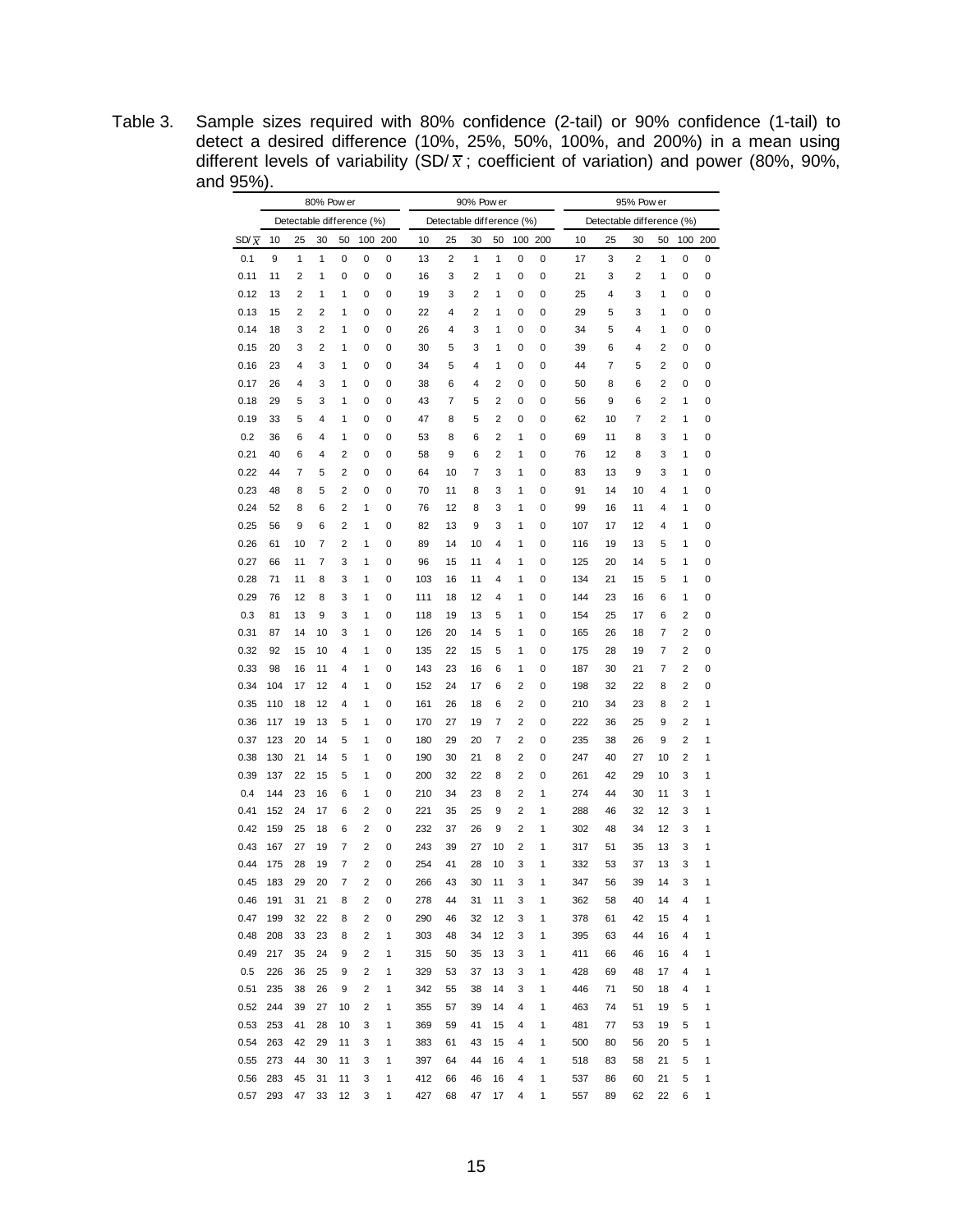#### Table 3. Continued.

| 80% Pow er<br>90% Pow er<br>95% Pow er<br>Detectable difference (%)<br>Detectable difference (%)<br>Detectable difference (%)<br>200<br>10<br>25<br>200<br>10<br>200<br>SD/ $\overline{x}$<br>10<br>25<br>30<br>50<br>100<br>30<br>50<br>100<br>25<br>30<br>50<br>100<br>1<br>303<br>49<br>34<br>12<br>3<br>1<br>442<br>71<br>49<br>18<br>4<br>92<br>64<br>23<br>6<br>1<br>0.58<br>576<br>314<br>50<br>35<br>3<br>1<br>457<br>5<br>1<br>1<br>0.59<br>13<br>73<br>51<br>18<br>596<br>95<br>66<br>24<br>6<br>325<br>36<br>13<br>3<br>1<br>5<br>1<br>99<br>69<br>2<br>0.6<br>52<br>473<br>76<br>53<br>19<br>617<br>25<br>6<br>336<br>54<br>37<br>3<br>1<br>489<br>78<br>54<br>1<br>71<br>25<br>6<br>2<br>0.61<br>13<br>20<br>5<br>637<br>102<br>347<br>39<br>3<br>1<br>1<br>73<br>7<br>2<br>0.62<br>55<br>14<br>505<br>81<br>56<br>20<br>5<br>658<br>105<br>26<br>358<br>40<br>1<br>83<br>21<br>1<br>76<br>7<br>2<br>0.63<br>57<br>14<br>4<br>522<br>58<br>5<br>680<br>109<br>27<br>369<br>41<br>1<br>22<br>5<br>1<br>78<br>7<br>2<br>0.64<br>59<br>15<br>4<br>538<br>86<br>60<br>702<br>112<br>28<br>381<br>42<br>1<br>89<br>22<br>1<br>29<br>7<br>2<br>0.65<br>61<br>15<br>4<br>555<br>62<br>6<br>724<br>116<br>80<br>393<br>44<br>1<br>64<br>23<br>7<br>2<br>0.66<br>63<br>16<br>4<br>572<br>92<br>6<br>1<br>746<br>119<br>83<br>30<br>405<br>45<br>4<br>1<br>590<br>94<br>24<br>1<br>123<br>31<br>8<br>2<br>0.67<br>65<br>16<br>66<br>6<br>769<br>85<br>417<br>46<br>4<br>1<br>97<br>68<br>24<br>2<br>792<br>127<br>88<br>32<br>8<br>2<br>0.68<br>67<br>17<br>608<br>6<br>429<br>48<br>4<br>1<br>626<br>100<br>25<br>2<br>130<br>91<br>33<br>8<br>2<br>0.69<br>69<br>17<br>70<br>6<br>816<br>0.7<br>442<br>71<br>49<br>4<br>1<br>644<br>26<br>2<br>839<br>93<br>34<br>8<br>2<br>18<br>103<br>72<br>6<br>134<br>507<br>81<br>20<br>5<br>1<br>739<br>82<br>30<br>7<br>2<br>964<br>107<br>39<br>2<br>0.75<br>56<br>118<br>154<br>10<br>0.8<br>577<br>92<br>64<br>23<br>6<br>1<br>841<br>135<br>93<br>34<br>2<br>122<br>44<br>11<br>3<br>8<br>1096<br>175<br>104<br>72<br>26<br>7<br>2<br>949<br>152<br>105<br>38<br>2<br>198<br>138<br>3<br>0.85<br>652<br>9<br>1238<br>50<br>12<br>0.9<br>731<br>117<br>81<br>29<br>7<br>2<br>170<br>118<br>43<br>3<br>222<br>154<br>3<br>1064<br>11<br>1388<br>56<br>14<br>0.95<br>130<br>90<br>33<br>8<br>2<br>190<br>132<br>47<br>12<br>3<br>247<br>172<br>62<br>15<br>4<br>814<br>1186<br>1546<br>$\overline{2}$<br>1<br>902<br>100<br>9<br>210<br>53<br>3<br>274<br>190<br>69<br>144<br>36<br>1314<br>146<br>13<br>1713<br>17<br>4<br>$\overline{2}$<br>994<br>159<br>110<br>1449<br>232<br>58<br>4<br>302<br>210<br>1.05<br>40<br>10<br>161<br>14<br>1889<br>76<br>19<br>5<br>1091<br>175<br>121<br>3<br>254<br>64<br>4<br>332<br>230<br>5<br>1.1<br>44<br>11<br>1590<br>177<br>16<br>2073<br>83<br>21<br>1193 191<br>3<br>278<br>193<br>4<br>362<br>252<br>1.15<br>133<br>48<br>12<br>1738<br>70<br>17<br>2265<br>91<br>23<br>6<br>1.2<br>1299 208<br>3<br>303<br>210<br>5<br>395<br>99<br>144<br>52<br>13<br>1892<br>76<br>19<br>2467<br>274<br>25<br>6<br>1409 226<br>329<br>228<br>5<br>428<br>297<br>107<br>7<br>1.25<br>157<br>56<br>14<br>4<br>2053<br>82<br>21<br>2677<br>27<br>1524 244<br>169<br>2221<br>355<br>247<br>89<br>463<br>322<br>7<br>1.3<br>61<br>15<br>4<br>22<br>6<br>2895<br>116<br>29<br>1644 263<br>383<br>266<br>96<br>347<br>1.35<br>183<br>66<br>16<br>4<br>2395<br>24<br>6<br>3122<br>500<br>125<br>31<br>8<br>1768 283<br>196<br>412<br>286<br>1.4<br>71<br>18<br>4<br>2575<br>103<br>26<br>6<br>3357<br>537<br>373<br>134<br>34<br>8<br>1896 303 211<br>442<br>307<br>7<br>1.45<br>76<br>19<br>5<br>2763<br>111<br>28<br>3602<br>576<br>400<br>144<br>36<br>9<br>2030 325 226<br>5<br>329<br>7<br>428<br>1.5<br>81<br>20<br>2957<br>473<br>118<br>30<br>3854<br>617<br>154<br>39<br>10<br>2167 347 241<br>5<br>1.55<br>87<br>22<br>3157<br>505<br>351<br>126<br>32<br>8<br>4115<br>658<br>457<br>165<br>41<br>10<br>369 257<br>6<br>2309<br>92<br>23<br>3364<br>538<br>374<br>135<br>34<br>8<br>4385<br>702<br>487<br>175<br>44<br>11<br>1.6<br>1.65 2456 393 273<br>6<br>98<br>25<br>3577<br>572<br>397 143<br>36<br>9<br>4664<br>746<br>518<br>187<br>47<br>12<br>1.7<br>2607 417 290 104<br>26<br>7<br>3797<br>608<br>422<br>152<br>38<br>9<br>4951<br>792<br>550<br>198<br>50<br>12<br>1.75 2762 442 307 110<br>-28<br>7<br>4024<br>644 447 161<br>40<br>10<br>5246<br>839<br>583<br>210<br>52<br>13<br>1.8<br>2922 468 325 117<br>-29<br>7<br>4257<br>681<br>473 170<br>43<br>11<br>5550<br>888<br>617<br>222<br>56<br>14<br>1.85 3087 494 343 123<br>31<br>8<br>4497<br>720<br>500 180<br>45<br>11<br>5863<br>938<br>651<br>235<br>59<br>15<br>3256 521 362 130<br>759<br>527 190<br>687<br>247<br>1.9<br>33<br>8<br>4744<br>47<br>12<br>6184<br>989<br>62<br>15<br>1.95 3430 549 381 137<br>799<br>555 200<br>1042<br>724<br>34<br>9<br>4996<br>50<br>12<br>6514<br>261<br>65<br>16<br>3608 577 401 144<br>841<br>584 210<br>1096<br>761<br>17<br>2<br>36<br>9<br>5256<br>53<br>13<br>6852<br>274<br>69<br>2.05 3791 607 421 152<br>5522 884<br>614 221<br>1152<br>800<br>38<br>9<br>55<br>14<br>7199<br>288<br>72<br>18<br>3978 636 442 159<br>5795 927<br>644 232<br>839<br>302<br>76<br>2.1<br>40<br>10<br>58<br>14<br>7554<br>1209<br>19<br>2.15 4169 667 463 167<br>6074 972 675 243<br>880<br>42<br>10<br>61<br>15<br>7918<br>1267<br>317<br>79<br>20<br>4366 699 485 175<br>6360 1018 707 254<br>1327 921<br>2.2<br>-44<br>11<br>64<br>16<br>8291<br>332<br>83<br>21<br>2.25 4566 731 507 183<br>1388 964<br>46<br>11<br>6652 1064 739 266<br>67<br>17<br>8672<br>347<br>87<br>22<br>1450 1007 362<br>2.3<br>4772 763 530 191<br>48<br>12<br>6951 1112 772 278<br>70<br>17<br>9062<br>91<br>23<br>2.35 4981 797 553 199<br>12<br>7257 1161 806 290<br>1514 1051 378<br>24<br>50<br>-73<br>18<br>9460<br>95<br>5196 831 577 208<br>-52<br>13<br>7569 1211 841 303<br>76<br>19<br>9867<br>1579 1096 395<br>99<br>25<br>2.4<br>2.45 5414 866 602 217 54<br>10282 1645 1142 411 103<br>14<br>7887 1262 876 315<br>-79<br>20<br>26<br>2.5<br>5638 902 626 226 56<br>14<br>8213 1314 913 329<br>82<br>21<br>10706 1713 1190 428 107<br>27 | nued. |  |  |  |  |  |  |  |  |  |
|------------------------------------------------------------------------------------------------------------------------------------------------------------------------------------------------------------------------------------------------------------------------------------------------------------------------------------------------------------------------------------------------------------------------------------------------------------------------------------------------------------------------------------------------------------------------------------------------------------------------------------------------------------------------------------------------------------------------------------------------------------------------------------------------------------------------------------------------------------------------------------------------------------------------------------------------------------------------------------------------------------------------------------------------------------------------------------------------------------------------------------------------------------------------------------------------------------------------------------------------------------------------------------------------------------------------------------------------------------------------------------------------------------------------------------------------------------------------------------------------------------------------------------------------------------------------------------------------------------------------------------------------------------------------------------------------------------------------------------------------------------------------------------------------------------------------------------------------------------------------------------------------------------------------------------------------------------------------------------------------------------------------------------------------------------------------------------------------------------------------------------------------------------------------------------------------------------------------------------------------------------------------------------------------------------------------------------------------------------------------------------------------------------------------------------------------------------------------------------------------------------------------------------------------------------------------------------------------------------------------------------------------------------------------------------------------------------------------------------------------------------------------------------------------------------------------------------------------------------------------------------------------------------------------------------------------------------------------------------------------------------------------------------------------------------------------------------------------------------------------------------------------------------------------------------------------------------------------------------------------------------------------------------------------------------------------------------------------------------------------------------------------------------------------------------------------------------------------------------------------------------------------------------------------------------------------------------------------------------------------------------------------------------------------------------------------------------------------------------------------------------------------------------------------------------------------------------------------------------------------------------------------------------------------------------------------------------------------------------------------------------------------------------------------------------------------------------------------------------------------------------------------------------------------------------------------------------------------------------------------------------------------------------------------------------------------------------------------------------------------------------------------------------------------------------------------------------------------------------------------------------------------------------------------------------------------------------------------------------------------------------------------------------------------------------------------------------------------------------------------------------------------------------------------------------------------------------------------------------------------------------------------------------------------------------------------------------------------------------------------------------------------------------------------------------------------------------------------------------------------------------------------------------------------------------------------------------------------------------------------------------------------------------------------------------------------------------------------------------------------------------------------------------------------------------------------------------------------------------------------------------------------------------------------------------------------------------------------------------------------------------------------------------------------------------------------------------------------------------------------------------------------------------------------------------------------------------------------------------------------------------------------------------------------------------------------------------------------------------------------------------------------------------------------------------------------------------------------------------------------------------------------------------------------------------------------------------------------|-------|--|--|--|--|--|--|--|--|--|
|                                                                                                                                                                                                                                                                                                                                                                                                                                                                                                                                                                                                                                                                                                                                                                                                                                                                                                                                                                                                                                                                                                                                                                                                                                                                                                                                                                                                                                                                                                                                                                                                                                                                                                                                                                                                                                                                                                                                                                                                                                                                                                                                                                                                                                                                                                                                                                                                                                                                                                                                                                                                                                                                                                                                                                                                                                                                                                                                                                                                                                                                                                                                                                                                                                                                                                                                                                                                                                                                                                                                                                                                                                                                                                                                                                                                                                                                                                                                                                                                                                                                                                                                                                                                                                                                                                                                                                                                                                                                                                                                                                                                                                                                                                                                                                                                                                                                                                                                                                                                                                                                                                                                                                                                                                                                                                                                                                                                                                                                                                                                                                                                                                                                                                                                                                                                                                                                                                                                                                                                                                                                                                                                                                                                                        |       |  |  |  |  |  |  |  |  |  |
|                                                                                                                                                                                                                                                                                                                                                                                                                                                                                                                                                                                                                                                                                                                                                                                                                                                                                                                                                                                                                                                                                                                                                                                                                                                                                                                                                                                                                                                                                                                                                                                                                                                                                                                                                                                                                                                                                                                                                                                                                                                                                                                                                                                                                                                                                                                                                                                                                                                                                                                                                                                                                                                                                                                                                                                                                                                                                                                                                                                                                                                                                                                                                                                                                                                                                                                                                                                                                                                                                                                                                                                                                                                                                                                                                                                                                                                                                                                                                                                                                                                                                                                                                                                                                                                                                                                                                                                                                                                                                                                                                                                                                                                                                                                                                                                                                                                                                                                                                                                                                                                                                                                                                                                                                                                                                                                                                                                                                                                                                                                                                                                                                                                                                                                                                                                                                                                                                                                                                                                                                                                                                                                                                                                                                        |       |  |  |  |  |  |  |  |  |  |
|                                                                                                                                                                                                                                                                                                                                                                                                                                                                                                                                                                                                                                                                                                                                                                                                                                                                                                                                                                                                                                                                                                                                                                                                                                                                                                                                                                                                                                                                                                                                                                                                                                                                                                                                                                                                                                                                                                                                                                                                                                                                                                                                                                                                                                                                                                                                                                                                                                                                                                                                                                                                                                                                                                                                                                                                                                                                                                                                                                                                                                                                                                                                                                                                                                                                                                                                                                                                                                                                                                                                                                                                                                                                                                                                                                                                                                                                                                                                                                                                                                                                                                                                                                                                                                                                                                                                                                                                                                                                                                                                                                                                                                                                                                                                                                                                                                                                                                                                                                                                                                                                                                                                                                                                                                                                                                                                                                                                                                                                                                                                                                                                                                                                                                                                                                                                                                                                                                                                                                                                                                                                                                                                                                                                                        |       |  |  |  |  |  |  |  |  |  |
|                                                                                                                                                                                                                                                                                                                                                                                                                                                                                                                                                                                                                                                                                                                                                                                                                                                                                                                                                                                                                                                                                                                                                                                                                                                                                                                                                                                                                                                                                                                                                                                                                                                                                                                                                                                                                                                                                                                                                                                                                                                                                                                                                                                                                                                                                                                                                                                                                                                                                                                                                                                                                                                                                                                                                                                                                                                                                                                                                                                                                                                                                                                                                                                                                                                                                                                                                                                                                                                                                                                                                                                                                                                                                                                                                                                                                                                                                                                                                                                                                                                                                                                                                                                                                                                                                                                                                                                                                                                                                                                                                                                                                                                                                                                                                                                                                                                                                                                                                                                                                                                                                                                                                                                                                                                                                                                                                                                                                                                                                                                                                                                                                                                                                                                                                                                                                                                                                                                                                                                                                                                                                                                                                                                                                        |       |  |  |  |  |  |  |  |  |  |
|                                                                                                                                                                                                                                                                                                                                                                                                                                                                                                                                                                                                                                                                                                                                                                                                                                                                                                                                                                                                                                                                                                                                                                                                                                                                                                                                                                                                                                                                                                                                                                                                                                                                                                                                                                                                                                                                                                                                                                                                                                                                                                                                                                                                                                                                                                                                                                                                                                                                                                                                                                                                                                                                                                                                                                                                                                                                                                                                                                                                                                                                                                                                                                                                                                                                                                                                                                                                                                                                                                                                                                                                                                                                                                                                                                                                                                                                                                                                                                                                                                                                                                                                                                                                                                                                                                                                                                                                                                                                                                                                                                                                                                                                                                                                                                                                                                                                                                                                                                                                                                                                                                                                                                                                                                                                                                                                                                                                                                                                                                                                                                                                                                                                                                                                                                                                                                                                                                                                                                                                                                                                                                                                                                                                                        |       |  |  |  |  |  |  |  |  |  |
|                                                                                                                                                                                                                                                                                                                                                                                                                                                                                                                                                                                                                                                                                                                                                                                                                                                                                                                                                                                                                                                                                                                                                                                                                                                                                                                                                                                                                                                                                                                                                                                                                                                                                                                                                                                                                                                                                                                                                                                                                                                                                                                                                                                                                                                                                                                                                                                                                                                                                                                                                                                                                                                                                                                                                                                                                                                                                                                                                                                                                                                                                                                                                                                                                                                                                                                                                                                                                                                                                                                                                                                                                                                                                                                                                                                                                                                                                                                                                                                                                                                                                                                                                                                                                                                                                                                                                                                                                                                                                                                                                                                                                                                                                                                                                                                                                                                                                                                                                                                                                                                                                                                                                                                                                                                                                                                                                                                                                                                                                                                                                                                                                                                                                                                                                                                                                                                                                                                                                                                                                                                                                                                                                                                                                        |       |  |  |  |  |  |  |  |  |  |
|                                                                                                                                                                                                                                                                                                                                                                                                                                                                                                                                                                                                                                                                                                                                                                                                                                                                                                                                                                                                                                                                                                                                                                                                                                                                                                                                                                                                                                                                                                                                                                                                                                                                                                                                                                                                                                                                                                                                                                                                                                                                                                                                                                                                                                                                                                                                                                                                                                                                                                                                                                                                                                                                                                                                                                                                                                                                                                                                                                                                                                                                                                                                                                                                                                                                                                                                                                                                                                                                                                                                                                                                                                                                                                                                                                                                                                                                                                                                                                                                                                                                                                                                                                                                                                                                                                                                                                                                                                                                                                                                                                                                                                                                                                                                                                                                                                                                                                                                                                                                                                                                                                                                                                                                                                                                                                                                                                                                                                                                                                                                                                                                                                                                                                                                                                                                                                                                                                                                                                                                                                                                                                                                                                                                                        |       |  |  |  |  |  |  |  |  |  |
|                                                                                                                                                                                                                                                                                                                                                                                                                                                                                                                                                                                                                                                                                                                                                                                                                                                                                                                                                                                                                                                                                                                                                                                                                                                                                                                                                                                                                                                                                                                                                                                                                                                                                                                                                                                                                                                                                                                                                                                                                                                                                                                                                                                                                                                                                                                                                                                                                                                                                                                                                                                                                                                                                                                                                                                                                                                                                                                                                                                                                                                                                                                                                                                                                                                                                                                                                                                                                                                                                                                                                                                                                                                                                                                                                                                                                                                                                                                                                                                                                                                                                                                                                                                                                                                                                                                                                                                                                                                                                                                                                                                                                                                                                                                                                                                                                                                                                                                                                                                                                                                                                                                                                                                                                                                                                                                                                                                                                                                                                                                                                                                                                                                                                                                                                                                                                                                                                                                                                                                                                                                                                                                                                                                                                        |       |  |  |  |  |  |  |  |  |  |
|                                                                                                                                                                                                                                                                                                                                                                                                                                                                                                                                                                                                                                                                                                                                                                                                                                                                                                                                                                                                                                                                                                                                                                                                                                                                                                                                                                                                                                                                                                                                                                                                                                                                                                                                                                                                                                                                                                                                                                                                                                                                                                                                                                                                                                                                                                                                                                                                                                                                                                                                                                                                                                                                                                                                                                                                                                                                                                                                                                                                                                                                                                                                                                                                                                                                                                                                                                                                                                                                                                                                                                                                                                                                                                                                                                                                                                                                                                                                                                                                                                                                                                                                                                                                                                                                                                                                                                                                                                                                                                                                                                                                                                                                                                                                                                                                                                                                                                                                                                                                                                                                                                                                                                                                                                                                                                                                                                                                                                                                                                                                                                                                                                                                                                                                                                                                                                                                                                                                                                                                                                                                                                                                                                                                                        |       |  |  |  |  |  |  |  |  |  |
|                                                                                                                                                                                                                                                                                                                                                                                                                                                                                                                                                                                                                                                                                                                                                                                                                                                                                                                                                                                                                                                                                                                                                                                                                                                                                                                                                                                                                                                                                                                                                                                                                                                                                                                                                                                                                                                                                                                                                                                                                                                                                                                                                                                                                                                                                                                                                                                                                                                                                                                                                                                                                                                                                                                                                                                                                                                                                                                                                                                                                                                                                                                                                                                                                                                                                                                                                                                                                                                                                                                                                                                                                                                                                                                                                                                                                                                                                                                                                                                                                                                                                                                                                                                                                                                                                                                                                                                                                                                                                                                                                                                                                                                                                                                                                                                                                                                                                                                                                                                                                                                                                                                                                                                                                                                                                                                                                                                                                                                                                                                                                                                                                                                                                                                                                                                                                                                                                                                                                                                                                                                                                                                                                                                                                        |       |  |  |  |  |  |  |  |  |  |
|                                                                                                                                                                                                                                                                                                                                                                                                                                                                                                                                                                                                                                                                                                                                                                                                                                                                                                                                                                                                                                                                                                                                                                                                                                                                                                                                                                                                                                                                                                                                                                                                                                                                                                                                                                                                                                                                                                                                                                                                                                                                                                                                                                                                                                                                                                                                                                                                                                                                                                                                                                                                                                                                                                                                                                                                                                                                                                                                                                                                                                                                                                                                                                                                                                                                                                                                                                                                                                                                                                                                                                                                                                                                                                                                                                                                                                                                                                                                                                                                                                                                                                                                                                                                                                                                                                                                                                                                                                                                                                                                                                                                                                                                                                                                                                                                                                                                                                                                                                                                                                                                                                                                                                                                                                                                                                                                                                                                                                                                                                                                                                                                                                                                                                                                                                                                                                                                                                                                                                                                                                                                                                                                                                                                                        |       |  |  |  |  |  |  |  |  |  |
|                                                                                                                                                                                                                                                                                                                                                                                                                                                                                                                                                                                                                                                                                                                                                                                                                                                                                                                                                                                                                                                                                                                                                                                                                                                                                                                                                                                                                                                                                                                                                                                                                                                                                                                                                                                                                                                                                                                                                                                                                                                                                                                                                                                                                                                                                                                                                                                                                                                                                                                                                                                                                                                                                                                                                                                                                                                                                                                                                                                                                                                                                                                                                                                                                                                                                                                                                                                                                                                                                                                                                                                                                                                                                                                                                                                                                                                                                                                                                                                                                                                                                                                                                                                                                                                                                                                                                                                                                                                                                                                                                                                                                                                                                                                                                                                                                                                                                                                                                                                                                                                                                                                                                                                                                                                                                                                                                                                                                                                                                                                                                                                                                                                                                                                                                                                                                                                                                                                                                                                                                                                                                                                                                                                                                        |       |  |  |  |  |  |  |  |  |  |
|                                                                                                                                                                                                                                                                                                                                                                                                                                                                                                                                                                                                                                                                                                                                                                                                                                                                                                                                                                                                                                                                                                                                                                                                                                                                                                                                                                                                                                                                                                                                                                                                                                                                                                                                                                                                                                                                                                                                                                                                                                                                                                                                                                                                                                                                                                                                                                                                                                                                                                                                                                                                                                                                                                                                                                                                                                                                                                                                                                                                                                                                                                                                                                                                                                                                                                                                                                                                                                                                                                                                                                                                                                                                                                                                                                                                                                                                                                                                                                                                                                                                                                                                                                                                                                                                                                                                                                                                                                                                                                                                                                                                                                                                                                                                                                                                                                                                                                                                                                                                                                                                                                                                                                                                                                                                                                                                                                                                                                                                                                                                                                                                                                                                                                                                                                                                                                                                                                                                                                                                                                                                                                                                                                                                                        |       |  |  |  |  |  |  |  |  |  |
|                                                                                                                                                                                                                                                                                                                                                                                                                                                                                                                                                                                                                                                                                                                                                                                                                                                                                                                                                                                                                                                                                                                                                                                                                                                                                                                                                                                                                                                                                                                                                                                                                                                                                                                                                                                                                                                                                                                                                                                                                                                                                                                                                                                                                                                                                                                                                                                                                                                                                                                                                                                                                                                                                                                                                                                                                                                                                                                                                                                                                                                                                                                                                                                                                                                                                                                                                                                                                                                                                                                                                                                                                                                                                                                                                                                                                                                                                                                                                                                                                                                                                                                                                                                                                                                                                                                                                                                                                                                                                                                                                                                                                                                                                                                                                                                                                                                                                                                                                                                                                                                                                                                                                                                                                                                                                                                                                                                                                                                                                                                                                                                                                                                                                                                                                                                                                                                                                                                                                                                                                                                                                                                                                                                                                        |       |  |  |  |  |  |  |  |  |  |
|                                                                                                                                                                                                                                                                                                                                                                                                                                                                                                                                                                                                                                                                                                                                                                                                                                                                                                                                                                                                                                                                                                                                                                                                                                                                                                                                                                                                                                                                                                                                                                                                                                                                                                                                                                                                                                                                                                                                                                                                                                                                                                                                                                                                                                                                                                                                                                                                                                                                                                                                                                                                                                                                                                                                                                                                                                                                                                                                                                                                                                                                                                                                                                                                                                                                                                                                                                                                                                                                                                                                                                                                                                                                                                                                                                                                                                                                                                                                                                                                                                                                                                                                                                                                                                                                                                                                                                                                                                                                                                                                                                                                                                                                                                                                                                                                                                                                                                                                                                                                                                                                                                                                                                                                                                                                                                                                                                                                                                                                                                                                                                                                                                                                                                                                                                                                                                                                                                                                                                                                                                                                                                                                                                                                                        |       |  |  |  |  |  |  |  |  |  |
|                                                                                                                                                                                                                                                                                                                                                                                                                                                                                                                                                                                                                                                                                                                                                                                                                                                                                                                                                                                                                                                                                                                                                                                                                                                                                                                                                                                                                                                                                                                                                                                                                                                                                                                                                                                                                                                                                                                                                                                                                                                                                                                                                                                                                                                                                                                                                                                                                                                                                                                                                                                                                                                                                                                                                                                                                                                                                                                                                                                                                                                                                                                                                                                                                                                                                                                                                                                                                                                                                                                                                                                                                                                                                                                                                                                                                                                                                                                                                                                                                                                                                                                                                                                                                                                                                                                                                                                                                                                                                                                                                                                                                                                                                                                                                                                                                                                                                                                                                                                                                                                                                                                                                                                                                                                                                                                                                                                                                                                                                                                                                                                                                                                                                                                                                                                                                                                                                                                                                                                                                                                                                                                                                                                                                        |       |  |  |  |  |  |  |  |  |  |
|                                                                                                                                                                                                                                                                                                                                                                                                                                                                                                                                                                                                                                                                                                                                                                                                                                                                                                                                                                                                                                                                                                                                                                                                                                                                                                                                                                                                                                                                                                                                                                                                                                                                                                                                                                                                                                                                                                                                                                                                                                                                                                                                                                                                                                                                                                                                                                                                                                                                                                                                                                                                                                                                                                                                                                                                                                                                                                                                                                                                                                                                                                                                                                                                                                                                                                                                                                                                                                                                                                                                                                                                                                                                                                                                                                                                                                                                                                                                                                                                                                                                                                                                                                                                                                                                                                                                                                                                                                                                                                                                                                                                                                                                                                                                                                                                                                                                                                                                                                                                                                                                                                                                                                                                                                                                                                                                                                                                                                                                                                                                                                                                                                                                                                                                                                                                                                                                                                                                                                                                                                                                                                                                                                                                                        |       |  |  |  |  |  |  |  |  |  |
|                                                                                                                                                                                                                                                                                                                                                                                                                                                                                                                                                                                                                                                                                                                                                                                                                                                                                                                                                                                                                                                                                                                                                                                                                                                                                                                                                                                                                                                                                                                                                                                                                                                                                                                                                                                                                                                                                                                                                                                                                                                                                                                                                                                                                                                                                                                                                                                                                                                                                                                                                                                                                                                                                                                                                                                                                                                                                                                                                                                                                                                                                                                                                                                                                                                                                                                                                                                                                                                                                                                                                                                                                                                                                                                                                                                                                                                                                                                                                                                                                                                                                                                                                                                                                                                                                                                                                                                                                                                                                                                                                                                                                                                                                                                                                                                                                                                                                                                                                                                                                                                                                                                                                                                                                                                                                                                                                                                                                                                                                                                                                                                                                                                                                                                                                                                                                                                                                                                                                                                                                                                                                                                                                                                                                        |       |  |  |  |  |  |  |  |  |  |
|                                                                                                                                                                                                                                                                                                                                                                                                                                                                                                                                                                                                                                                                                                                                                                                                                                                                                                                                                                                                                                                                                                                                                                                                                                                                                                                                                                                                                                                                                                                                                                                                                                                                                                                                                                                                                                                                                                                                                                                                                                                                                                                                                                                                                                                                                                                                                                                                                                                                                                                                                                                                                                                                                                                                                                                                                                                                                                                                                                                                                                                                                                                                                                                                                                                                                                                                                                                                                                                                                                                                                                                                                                                                                                                                                                                                                                                                                                                                                                                                                                                                                                                                                                                                                                                                                                                                                                                                                                                                                                                                                                                                                                                                                                                                                                                                                                                                                                                                                                                                                                                                                                                                                                                                                                                                                                                                                                                                                                                                                                                                                                                                                                                                                                                                                                                                                                                                                                                                                                                                                                                                                                                                                                                                                        |       |  |  |  |  |  |  |  |  |  |
|                                                                                                                                                                                                                                                                                                                                                                                                                                                                                                                                                                                                                                                                                                                                                                                                                                                                                                                                                                                                                                                                                                                                                                                                                                                                                                                                                                                                                                                                                                                                                                                                                                                                                                                                                                                                                                                                                                                                                                                                                                                                                                                                                                                                                                                                                                                                                                                                                                                                                                                                                                                                                                                                                                                                                                                                                                                                                                                                                                                                                                                                                                                                                                                                                                                                                                                                                                                                                                                                                                                                                                                                                                                                                                                                                                                                                                                                                                                                                                                                                                                                                                                                                                                                                                                                                                                                                                                                                                                                                                                                                                                                                                                                                                                                                                                                                                                                                                                                                                                                                                                                                                                                                                                                                                                                                                                                                                                                                                                                                                                                                                                                                                                                                                                                                                                                                                                                                                                                                                                                                                                                                                                                                                                                                        |       |  |  |  |  |  |  |  |  |  |
|                                                                                                                                                                                                                                                                                                                                                                                                                                                                                                                                                                                                                                                                                                                                                                                                                                                                                                                                                                                                                                                                                                                                                                                                                                                                                                                                                                                                                                                                                                                                                                                                                                                                                                                                                                                                                                                                                                                                                                                                                                                                                                                                                                                                                                                                                                                                                                                                                                                                                                                                                                                                                                                                                                                                                                                                                                                                                                                                                                                                                                                                                                                                                                                                                                                                                                                                                                                                                                                                                                                                                                                                                                                                                                                                                                                                                                                                                                                                                                                                                                                                                                                                                                                                                                                                                                                                                                                                                                                                                                                                                                                                                                                                                                                                                                                                                                                                                                                                                                                                                                                                                                                                                                                                                                                                                                                                                                                                                                                                                                                                                                                                                                                                                                                                                                                                                                                                                                                                                                                                                                                                                                                                                                                                                        |       |  |  |  |  |  |  |  |  |  |
|                                                                                                                                                                                                                                                                                                                                                                                                                                                                                                                                                                                                                                                                                                                                                                                                                                                                                                                                                                                                                                                                                                                                                                                                                                                                                                                                                                                                                                                                                                                                                                                                                                                                                                                                                                                                                                                                                                                                                                                                                                                                                                                                                                                                                                                                                                                                                                                                                                                                                                                                                                                                                                                                                                                                                                                                                                                                                                                                                                                                                                                                                                                                                                                                                                                                                                                                                                                                                                                                                                                                                                                                                                                                                                                                                                                                                                                                                                                                                                                                                                                                                                                                                                                                                                                                                                                                                                                                                                                                                                                                                                                                                                                                                                                                                                                                                                                                                                                                                                                                                                                                                                                                                                                                                                                                                                                                                                                                                                                                                                                                                                                                                                                                                                                                                                                                                                                                                                                                                                                                                                                                                                                                                                                                                        |       |  |  |  |  |  |  |  |  |  |
|                                                                                                                                                                                                                                                                                                                                                                                                                                                                                                                                                                                                                                                                                                                                                                                                                                                                                                                                                                                                                                                                                                                                                                                                                                                                                                                                                                                                                                                                                                                                                                                                                                                                                                                                                                                                                                                                                                                                                                                                                                                                                                                                                                                                                                                                                                                                                                                                                                                                                                                                                                                                                                                                                                                                                                                                                                                                                                                                                                                                                                                                                                                                                                                                                                                                                                                                                                                                                                                                                                                                                                                                                                                                                                                                                                                                                                                                                                                                                                                                                                                                                                                                                                                                                                                                                                                                                                                                                                                                                                                                                                                                                                                                                                                                                                                                                                                                                                                                                                                                                                                                                                                                                                                                                                                                                                                                                                                                                                                                                                                                                                                                                                                                                                                                                                                                                                                                                                                                                                                                                                                                                                                                                                                                                        |       |  |  |  |  |  |  |  |  |  |
|                                                                                                                                                                                                                                                                                                                                                                                                                                                                                                                                                                                                                                                                                                                                                                                                                                                                                                                                                                                                                                                                                                                                                                                                                                                                                                                                                                                                                                                                                                                                                                                                                                                                                                                                                                                                                                                                                                                                                                                                                                                                                                                                                                                                                                                                                                                                                                                                                                                                                                                                                                                                                                                                                                                                                                                                                                                                                                                                                                                                                                                                                                                                                                                                                                                                                                                                                                                                                                                                                                                                                                                                                                                                                                                                                                                                                                                                                                                                                                                                                                                                                                                                                                                                                                                                                                                                                                                                                                                                                                                                                                                                                                                                                                                                                                                                                                                                                                                                                                                                                                                                                                                                                                                                                                                                                                                                                                                                                                                                                                                                                                                                                                                                                                                                                                                                                                                                                                                                                                                                                                                                                                                                                                                                                        |       |  |  |  |  |  |  |  |  |  |
|                                                                                                                                                                                                                                                                                                                                                                                                                                                                                                                                                                                                                                                                                                                                                                                                                                                                                                                                                                                                                                                                                                                                                                                                                                                                                                                                                                                                                                                                                                                                                                                                                                                                                                                                                                                                                                                                                                                                                                                                                                                                                                                                                                                                                                                                                                                                                                                                                                                                                                                                                                                                                                                                                                                                                                                                                                                                                                                                                                                                                                                                                                                                                                                                                                                                                                                                                                                                                                                                                                                                                                                                                                                                                                                                                                                                                                                                                                                                                                                                                                                                                                                                                                                                                                                                                                                                                                                                                                                                                                                                                                                                                                                                                                                                                                                                                                                                                                                                                                                                                                                                                                                                                                                                                                                                                                                                                                                                                                                                                                                                                                                                                                                                                                                                                                                                                                                                                                                                                                                                                                                                                                                                                                                                                        |       |  |  |  |  |  |  |  |  |  |
|                                                                                                                                                                                                                                                                                                                                                                                                                                                                                                                                                                                                                                                                                                                                                                                                                                                                                                                                                                                                                                                                                                                                                                                                                                                                                                                                                                                                                                                                                                                                                                                                                                                                                                                                                                                                                                                                                                                                                                                                                                                                                                                                                                                                                                                                                                                                                                                                                                                                                                                                                                                                                                                                                                                                                                                                                                                                                                                                                                                                                                                                                                                                                                                                                                                                                                                                                                                                                                                                                                                                                                                                                                                                                                                                                                                                                                                                                                                                                                                                                                                                                                                                                                                                                                                                                                                                                                                                                                                                                                                                                                                                                                                                                                                                                                                                                                                                                                                                                                                                                                                                                                                                                                                                                                                                                                                                                                                                                                                                                                                                                                                                                                                                                                                                                                                                                                                                                                                                                                                                                                                                                                                                                                                                                        |       |  |  |  |  |  |  |  |  |  |
|                                                                                                                                                                                                                                                                                                                                                                                                                                                                                                                                                                                                                                                                                                                                                                                                                                                                                                                                                                                                                                                                                                                                                                                                                                                                                                                                                                                                                                                                                                                                                                                                                                                                                                                                                                                                                                                                                                                                                                                                                                                                                                                                                                                                                                                                                                                                                                                                                                                                                                                                                                                                                                                                                                                                                                                                                                                                                                                                                                                                                                                                                                                                                                                                                                                                                                                                                                                                                                                                                                                                                                                                                                                                                                                                                                                                                                                                                                                                                                                                                                                                                                                                                                                                                                                                                                                                                                                                                                                                                                                                                                                                                                                                                                                                                                                                                                                                                                                                                                                                                                                                                                                                                                                                                                                                                                                                                                                                                                                                                                                                                                                                                                                                                                                                                                                                                                                                                                                                                                                                                                                                                                                                                                                                                        |       |  |  |  |  |  |  |  |  |  |
|                                                                                                                                                                                                                                                                                                                                                                                                                                                                                                                                                                                                                                                                                                                                                                                                                                                                                                                                                                                                                                                                                                                                                                                                                                                                                                                                                                                                                                                                                                                                                                                                                                                                                                                                                                                                                                                                                                                                                                                                                                                                                                                                                                                                                                                                                                                                                                                                                                                                                                                                                                                                                                                                                                                                                                                                                                                                                                                                                                                                                                                                                                                                                                                                                                                                                                                                                                                                                                                                                                                                                                                                                                                                                                                                                                                                                                                                                                                                                                                                                                                                                                                                                                                                                                                                                                                                                                                                                                                                                                                                                                                                                                                                                                                                                                                                                                                                                                                                                                                                                                                                                                                                                                                                                                                                                                                                                                                                                                                                                                                                                                                                                                                                                                                                                                                                                                                                                                                                                                                                                                                                                                                                                                                                                        |       |  |  |  |  |  |  |  |  |  |
|                                                                                                                                                                                                                                                                                                                                                                                                                                                                                                                                                                                                                                                                                                                                                                                                                                                                                                                                                                                                                                                                                                                                                                                                                                                                                                                                                                                                                                                                                                                                                                                                                                                                                                                                                                                                                                                                                                                                                                                                                                                                                                                                                                                                                                                                                                                                                                                                                                                                                                                                                                                                                                                                                                                                                                                                                                                                                                                                                                                                                                                                                                                                                                                                                                                                                                                                                                                                                                                                                                                                                                                                                                                                                                                                                                                                                                                                                                                                                                                                                                                                                                                                                                                                                                                                                                                                                                                                                                                                                                                                                                                                                                                                                                                                                                                                                                                                                                                                                                                                                                                                                                                                                                                                                                                                                                                                                                                                                                                                                                                                                                                                                                                                                                                                                                                                                                                                                                                                                                                                                                                                                                                                                                                                                        |       |  |  |  |  |  |  |  |  |  |
|                                                                                                                                                                                                                                                                                                                                                                                                                                                                                                                                                                                                                                                                                                                                                                                                                                                                                                                                                                                                                                                                                                                                                                                                                                                                                                                                                                                                                                                                                                                                                                                                                                                                                                                                                                                                                                                                                                                                                                                                                                                                                                                                                                                                                                                                                                                                                                                                                                                                                                                                                                                                                                                                                                                                                                                                                                                                                                                                                                                                                                                                                                                                                                                                                                                                                                                                                                                                                                                                                                                                                                                                                                                                                                                                                                                                                                                                                                                                                                                                                                                                                                                                                                                                                                                                                                                                                                                                                                                                                                                                                                                                                                                                                                                                                                                                                                                                                                                                                                                                                                                                                                                                                                                                                                                                                                                                                                                                                                                                                                                                                                                                                                                                                                                                                                                                                                                                                                                                                                                                                                                                                                                                                                                                                        |       |  |  |  |  |  |  |  |  |  |
|                                                                                                                                                                                                                                                                                                                                                                                                                                                                                                                                                                                                                                                                                                                                                                                                                                                                                                                                                                                                                                                                                                                                                                                                                                                                                                                                                                                                                                                                                                                                                                                                                                                                                                                                                                                                                                                                                                                                                                                                                                                                                                                                                                                                                                                                                                                                                                                                                                                                                                                                                                                                                                                                                                                                                                                                                                                                                                                                                                                                                                                                                                                                                                                                                                                                                                                                                                                                                                                                                                                                                                                                                                                                                                                                                                                                                                                                                                                                                                                                                                                                                                                                                                                                                                                                                                                                                                                                                                                                                                                                                                                                                                                                                                                                                                                                                                                                                                                                                                                                                                                                                                                                                                                                                                                                                                                                                                                                                                                                                                                                                                                                                                                                                                                                                                                                                                                                                                                                                                                                                                                                                                                                                                                                                        |       |  |  |  |  |  |  |  |  |  |
|                                                                                                                                                                                                                                                                                                                                                                                                                                                                                                                                                                                                                                                                                                                                                                                                                                                                                                                                                                                                                                                                                                                                                                                                                                                                                                                                                                                                                                                                                                                                                                                                                                                                                                                                                                                                                                                                                                                                                                                                                                                                                                                                                                                                                                                                                                                                                                                                                                                                                                                                                                                                                                                                                                                                                                                                                                                                                                                                                                                                                                                                                                                                                                                                                                                                                                                                                                                                                                                                                                                                                                                                                                                                                                                                                                                                                                                                                                                                                                                                                                                                                                                                                                                                                                                                                                                                                                                                                                                                                                                                                                                                                                                                                                                                                                                                                                                                                                                                                                                                                                                                                                                                                                                                                                                                                                                                                                                                                                                                                                                                                                                                                                                                                                                                                                                                                                                                                                                                                                                                                                                                                                                                                                                                                        |       |  |  |  |  |  |  |  |  |  |
|                                                                                                                                                                                                                                                                                                                                                                                                                                                                                                                                                                                                                                                                                                                                                                                                                                                                                                                                                                                                                                                                                                                                                                                                                                                                                                                                                                                                                                                                                                                                                                                                                                                                                                                                                                                                                                                                                                                                                                                                                                                                                                                                                                                                                                                                                                                                                                                                                                                                                                                                                                                                                                                                                                                                                                                                                                                                                                                                                                                                                                                                                                                                                                                                                                                                                                                                                                                                                                                                                                                                                                                                                                                                                                                                                                                                                                                                                                                                                                                                                                                                                                                                                                                                                                                                                                                                                                                                                                                                                                                                                                                                                                                                                                                                                                                                                                                                                                                                                                                                                                                                                                                                                                                                                                                                                                                                                                                                                                                                                                                                                                                                                                                                                                                                                                                                                                                                                                                                                                                                                                                                                                                                                                                                                        |       |  |  |  |  |  |  |  |  |  |
|                                                                                                                                                                                                                                                                                                                                                                                                                                                                                                                                                                                                                                                                                                                                                                                                                                                                                                                                                                                                                                                                                                                                                                                                                                                                                                                                                                                                                                                                                                                                                                                                                                                                                                                                                                                                                                                                                                                                                                                                                                                                                                                                                                                                                                                                                                                                                                                                                                                                                                                                                                                                                                                                                                                                                                                                                                                                                                                                                                                                                                                                                                                                                                                                                                                                                                                                                                                                                                                                                                                                                                                                                                                                                                                                                                                                                                                                                                                                                                                                                                                                                                                                                                                                                                                                                                                                                                                                                                                                                                                                                                                                                                                                                                                                                                                                                                                                                                                                                                                                                                                                                                                                                                                                                                                                                                                                                                                                                                                                                                                                                                                                                                                                                                                                                                                                                                                                                                                                                                                                                                                                                                                                                                                                                        |       |  |  |  |  |  |  |  |  |  |
|                                                                                                                                                                                                                                                                                                                                                                                                                                                                                                                                                                                                                                                                                                                                                                                                                                                                                                                                                                                                                                                                                                                                                                                                                                                                                                                                                                                                                                                                                                                                                                                                                                                                                                                                                                                                                                                                                                                                                                                                                                                                                                                                                                                                                                                                                                                                                                                                                                                                                                                                                                                                                                                                                                                                                                                                                                                                                                                                                                                                                                                                                                                                                                                                                                                                                                                                                                                                                                                                                                                                                                                                                                                                                                                                                                                                                                                                                                                                                                                                                                                                                                                                                                                                                                                                                                                                                                                                                                                                                                                                                                                                                                                                                                                                                                                                                                                                                                                                                                                                                                                                                                                                                                                                                                                                                                                                                                                                                                                                                                                                                                                                                                                                                                                                                                                                                                                                                                                                                                                                                                                                                                                                                                                                                        |       |  |  |  |  |  |  |  |  |  |
|                                                                                                                                                                                                                                                                                                                                                                                                                                                                                                                                                                                                                                                                                                                                                                                                                                                                                                                                                                                                                                                                                                                                                                                                                                                                                                                                                                                                                                                                                                                                                                                                                                                                                                                                                                                                                                                                                                                                                                                                                                                                                                                                                                                                                                                                                                                                                                                                                                                                                                                                                                                                                                                                                                                                                                                                                                                                                                                                                                                                                                                                                                                                                                                                                                                                                                                                                                                                                                                                                                                                                                                                                                                                                                                                                                                                                                                                                                                                                                                                                                                                                                                                                                                                                                                                                                                                                                                                                                                                                                                                                                                                                                                                                                                                                                                                                                                                                                                                                                                                                                                                                                                                                                                                                                                                                                                                                                                                                                                                                                                                                                                                                                                                                                                                                                                                                                                                                                                                                                                                                                                                                                                                                                                                                        |       |  |  |  |  |  |  |  |  |  |
|                                                                                                                                                                                                                                                                                                                                                                                                                                                                                                                                                                                                                                                                                                                                                                                                                                                                                                                                                                                                                                                                                                                                                                                                                                                                                                                                                                                                                                                                                                                                                                                                                                                                                                                                                                                                                                                                                                                                                                                                                                                                                                                                                                                                                                                                                                                                                                                                                                                                                                                                                                                                                                                                                                                                                                                                                                                                                                                                                                                                                                                                                                                                                                                                                                                                                                                                                                                                                                                                                                                                                                                                                                                                                                                                                                                                                                                                                                                                                                                                                                                                                                                                                                                                                                                                                                                                                                                                                                                                                                                                                                                                                                                                                                                                                                                                                                                                                                                                                                                                                                                                                                                                                                                                                                                                                                                                                                                                                                                                                                                                                                                                                                                                                                                                                                                                                                                                                                                                                                                                                                                                                                                                                                                                                        |       |  |  |  |  |  |  |  |  |  |
|                                                                                                                                                                                                                                                                                                                                                                                                                                                                                                                                                                                                                                                                                                                                                                                                                                                                                                                                                                                                                                                                                                                                                                                                                                                                                                                                                                                                                                                                                                                                                                                                                                                                                                                                                                                                                                                                                                                                                                                                                                                                                                                                                                                                                                                                                                                                                                                                                                                                                                                                                                                                                                                                                                                                                                                                                                                                                                                                                                                                                                                                                                                                                                                                                                                                                                                                                                                                                                                                                                                                                                                                                                                                                                                                                                                                                                                                                                                                                                                                                                                                                                                                                                                                                                                                                                                                                                                                                                                                                                                                                                                                                                                                                                                                                                                                                                                                                                                                                                                                                                                                                                                                                                                                                                                                                                                                                                                                                                                                                                                                                                                                                                                                                                                                                                                                                                                                                                                                                                                                                                                                                                                                                                                                                        |       |  |  |  |  |  |  |  |  |  |
|                                                                                                                                                                                                                                                                                                                                                                                                                                                                                                                                                                                                                                                                                                                                                                                                                                                                                                                                                                                                                                                                                                                                                                                                                                                                                                                                                                                                                                                                                                                                                                                                                                                                                                                                                                                                                                                                                                                                                                                                                                                                                                                                                                                                                                                                                                                                                                                                                                                                                                                                                                                                                                                                                                                                                                                                                                                                                                                                                                                                                                                                                                                                                                                                                                                                                                                                                                                                                                                                                                                                                                                                                                                                                                                                                                                                                                                                                                                                                                                                                                                                                                                                                                                                                                                                                                                                                                                                                                                                                                                                                                                                                                                                                                                                                                                                                                                                                                                                                                                                                                                                                                                                                                                                                                                                                                                                                                                                                                                                                                                                                                                                                                                                                                                                                                                                                                                                                                                                                                                                                                                                                                                                                                                                                        |       |  |  |  |  |  |  |  |  |  |
|                                                                                                                                                                                                                                                                                                                                                                                                                                                                                                                                                                                                                                                                                                                                                                                                                                                                                                                                                                                                                                                                                                                                                                                                                                                                                                                                                                                                                                                                                                                                                                                                                                                                                                                                                                                                                                                                                                                                                                                                                                                                                                                                                                                                                                                                                                                                                                                                                                                                                                                                                                                                                                                                                                                                                                                                                                                                                                                                                                                                                                                                                                                                                                                                                                                                                                                                                                                                                                                                                                                                                                                                                                                                                                                                                                                                                                                                                                                                                                                                                                                                                                                                                                                                                                                                                                                                                                                                                                                                                                                                                                                                                                                                                                                                                                                                                                                                                                                                                                                                                                                                                                                                                                                                                                                                                                                                                                                                                                                                                                                                                                                                                                                                                                                                                                                                                                                                                                                                                                                                                                                                                                                                                                                                                        |       |  |  |  |  |  |  |  |  |  |
|                                                                                                                                                                                                                                                                                                                                                                                                                                                                                                                                                                                                                                                                                                                                                                                                                                                                                                                                                                                                                                                                                                                                                                                                                                                                                                                                                                                                                                                                                                                                                                                                                                                                                                                                                                                                                                                                                                                                                                                                                                                                                                                                                                                                                                                                                                                                                                                                                                                                                                                                                                                                                                                                                                                                                                                                                                                                                                                                                                                                                                                                                                                                                                                                                                                                                                                                                                                                                                                                                                                                                                                                                                                                                                                                                                                                                                                                                                                                                                                                                                                                                                                                                                                                                                                                                                                                                                                                                                                                                                                                                                                                                                                                                                                                                                                                                                                                                                                                                                                                                                                                                                                                                                                                                                                                                                                                                                                                                                                                                                                                                                                                                                                                                                                                                                                                                                                                                                                                                                                                                                                                                                                                                                                                                        |       |  |  |  |  |  |  |  |  |  |
|                                                                                                                                                                                                                                                                                                                                                                                                                                                                                                                                                                                                                                                                                                                                                                                                                                                                                                                                                                                                                                                                                                                                                                                                                                                                                                                                                                                                                                                                                                                                                                                                                                                                                                                                                                                                                                                                                                                                                                                                                                                                                                                                                                                                                                                                                                                                                                                                                                                                                                                                                                                                                                                                                                                                                                                                                                                                                                                                                                                                                                                                                                                                                                                                                                                                                                                                                                                                                                                                                                                                                                                                                                                                                                                                                                                                                                                                                                                                                                                                                                                                                                                                                                                                                                                                                                                                                                                                                                                                                                                                                                                                                                                                                                                                                                                                                                                                                                                                                                                                                                                                                                                                                                                                                                                                                                                                                                                                                                                                                                                                                                                                                                                                                                                                                                                                                                                                                                                                                                                                                                                                                                                                                                                                                        |       |  |  |  |  |  |  |  |  |  |
|                                                                                                                                                                                                                                                                                                                                                                                                                                                                                                                                                                                                                                                                                                                                                                                                                                                                                                                                                                                                                                                                                                                                                                                                                                                                                                                                                                                                                                                                                                                                                                                                                                                                                                                                                                                                                                                                                                                                                                                                                                                                                                                                                                                                                                                                                                                                                                                                                                                                                                                                                                                                                                                                                                                                                                                                                                                                                                                                                                                                                                                                                                                                                                                                                                                                                                                                                                                                                                                                                                                                                                                                                                                                                                                                                                                                                                                                                                                                                                                                                                                                                                                                                                                                                                                                                                                                                                                                                                                                                                                                                                                                                                                                                                                                                                                                                                                                                                                                                                                                                                                                                                                                                                                                                                                                                                                                                                                                                                                                                                                                                                                                                                                                                                                                                                                                                                                                                                                                                                                                                                                                                                                                                                                                                        |       |  |  |  |  |  |  |  |  |  |
|                                                                                                                                                                                                                                                                                                                                                                                                                                                                                                                                                                                                                                                                                                                                                                                                                                                                                                                                                                                                                                                                                                                                                                                                                                                                                                                                                                                                                                                                                                                                                                                                                                                                                                                                                                                                                                                                                                                                                                                                                                                                                                                                                                                                                                                                                                                                                                                                                                                                                                                                                                                                                                                                                                                                                                                                                                                                                                                                                                                                                                                                                                                                                                                                                                                                                                                                                                                                                                                                                                                                                                                                                                                                                                                                                                                                                                                                                                                                                                                                                                                                                                                                                                                                                                                                                                                                                                                                                                                                                                                                                                                                                                                                                                                                                                                                                                                                                                                                                                                                                                                                                                                                                                                                                                                                                                                                                                                                                                                                                                                                                                                                                                                                                                                                                                                                                                                                                                                                                                                                                                                                                                                                                                                                                        |       |  |  |  |  |  |  |  |  |  |
|                                                                                                                                                                                                                                                                                                                                                                                                                                                                                                                                                                                                                                                                                                                                                                                                                                                                                                                                                                                                                                                                                                                                                                                                                                                                                                                                                                                                                                                                                                                                                                                                                                                                                                                                                                                                                                                                                                                                                                                                                                                                                                                                                                                                                                                                                                                                                                                                                                                                                                                                                                                                                                                                                                                                                                                                                                                                                                                                                                                                                                                                                                                                                                                                                                                                                                                                                                                                                                                                                                                                                                                                                                                                                                                                                                                                                                                                                                                                                                                                                                                                                                                                                                                                                                                                                                                                                                                                                                                                                                                                                                                                                                                                                                                                                                                                                                                                                                                                                                                                                                                                                                                                                                                                                                                                                                                                                                                                                                                                                                                                                                                                                                                                                                                                                                                                                                                                                                                                                                                                                                                                                                                                                                                                                        |       |  |  |  |  |  |  |  |  |  |
|                                                                                                                                                                                                                                                                                                                                                                                                                                                                                                                                                                                                                                                                                                                                                                                                                                                                                                                                                                                                                                                                                                                                                                                                                                                                                                                                                                                                                                                                                                                                                                                                                                                                                                                                                                                                                                                                                                                                                                                                                                                                                                                                                                                                                                                                                                                                                                                                                                                                                                                                                                                                                                                                                                                                                                                                                                                                                                                                                                                                                                                                                                                                                                                                                                                                                                                                                                                                                                                                                                                                                                                                                                                                                                                                                                                                                                                                                                                                                                                                                                                                                                                                                                                                                                                                                                                                                                                                                                                                                                                                                                                                                                                                                                                                                                                                                                                                                                                                                                                                                                                                                                                                                                                                                                                                                                                                                                                                                                                                                                                                                                                                                                                                                                                                                                                                                                                                                                                                                                                                                                                                                                                                                                                                                        |       |  |  |  |  |  |  |  |  |  |
|                                                                                                                                                                                                                                                                                                                                                                                                                                                                                                                                                                                                                                                                                                                                                                                                                                                                                                                                                                                                                                                                                                                                                                                                                                                                                                                                                                                                                                                                                                                                                                                                                                                                                                                                                                                                                                                                                                                                                                                                                                                                                                                                                                                                                                                                                                                                                                                                                                                                                                                                                                                                                                                                                                                                                                                                                                                                                                                                                                                                                                                                                                                                                                                                                                                                                                                                                                                                                                                                                                                                                                                                                                                                                                                                                                                                                                                                                                                                                                                                                                                                                                                                                                                                                                                                                                                                                                                                                                                                                                                                                                                                                                                                                                                                                                                                                                                                                                                                                                                                                                                                                                                                                                                                                                                                                                                                                                                                                                                                                                                                                                                                                                                                                                                                                                                                                                                                                                                                                                                                                                                                                                                                                                                                                        |       |  |  |  |  |  |  |  |  |  |
|                                                                                                                                                                                                                                                                                                                                                                                                                                                                                                                                                                                                                                                                                                                                                                                                                                                                                                                                                                                                                                                                                                                                                                                                                                                                                                                                                                                                                                                                                                                                                                                                                                                                                                                                                                                                                                                                                                                                                                                                                                                                                                                                                                                                                                                                                                                                                                                                                                                                                                                                                                                                                                                                                                                                                                                                                                                                                                                                                                                                                                                                                                                                                                                                                                                                                                                                                                                                                                                                                                                                                                                                                                                                                                                                                                                                                                                                                                                                                                                                                                                                                                                                                                                                                                                                                                                                                                                                                                                                                                                                                                                                                                                                                                                                                                                                                                                                                                                                                                                                                                                                                                                                                                                                                                                                                                                                                                                                                                                                                                                                                                                                                                                                                                                                                                                                                                                                                                                                                                                                                                                                                                                                                                                                                        |       |  |  |  |  |  |  |  |  |  |
|                                                                                                                                                                                                                                                                                                                                                                                                                                                                                                                                                                                                                                                                                                                                                                                                                                                                                                                                                                                                                                                                                                                                                                                                                                                                                                                                                                                                                                                                                                                                                                                                                                                                                                                                                                                                                                                                                                                                                                                                                                                                                                                                                                                                                                                                                                                                                                                                                                                                                                                                                                                                                                                                                                                                                                                                                                                                                                                                                                                                                                                                                                                                                                                                                                                                                                                                                                                                                                                                                                                                                                                                                                                                                                                                                                                                                                                                                                                                                                                                                                                                                                                                                                                                                                                                                                                                                                                                                                                                                                                                                                                                                                                                                                                                                                                                                                                                                                                                                                                                                                                                                                                                                                                                                                                                                                                                                                                                                                                                                                                                                                                                                                                                                                                                                                                                                                                                                                                                                                                                                                                                                                                                                                                                                        |       |  |  |  |  |  |  |  |  |  |
|                                                                                                                                                                                                                                                                                                                                                                                                                                                                                                                                                                                                                                                                                                                                                                                                                                                                                                                                                                                                                                                                                                                                                                                                                                                                                                                                                                                                                                                                                                                                                                                                                                                                                                                                                                                                                                                                                                                                                                                                                                                                                                                                                                                                                                                                                                                                                                                                                                                                                                                                                                                                                                                                                                                                                                                                                                                                                                                                                                                                                                                                                                                                                                                                                                                                                                                                                                                                                                                                                                                                                                                                                                                                                                                                                                                                                                                                                                                                                                                                                                                                                                                                                                                                                                                                                                                                                                                                                                                                                                                                                                                                                                                                                                                                                                                                                                                                                                                                                                                                                                                                                                                                                                                                                                                                                                                                                                                                                                                                                                                                                                                                                                                                                                                                                                                                                                                                                                                                                                                                                                                                                                                                                                                                                        |       |  |  |  |  |  |  |  |  |  |
|                                                                                                                                                                                                                                                                                                                                                                                                                                                                                                                                                                                                                                                                                                                                                                                                                                                                                                                                                                                                                                                                                                                                                                                                                                                                                                                                                                                                                                                                                                                                                                                                                                                                                                                                                                                                                                                                                                                                                                                                                                                                                                                                                                                                                                                                                                                                                                                                                                                                                                                                                                                                                                                                                                                                                                                                                                                                                                                                                                                                                                                                                                                                                                                                                                                                                                                                                                                                                                                                                                                                                                                                                                                                                                                                                                                                                                                                                                                                                                                                                                                                                                                                                                                                                                                                                                                                                                                                                                                                                                                                                                                                                                                                                                                                                                                                                                                                                                                                                                                                                                                                                                                                                                                                                                                                                                                                                                                                                                                                                                                                                                                                                                                                                                                                                                                                                                                                                                                                                                                                                                                                                                                                                                                                                        |       |  |  |  |  |  |  |  |  |  |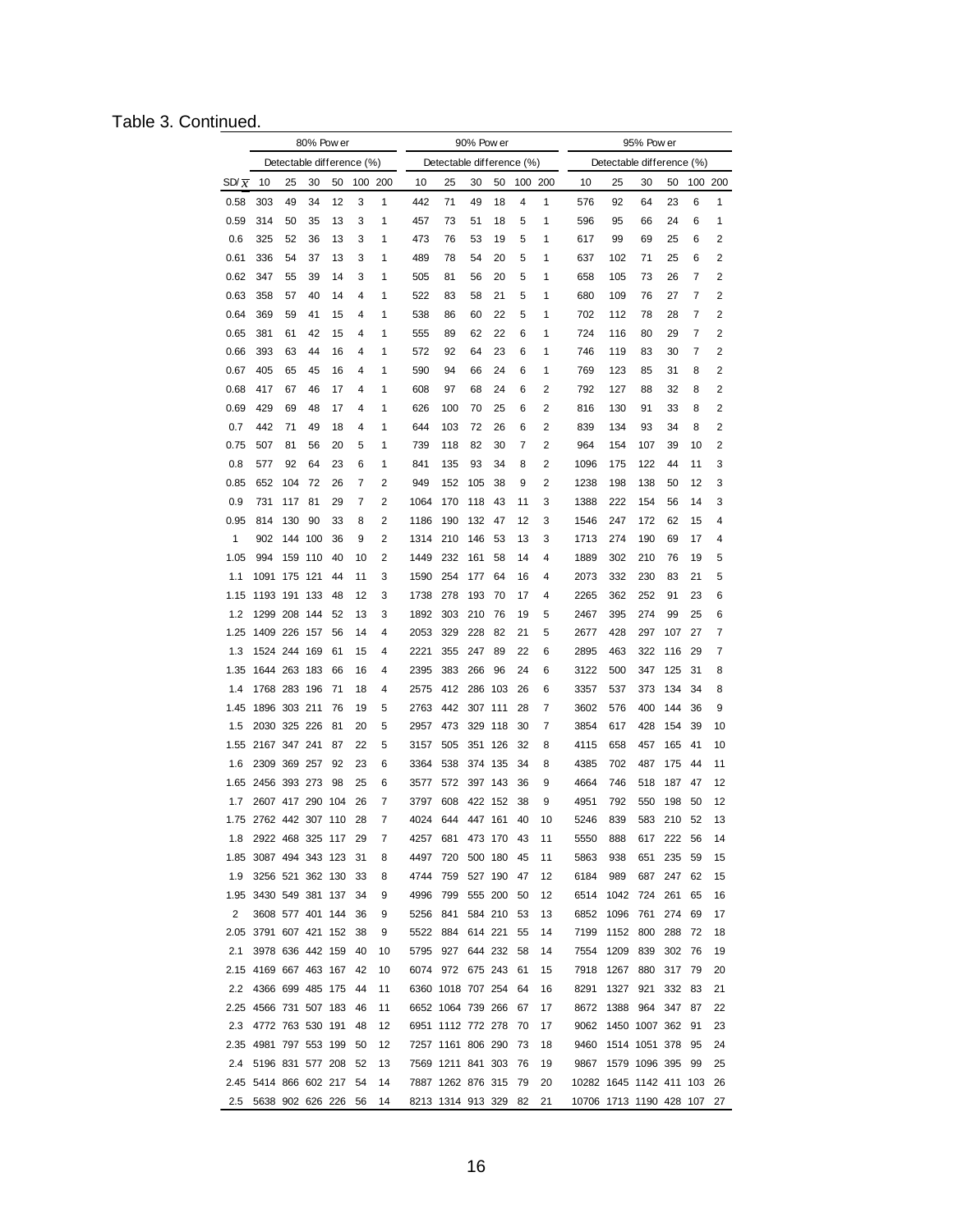Table 4. Sample sizes required with 90% confidence (2-tail) or 95% confidence (1-tail) to detect a desired difference (10%, 25%, 50%, 100%, and 200%) in a mean using different levels of variability  $(SD/\bar{x}$ ; coefficient of variation) and power (80%, 90%, and <u>95%).</u><br>and 95%). and 95%).

|                    |     |                           | 80% Pow er |                |                |   |     |                           | 90% Pow er |                |   |         |     |                           | 95% Pow er |                |                        |         |
|--------------------|-----|---------------------------|------------|----------------|----------------|---|-----|---------------------------|------------|----------------|---|---------|-----|---------------------------|------------|----------------|------------------------|---------|
|                    |     | Detectable difference (%) |            |                |                |   |     | Detectable difference (%) |            |                |   |         |     | Detectable difference (%) |            |                |                        |         |
| SD/ $\overline{x}$ | 10  | 25                        | 30         | 50             | 100 200        |   | 10  | 25                        | 30         | 50             |   | 100 200 | 10  | 25                        | 30         | 50             |                        | 100 200 |
| 0.1                | 12  | 2                         | 1          | 0              | 0              | 0 | 17  | 3                         | 2          | 1              | 0 | 0       | 22  | 3                         | 2          | 1              | 0                      | 0       |
| 0.11               | 15  | 2                         | 2          | 1              | 0              | 0 | 21  | 3                         | 2          | 1              | 0 | 0       | 26  | 4                         | 3          | 1              | 0                      | 0       |
| 0.12               | 18  | 3                         | 2          | 1              | 0              | 0 | 25  | 4                         | 3          | 1              | 0 | 0       | 31  | 5                         | 3          | 1              | 0                      | 0       |
| 0.13               | 21  | 3                         | 2          | 1              | 0              | 0 | 29  | 5                         | 3          | 1              | 0 | 0       | 37  | 6                         | 4          | 1              | 0                      | 0       |
| 0.14               | 24  | 4                         | 3          | 1              | 0              | 0 | 34  | 5                         | 4          | 1              | 0 | 0       | 42  | $\overline{7}$            | 5          | $\overline{2}$ | 0                      | 0       |
| 0.15               | 28  | 4                         | 3          | 1              | 0              | 0 | 39  | 6                         | 4          | $\overline{2}$ | 0 | 0       | 49  | 8                         | 5          | 2              | 0                      | 0       |
| 0.16               | 32  | 5                         | 4          | 1              | 0              | 0 | 44  | 7                         | 5          | $\overline{2}$ | 0 | 0       | 55  | 9                         | 6          | $\overline{2}$ | 1                      | 0       |
| 0.17               | 36  | 6                         | 4          | 1              | 0              | 0 | 50  | 8                         | 6          | $\overline{2}$ | 0 | 0       | 63  | 10                        | 7          | 3              | 1                      | 0       |
| 0.18               | 40  | 6                         | 4          | 2              | 0              | 0 | 56  | 9                         | 6          | 2              | 1 | 0       | 70  | 11                        | 8          | 3              | 1                      | 0       |
| 0.19               | 45  | 7                         | 5          | $\overline{2}$ | 0              | 0 | 62  | 10                        | 7          | $\overline{2}$ | 1 | 0       | 78  | 13                        | 9          | 3              | 1                      | 0       |
| 0.2                | 49  | 8                         | 5          | 2              | 0              | 0 | 69  | 11                        | 8          | 3              | 1 | 0       | 87  | 14                        | 10         | 3              | 1                      | 0       |
| 0.21               | 55  | 9                         | 6          | 2              | 1              | 0 | 76  | 12                        | 8          | 3              | 1 | 0       | 95  | 15                        | 11         | 4              | 1                      | 0       |
| 0.22               | 60  | 10                        | 7          | 2              | 1              | 0 | 83  | 13                        | 9          | 3              | 1 | 0       | 105 | 17                        | 12         | 4              | 1                      | 0       |
| 0.23               | 65  | 10                        | 7          | 3              | 1              | 0 | 91  | 14                        | 10         | 4              | 1 | 0       | 115 | 18                        | 13         | 5              | 1                      | 0       |
| 0.24               | 71  | 11                        | 8          | 3              | 1              | 0 | 99  | 16                        | 11         | 4              | 1 | 0       | 125 | 20                        | 14         | 5              | 1                      | 0       |
| 0.25               | 77  | 12                        | 9          | 3              | 1              | 0 | 107 | 17                        | 12         | 4              | 1 | 0       | 135 | 22                        | 15         | 5              | 1                      | 0       |
| 0.26               | 84  | 13                        | 9          | 3              | 1              | 0 | 116 | 19                        | 13         | 5              | 1 | 0       | 146 | 23                        | 16         | 6              | 1                      | 0       |
| 0.27               | 90  | 14                        | 10         | 4              | 1              | 0 | 125 | 20                        | 14         | 5              | 1 | 0       | 158 | 25                        | 18         | 6              | $\overline{2}$         | 0       |
| 0.28               | 97  | 16                        | 11         | 4              | 1              | 0 | 134 | 21                        | 15         | 5              | 1 | 0       | 170 | 27                        | 19         | $\overline{7}$ | $\overline{2}$         | 0       |
| 0.29               | 104 | 17                        | 12         | 4              | 1              | 0 | 144 | 23                        | 16         | 6              | 1 | 0       | 182 | 29                        | 20         | $\overline{7}$ | $\overline{2}$         | 0       |
| 0.3                | 111 | 18                        | 12         | 4              | 1              | 0 | 154 | 25                        | 17         | 6              | 2 | 0       | 195 | 31                        | 22         | 8              | $\overline{2}$         | 0       |
| 0.31               | 119 | 19                        | 13         | 5              | 1              | 0 | 165 | 26                        | 18         | 7              | 2 | 0       | 208 | 33                        | 23         | 8              | $\overline{2}$         | 1       |
| 0.32               | 127 | 20                        | 14         | 5              | 1              | 0 | 175 | 28                        | 19         | 7              | 2 | 0       | 222 | 35                        | 25         | 9              | 2                      | 1       |
| 0.33               | 135 | 22                        | 15         | 5              | 1              | 0 | 187 | 30                        | 21         | 7              | 2 | 0       | 236 | 38                        | 26         | 9              | $\overline{2}$         | 1       |
| 0.34               | 143 | 23                        | 16         | 6              | 1              | 0 | 198 | 32                        | 22         | 8              | 2 | 0       | 250 | 40                        | 28         | 10             | 3                      | 1       |
| 0.35               | 152 | 24                        | 17         | 6              | 2              | 0 | 210 | 34                        | 23         | 8              | 2 | 1       | 265 | 42                        | 29         | 11             | 3                      | 1       |
| 0.36               | 160 | 26                        | 18         | 6              | 2              | 0 | 222 | 36                        | 25         | 9              | 2 | 1       | 281 | 45                        | 31         | 11             | 3                      | 1       |
| 0.37               | 169 | 27                        | 19         | 7              | 2              | 0 | 235 | 38                        | 26         | 9              | 2 | 1       | 296 | 47                        | 33         | 12             | 3                      | 1       |
| 0.38               | 179 | 29                        | 20         | 7              | 2              | 0 | 247 | 40                        | 27         | 10             | 2 | 1       | 313 | 50                        | 35         | 13             | 3                      | 1       |
| 0.39               | 188 | 30                        | 21         | 8              | 2              | 0 | 261 | 42                        | 29         | 10             | 3 | 1       | 329 | 53                        | 37         | 13             | 3                      | 1       |
| 0.4                | 198 | 32                        | 22         | 8              | $\overline{2}$ | 0 | 274 | 44                        | 30         | 11             | 3 | 1       | 346 | 55                        | 38         | 14             | 3                      | 1       |
| 0.41               | 208 | 33                        | 23         | 8              | 2              | 1 | 288 | 46                        | 32         | 12             | 3 | 1       | 364 | 58                        | 40         | 15             | 4                      | 1       |
| 0.42               | 218 | 35                        | 24         | 9              | $\overline{2}$ | 1 | 302 | 48                        | 34         | 12             | 3 | 1       | 382 | 61                        | 42         | 15             | 4                      | 1       |
| 0.43               | 229 | 37                        | 25         | 9              | 2              | 1 | 317 | 51                        | 35         | 13             | 3 | 1       | 400 | 64                        | 44         | 16             | 4                      | 1       |
| 0.44               | 239 | 38                        | 27         | 10             | 2              | 1 | 332 | 53                        | 37         | 13             | 3 | 1       | 419 | 67                        | 47         | 17             | 4                      | 1       |
| 0.45               | 250 | 40                        | 28         | 10             | 3              | 1 | 347 | 56                        | 39         | 14             | 3 | 1       | 438 | 70                        | 49         | 18             | $\boldsymbol{\Lambda}$ | 1       |
| 0.46               | 262 | 42                        | 29         | 10             | 3              | 1 | 362 | 58                        | 40         | 14             | 4 | 1       | 458 | 73                        | 51         | 18             | 5                      | 1       |
| 0.47               | 273 | 44                        | 30         | 11             | 3              | 1 | 378 | 61                        | 42         | 15             | 4 | 1       | 478 | 77                        | 53         | 19             | 5                      | 1       |
| 0.48               | 285 | 46                        | 32         | 11             | 3              | 1 | 395 | 63                        | 44         | 16             | 4 | 1       | 499 | 80                        | 55         | 20             | 5                      | 1       |
| 0.49               | 297 | 48                        | 33         | 12             | 3              | 1 | 411 | 66                        | 46         | 16             | 4 | 1       | 520 | 83                        | 58         | 21             | 5                      | 1       |
| 0.5                | 309 | 49                        | 34         | 12             | 3              | 1 | 428 | 69                        | 48         | 17             | 4 | 1       | 541 | 87                        | 60         | 22             | 5                      | 1       |
| 0.51               | 322 | 51                        | 36         | 13             | 3              | 1 | 446 | 71                        | 50         | 18             | 4 | 1       | 563 | 90                        | 63         | 23             | 6                      | 1       |
| 0.52               | 334 | 54                        | 37         | 13             | 3              | 1 | 463 | 74                        | 51         | 19             | 5 | 1       | 585 | 94                        | 65         | 23             | 6                      | 1       |
| 0.53               | 347 | 56                        | 39         | 14             | 3              | 1 | 481 | 77                        | 53         | 19             | 5 | 1       | 608 | 97                        | 68         | 24             | 6                      | 2       |
| 0.54               | 361 | 58                        | 40         | 14             | 4              | 1 | 500 | 80                        | 56         | 20             | 5 | 1       | 631 | 101                       | 70         | 25             | 6                      | 2       |
| 0.55               | 374 | 60                        | 42         | 15             | 4              | 1 | 518 | 83                        | 58         | 21             | 5 | 1       | 655 | 105                       | 73         | 26             | 7                      | 2       |
| 0.56               | 388 | 62                        | 43         | 16             | 4              | 1 | 537 | 86                        | 60         | 21             | 5 | 1       | 679 | 109                       | 75         | 27             | 7                      | 2       |
| 0.57               | 402 | 64                        | 45         | 16             | 4              | 1 | 557 | 89                        | 62         | 22             | 6 | 1       | 703 | 113                       | 78         | 28             | 7                      | 2       |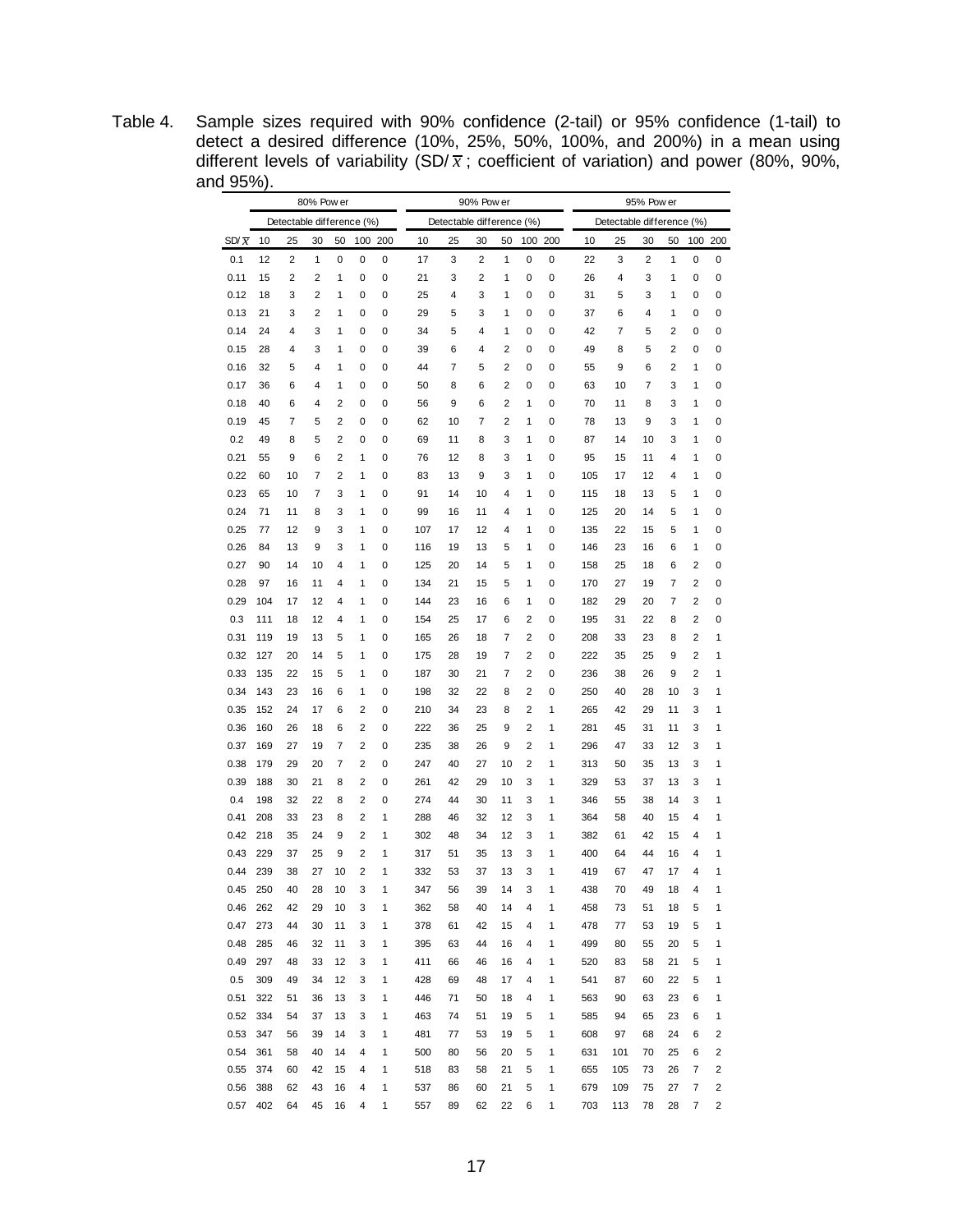# Table 4. Continued.

|                    |                           | 80% Pow er                |            |          |          |         | 90% Pow er              |                  |               |                                                        |          | 95% Pow er |                            |                   |               |            |          |         |
|--------------------|---------------------------|---------------------------|------------|----------|----------|---------|-------------------------|------------------|---------------|--------------------------------------------------------|----------|------------|----------------------------|-------------------|---------------|------------|----------|---------|
|                    |                           | Detectable difference (%) |            |          |          |         |                         |                  |               | Detectable difference (%)<br>Detectable difference (%) |          |            |                            |                   |               |            |          |         |
| SD/ $\overline{x}$ | 10                        | 25                        | 30         | 50       |          | 100 200 | 10                      | 25               | 30            | 50                                                     | 100      | 200        | 10                         | 25                | 30            | 50         | 100 200  |         |
| 0.58               | 416                       | 67                        | 46         | 17       | 4        | 1       | 576                     | 92               | 64            | 23                                                     | 6        | 1          | 728                        | 117               | 81            | 29         | 7        | 2       |
| 0.59               | 431                       | 69                        | 48         | 17       | 4        | 1       | 596                     | 95               | 66            | 24                                                     | 6        | 1          | 754                        | 121               | 84            | 30         | 8        | 2       |
| 0.6                | 445                       | 71                        | 49         | 18       | 4        | 1       | 617                     | 99               | 69            | 25                                                     | 6        | 2          | 779                        | 125               | 87            | 31         | 8        | 2       |
| 0.61               | 460                       | 74                        | 51         | 18       | 5        | 1       | 637                     | 102              | 71            | 25                                                     | 6        | 2          | 806                        | 129               | 90            | 32         | 8        | 2       |
| 0.62               | 476                       | 76                        | 53         | 19       | 5        | 1       | 658                     | 105              | 73            | 26                                                     | 7        | 2          | 832                        | 133               | 92            | 33         | 8        | 2       |
| 0.63               | 491                       | 79                        | 55         | 20       | 5        | 1       | 680                     | 109              | 76            | 27                                                     | 7        | 2          | 859                        | 137               | 95            | 34         | 9        | 2       |
| 0.64               | 507                       | 81                        | 56         | 20       | 5        | 1       | 702                     | 112              | 78            | 28                                                     | 7        | 2          | 887                        | 142               | 99            | 35         | 9        | 2       |
| 0.65               | 523                       | 84                        | 58         | 21       | 5        | 1       | 724                     | 116              | 80            | 29                                                     | 7        | 2          | 915                        | 146               | 102           | 37         | 9        | 2       |
| 0.66               | 539                       | 86                        | 60         | 22       | 5        | 1       | 746                     | 119              | 83            | 30                                                     | 7        | 2          | 943                        | 151               | 105           | 38         | 9        | 2       |
| 0.67               | 555                       | 89                        | 62         | 22       | 6        | 1       | 769                     | 123              | 85            | 31                                                     | 8        | 2          | 972                        | 155               | 108           | 39         | 10       | 2       |
| 0.68               | 572                       | 92                        | 64         | 23       | 6        | 1       | 792                     | 127              | 88            | 32                                                     | 8        | 2          | 1001                       | 160               | 111           | 40         | 10       | 3       |
| 0.69               | 589                       | 94                        | 65         | 24       | 6        | 1       | 816                     | 130              | 91            | 33                                                     | 8        | 2          | 1031                       | 165               | 115           | 41         | 10       | 3       |
| 0.7                | 606                       | 97                        | 67         | 24       | 6        | 2       | 839                     | 134              | 93            | 34                                                     | 8        | 2          | 1061                       | 170               | 118           | 42         | 11       | 3       |
| 0.75               | 696                       | 111                       | 77         | 28       | 7        | 2       | 964                     | 154              | 107           | 39                                                     | 10       | 2          | 1218                       | 195               | 135           | 49         | 12       | 3       |
| 0.8                | 792                       | 127                       | 88         | 32       | 8        | 2       | 1096                    | 175              | 122           | 44                                                     | 11       | 3          | 1386                       | 222               | 154           | 55         | 14       | 3       |
| 0.85               | 894                       | 143                       | 99         | 36       | 9        | 2       | 1238                    | 198              | 138           | 50                                                     | 12       | 3          | 1564                       | 250               | 174           | 63         | 16       | 4       |
| 0.9                | 1002                      | 160                       | 111        | 40       | 10       | 3       | 1388                    | 222              | 154           | 56                                                     | 14       | 3          | 1754                       | 281               | 195           | 70         | 18       | 4       |
| 0.95               | 1116                      | 179                       | 124        | 45       | 11       | 3       | 1546                    | 247              | 172           | 62                                                     | 15       | 4          | 1954                       | 313               | 217           | 78         | 20       | 5       |
| 1                  | 1237                      | 198                       | 137        | 49       | 12       | 3       | 1713                    | 274              | 190           | 69                                                     | 17       | 4          | 2165                       | 346               | 241           | 87         | 22       | 5       |
| 1.05               | 1364                      | 218                       | 152        | 55       | 14       | 3       | 1889                    | 302              | 210           | 76                                                     | 19       | 5          | 2387                       | 382               | 265           | 95         | 24       | 6       |
| 1.1                | 1497                      | 239                       | 166        | 60       | 15       | 4       | 2073                    | 332              | 230           | 83                                                     | 21       | 5          | 2620                       | 419               | 291           | 105        | 26       | 7       |
| 1.15               | 1636                      | 262                       | 182        | 65       | 16       | 4       | 2265                    | 362              | 252           | 91                                                     | 23       | 6          | 2863                       | 458               | 318           | 115        | 29       | 7       |
| 1.2                | 1781                      | 285                       | 198        | 71       | 18       | 4       | 2467                    | 395              | 274           | 99                                                     | 25       | 6          | 3118                       | 499               | 346           | 125        | 31       | 8       |
| 1.25               | 1933                      | 309                       | 215        | 77       | 19       | 5       | 2677                    | 428              | 297           | 107                                                    | 27       | 7          | 3383                       | 541               | 376           | 135        | 34       | 8       |
| 1.3<br>1.35        | 2091<br>2254              | 334<br>361                | 232<br>250 | 84<br>90 | 21<br>23 | 5<br>6  | 2895<br>3122            | 463<br>500       | 322<br>347    | 116<br>125                                             | 29<br>31 | 7<br>8     | 3659<br>3946               | 585               | 407<br>438    | 146<br>158 | 37<br>39 | 9<br>10 |
| 1.4                | 2425                      | 388                       | 269        | 97       | 24       | 6       | 3357                    | 537              | 373           | 134                                                    | 34       | 8          | 4243                       | 631<br>679        | 471           | 170        | 42       | 11      |
| 1.45               | 2601                      | 416                       | 289        | 104      | 26       | 7       | 3602                    | 576              | 400           | 144                                                    | 36       | 9          | 4552                       | 728               | 506           | 182        | 46       | 11      |
| 1.5                | 2783                      | 445                       | 309        | 111      | 28       | 7       | 3854                    | 617              | 428           | 154                                                    | 39       | 10         | 4871                       | 779               | 541           | 195        | 49       | 12      |
| 1.55               | 2972                      | 476                       | 330        | 119      | 30       | 7       | 4115                    | 658              | 457           | 165                                                    | 41       | 10         | 5201                       | 832               | 578           | 208        | 52       | 13      |
| 1.6                | 3167                      | 507                       | 352 127    |          | 32       | 8       | 4385                    | 702              | 487           | 175                                                    | 44       | 11         | 5542                       | 887               | 616           | 222        | 55       | 14      |
| 1.65               | 3368                      | 539                       | 374        | 135      | 34       | 8       | 4664                    | 746              | 518           | 187                                                    | 47       | 12         | 5894                       | 943               | 655           | 236        | 59       | 15      |
| 1.7                | 3575                      | 572                       | 397        | 143      | 36       | 9       | 4951                    | 792              | 550           | 198                                                    | 50       | 12         | 6257                       | 1001              | 695           | 250        | 63       | 16      |
| 1.75               | 3788                      | 606                       | 421        | 152      | 38       | 9       | 5246                    | 839              | 583           | 210                                                    | 52       | 13         | 6630                       | 1061              | 737           | 265        | 66       | 17      |
|                    | 1.8 4008 641 445 160 40   |                           |            |          |          | 10      | 5550                    | 888              | 617 222       |                                                        | 56       | 14         |                            | 7015 1122 779 281 |               |            | - 70     | 18      |
|                    | 1.85 4234                 | 677                       |            | 470 169  | 42       | 11      | 5863                    | 938              | 651           | 235                                                    | 59       | 15         |                            | 7410 1186 823     |               | 296        | 74       | 19      |
| 1.9                | 4466                      | 714                       |            | 496 179  | 45       | 11      | 6184                    | 989              | 687           | 247                                                    | 62       | 15         | 7816                       | 1251              | 868           | 313        | 78       | 20      |
|                    | 1.95 4704                 | 753 523 188               |            |          | 47       | 12      | 6514                    | 1042 724         |               | 261                                                    | 65       | 16         | 8232                       | 1317 915          |               | 329        | 82       | 21      |
| 2                  | 4948                      | 792                       |            | 550 198  | 49       | 12      | 6852                    | 1096             | 761           | 274                                                    | 69       | 17         | 8660                       |                   | 1386 962 346  |            | 87       | 22      |
|                    | 2.05 5198 832 578 208     |                           |            |          | 52       | 13      | 7199                    | 1152             | 800           | 288                                                    | 72       | 18         | 9098                       |                   | 1456 1011 364 |            | 91       | 23      |
| 2.1                |                           | 5455 873                  |            | 606 218  | 55       | 14      | 7554                    | 1209             | 839           | 302                                                    | 76       | 19         | 9548                       | 1528 1061 382     |               |            | 95       | 24      |
|                    | 2.15 5718 915 635 229     |                           |            |          | 57       | 14      | 7918                    | 1267             | 880           | 317                                                    | 79       | 20         | 10008 1601 1112 400 100 25 |                   |               |            |          |         |
| 2.2                | 5987                      | 958 665 239               |            |          | 60       | 15      | 8291                    | 1327             | 921           | 332                                                    | 83       | 21         | 10479 1677 1164 419 105 26 |                   |               |            |          |         |
|                    | 2.25 6262 1002 696 250    |                           |            |          | 63       | 16      | 8672                    | 1388             | 964           | 347                                                    | 87       | 22         | 10960 1754 1218 438 110 27 |                   |               |            |          |         |
| 2.3                | 6544 1047 727 262 65      |                           |            |          |          | 16      | 9062                    | 1450 1007 362 91 |               |                                                        |          | 23         | 11453 1832 1273 458 115 29 |                   |               |            |          |         |
|                    | 2.35 6831 1093 759 273 68 |                           |            |          |          | 17      | 9460                    | 1514 1051 378 95 |               |                                                        |          | 24         | 11956 1913 1328 478 120 30 |                   |               |            |          |         |
| 2.4                | 7125 1140 792 285         |                           |            |          | -71      | 18      | 9867                    |                  | 1579 1096 395 |                                                        | 99       | 25         | 12470 1995 1386 499 125    |                   |               |            |          | - 31    |
|                    | 2.45 7425 1188 825 297    |                           |            |          | -74      | 19      | 10282 1645 1142 411 103 |                  |               |                                                        |          | -26        | 12995 2079 1444 520 130 32 |                   |               |            |          |         |
| 2.5                |                           | 7731 1237 859 309 77      |            |          |          | 19      | 10706 1713 1190 428 107 |                  |               |                                                        |          | 27         | 13531 2165 1503 541 135 34 |                   |               |            |          |         |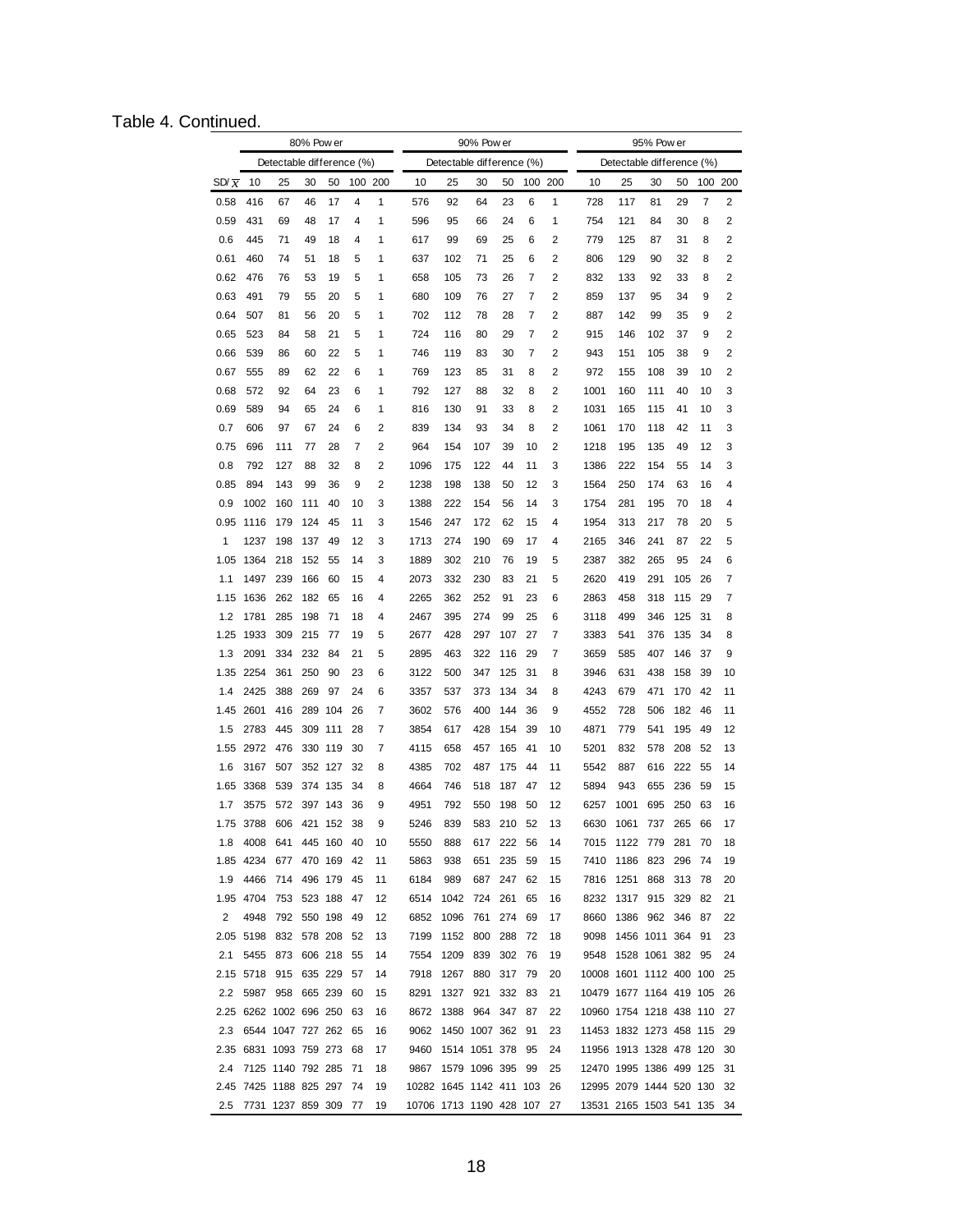Table 5. Sample sizes required with 95% confidence (2-tail) or 97.5% confidence (1-tail) to detect a desired difference (10%, 25%, 50%, 100%, and 200%) in a mean using different levels of variability  $(SD/\bar{x}$ ; coefficient of variation) and power (80%, 90%, and <u>95%).</u><br>and <u>95%).</u> and 95%).

|                       |     |                           | 80% Pow er     |    |     |             |     |                           | 90% Pow er     |                         |                |                         |     |                           | 95% Pow er |                |     |                         |
|-----------------------|-----|---------------------------|----------------|----|-----|-------------|-----|---------------------------|----------------|-------------------------|----------------|-------------------------|-----|---------------------------|------------|----------------|-----|-------------------------|
|                       |     | Detectable difference (%) |                |    |     |             |     | Detectable difference (%) |                |                         |                |                         |     | Detectable difference (%) |            |                |     |                         |
| SD/ $\overline{\chi}$ | 10  | 25                        | 30             | 50 | 100 | 200         | 10  | 25                        | 30             | 50                      | 100            | 200                     | 10  | 25                        | 30         | 50             | 100 | 200                     |
| 0.1                   | 16  | 3                         | $\overline{2}$ | 1  | 0   | $\mathbf 0$ | 21  | 3                         | $\overline{2}$ | 1                       | 0              | 0                       | 26  | $\overline{4}$            | 3          | 1              | 0   | 0                       |
| 0.11                  | 19  | 3                         | $\overline{2}$ | 1  | 0   | 0           | 25  | 4                         | 3              | 1                       | 0              | 0                       | 31  | 5                         | 3          | 1              | 0   | 0                       |
| 0.12                  | 23  | 4                         | 3              | 1  | 0   | 0           | 30  | 5                         | 3              | 1                       | 0              | 0                       | 37  | 6                         | 4          | 1              | 0   | 0                       |
| 0.13                  | 27  | 4                         | 3              | 1  | 0   | 0           | 36  | 6                         | 4              | 1                       | 0              | 0                       | 44  | 7                         | 5          | $\overline{2}$ | 0   | 0                       |
| 0.14                  | 31  | 5                         | 3              | 1  | 0   | 0           | 41  | 7                         | 5              | $\overline{\mathbf{c}}$ | 0              | 0                       | 51  | 8                         | 6          | 2              | 1   | 0                       |
| 0.15                  | 35  | 6                         | 4              | 1  | 0   | 0           | 47  | 8                         | 5              | $\overline{2}$          | 0              | 0                       | 58  | 9                         | 6          | 2              | 1   | 0                       |
| 0.16                  | 40  | 6                         | 4              | 2  | 0   | 0           | 54  | 9                         | 6              | $\overline{2}$          | 1              | 0                       | 67  | 11                        | 7          | 3              | 1   | 0                       |
| 0.17                  | 45  | 7                         | 5              | 2  | 0   | 0           | 61  | 10                        | 7              | $\overline{2}$          | 1              | 0                       | 75  | 12                        | 8          | 3              | 1   | 0                       |
| 0.18                  | 51  | 8                         | 6              | 2  | 1   | 0           | 68  | 11                        | 8              | 3                       | 1              | 0                       | 84  | 13                        | 9          | 3              | 1   | 0                       |
| 0.19                  | 57  | 9                         | 6              | 2  | 1   | 0           | 76  | 12                        | 8              | 3                       | 1              | 0                       | 94  | 15                        | 10         | 4              | 1   | 0                       |
| 0.2                   | 63  | 10                        | 7              | 3  | 1   | 0           | 84  | 13                        | 9              | 3                       | 1              | 0                       | 104 | 17                        | 12         | 4              | 1   | 0                       |
| 0.21                  | 69  | 11                        | 8              | 3  | 1   | 0           | 93  | 15                        | 10             | 4                       | 1              | 0                       | 115 | 18                        | 13         | 5              | 1   | 0                       |
| 0.22                  | 76  | 12                        | 8              | 3  | 1   | 0           | 102 | 16                        | 11             | 4                       | 1              | 0                       | 126 | 20                        | 14         | 5              | 1   | 0                       |
| 0.23                  | 83  | 13                        | 9              | 3  | 1   | 0           | 111 | 18                        | 12             | 4                       | 1              | 0                       | 137 | 22                        | 15         | 5              | 1   | 0                       |
| 0.24                  | 90  | 14                        | 10             | 4  | 1   | 0           | 121 | 19                        | 13             | 5                       | 1              | 0                       | 150 | 24                        | 17         | 6              | 1   | 0                       |
| 0.25                  | 98  | 16                        | 11             | 4  | 1   | 0           | 131 | 21                        | 15             | 5                       | 1              | 0                       | 162 | 26                        | 18         | 6              | 2   | 0                       |
| 0.26                  | 106 | 17                        | 12             | 4  | 1   | 0           | 142 | 23                        | 16             | 6                       | 1              | 0                       | 176 | 28                        | 20         | 7              | 2   | 0                       |
| 0.27                  | 114 | 18                        | 13             | 5  | 1   | 0           | 153 | 25                        | 17             | 6                       | 2              | 0                       | 189 | 30                        | 21         | 8              | 2   | 0                       |
| 0.28                  | 123 | 20                        | 14             | 5  | 1   | 0           | 165 | 26                        | 18             | 7                       | 2              | 0                       | 204 | 33                        | 23         | 8              | 2   | 1                       |
| 0.29                  | 132 | 21                        | 15             | 5  | 1   | 0           | 177 | 28                        | 20             | 7                       | $\overline{2}$ | 0                       | 219 | 35                        | 24         | 9              | 2   | 1                       |
| 0.3                   | 141 | 23                        | 16             | 6  | 1   | 0           | 189 | 30                        | 21             | 8                       | $\overline{2}$ | 0                       | 234 | 37                        | 26         | 9              | 2   | 1                       |
| 0.31                  | 151 | 24                        | 17             | 6  | 2   | 0           | 202 | 32                        | 22             | 8                       | 2              | 1                       | 250 | 40                        | 28         | 10             | 2   | 1                       |
| 0.32                  | 161 | 26                        | 18             | 6  | 2   | 0           | 215 | 34                        | 24             | 9                       | $\overline{2}$ | 1                       | 266 | 43                        | 30         | 11             | 3   | 1                       |
| 0.33                  | 171 | 27                        | 19             | 7  | 2   | 0           | 229 | 37                        | 25             | 9                       | $\overline{2}$ | 1                       | 283 | 45                        | 31         | 11             | 3   | 1                       |
| 0.34                  | 181 | 29                        | 20             | 7  | 2   | 0           | 243 | 39                        | 27             | 10                      | $\overline{2}$ | 1                       | 300 | 48                        | 33         | 12             | 3   | 1                       |
| 0.35                  | 192 | 31                        | 21             | 8  | 2   | 0           | 257 | 41                        | 29             | 10                      | 3              | 1                       | 318 | 51                        | 35         | 13             | 3   | 1                       |
| 0.36                  | 203 | 33                        | 23             | 8  | 2   | 1           | 272 | 44                        | 30             | 11                      | 3              | 1                       | 337 | 54                        | 37         | 13             | 3   | 1                       |
| 0.37                  | 215 | 34                        | 24             | 9  | 2   | 1           | 288 | 46                        | 32             | 12                      | 3              | 1                       | 356 | 57                        | 40         | 14             | 4   | 1                       |
| 0.38                  | 227 | 36                        | 25             | 9  | 2   | 1           | 304 | 49                        | 34             | 12                      | 3              | 1                       | 375 | 60                        | 42         | 15             | 4   | 1                       |
| 0.39                  | 239 | 38                        | 27             | 10 | 2   | 1           | 320 | 51                        | 36             | 13                      | 3              | 1                       | 395 | 63                        | 44         | 16             | 4   | 1                       |
| 0.4                   | 251 | 40                        | 28             | 10 | 3   | 1           | 336 | 54                        | 37             | 13                      | 3              | 1                       | 416 | 67                        | 46         | 17             | 4   | 1                       |
| 0.41                  | 264 | 42                        | 29             | 11 | 3   | 1           | 353 | 57                        | 39             | 14                      | 4              | 1                       | 437 | 70                        | 49         | 17             | 4   | 1                       |
| 0.42                  | 277 | 44                        | 31             | 11 | 3   | 1           | 371 | 59                        | 41             | 15                      | 4              | 1                       | 458 | 73                        | 51         | 18             | 5   | 1                       |
| 0.43                  | 290 | 46                        | 32             | 12 | 3   | 1           | 389 | 62                        | 43             | 16                      | 4              | 1                       | 481 | 77                        | 53         | 19             | 5   | 1                       |
| 0.44                  | 304 | 49                        | 34             | 12 | 3   | 1           | 407 | 65                        | 45             | 16                      | 4              | 1                       | 503 | 81                        | 56         | 20             | 5   | 1                       |
| 0.45                  | 318 | 51                        | 35             | 13 | 3   | 1           | 426 | 68                        | 47             | 17                      | 4              | 1                       | 526 | 84                        | 58         | 21             | 5   | 1                       |
| 0.46                  | 332 | 53                        | 37             | 13 | 3   | 1           | 445 | 71                        | 49             | 18                      | 4              | 1                       | 550 | 88                        | 61         | 22             | 5   | 1                       |
| 0.47                  | 347 | 55                        | 39             | 14 | 3   | 1           | 464 | 74                        | 52             | 19                      | 5              | 1                       | 574 | 92                        | 64         | 23             | 6   | 1                       |
| 0.48                  | 362 | 58                        | 40             | 14 | 4   | 1           | 484 | 77                        | 54             | 19                      | 5              | 1                       | 599 | 96                        | 67         | 24             | 6   | 1                       |
| 0.49                  | 377 | 60                        | 42             | 15 | 4   | 1           | 505 | 81                        | 56             | 20                      | 5              | 1                       | 624 | 100                       | 69         | 25             | 6   | $\overline{2}$          |
| 0.5                   | 393 | 63                        | 44             | 16 | 4   | 1           | 526 | 84                        | 58             | 21                      | 5              | 1                       | 650 | 104                       | 72         | 26             | 6   | $\overline{2}$          |
| 0.51                  | 408 | 65                        | 45             | 16 | 4   | 1           | 547 | 87                        | 61             | 22                      | 5              | 1                       | 676 | 108                       | 75         | 27             | 7   | $\overline{2}$          |
| 0.52                  | 425 | 68                        | 47             | 17 | 4   | 1           | 568 | 91                        | 63             | 23                      | 6              | 1                       | 703 | 112                       | 78         | 28             | 7   | $\overline{\mathbf{c}}$ |
| 0.53                  | 441 | 71                        | 49             | 18 | 4   | 1           | 590 | 94                        | 66             | 24                      | 6              | 1                       | 730 | 117                       | 81         | 29             | 7   | 2                       |
| 0.54                  | 458 | 73                        | 51             | 18 | 5   | 1           | 613 | 98                        | 68             | 25                      | 6              | 2                       | 758 | 121                       | 84         | 30             | 8   | 2                       |
| 0.55                  | 475 | 76                        | 53             | 19 | 5   | 1           | 636 | 102                       | 71             | 25                      | 6              | 2                       | 786 | 126                       | 87         | 31             | 8   | 2                       |
| 0.56                  | 492 | 79                        | 55             | 20 | 5   | 1           | 659 | 105                       | 73             | 26                      | 7              | 2                       | 815 | 130                       | 91         | 33             | 8   | 2                       |
| 0.57                  | 510 | 82                        | 57             | 20 | 5   | 1           | 683 | 109                       | 76             | 27                      | 7              | $\overline{\mathbf{c}}$ | 844 | 135                       | 94         | 34             | 8   | 2                       |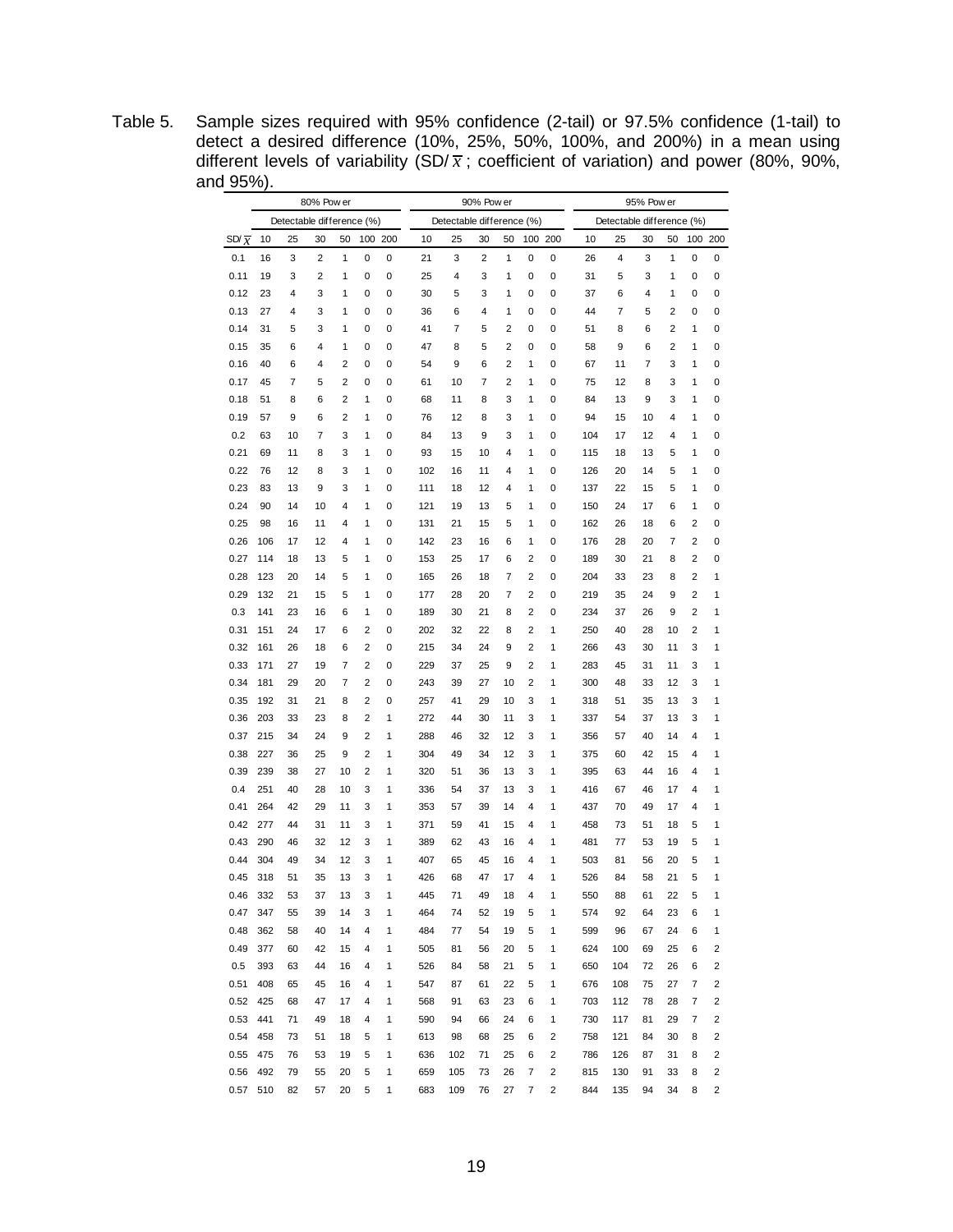# Table 5. Continued.

|                    |                |               | 80% Pow er                 |            |          |        |                            |                           | 90% Pow er      |           |                |        |                         |                            | 95% Pow er |            |          |         |
|--------------------|----------------|---------------|----------------------------|------------|----------|--------|----------------------------|---------------------------|-----------------|-----------|----------------|--------|-------------------------|----------------------------|------------|------------|----------|---------|
|                    |                |               | Detectable difference (%)  |            |          |        |                            | Detectable difference (%) |                 |           |                |        |                         | Detectable difference (%)  |            |            |          |         |
| SD/ $\overline{x}$ | 10             | 25            | 30                         | 50         | 100 200  |        | 10                         | 25                        | 30              | 50        | 100 200        |        | 10                      | 25                         | 30         | 50         |          | 100 200 |
| 0.58               | 528            | 85            | 59                         | 21         | 5        | 1      | 707                        | 113                       | 79              | 28        | 7              | 2      | 874                     | 140                        | 97         | 35         | 9        | 2       |
| 0.59               | 547            | 87            | 61                         | 22         | 5        | 1      | 732                        | 117                       | 81              | 29        | $\overline{7}$ | 2      | 905                     | 145                        | 101        | 36         | 9        | 2       |
| 0.6                | 565            | 90            | 63                         | 23         | 6        | 1      | 757                        | 121                       | 84              | 30        | 8              | 2      | 936                     | 150                        | 104        | 37         | 9        | 2       |
| 0.61               | 584            | 93            | 65                         | 23         | 6        | 1      | 782                        | 125                       | 87              | 31        | 8              | 2      | 967                     | 155                        | 107        | 39         | 10       | 2       |
| 0.62               | 604            | 97            | 67                         | 24         | 6        | 2      | 808                        | 129                       | 90              | 32        | 8              | 2      | 999                     | 160                        | 111        | 40         | 10       | 2       |
| 0.63               | 623            | 100           | 69                         | 25         | 6        | 2      | 834                        | 133                       | 93              | 33        | 8              | 2      | 1032                    | 165                        | 115        | 41         | 10       | 3       |
| 0.64               | 643            | 103           | 71                         | 26         | 6        | 2      | 861                        | 138                       | 96              | 34        | 9              | 2      | 1065                    | 170                        | 118        | 43         | 11       | 3       |
| 0.65               | 663            | 106           | 74                         | 27         | 7        | 2      | 888                        | 142                       | 99              | 36        | 9              | 2      | 1098                    | 176                        | 122        | 44         | 11       | 3       |
| 0.66               | 684            | 109           | 76                         | 27         | 7        | 2      | 916                        | 147                       | 102             | 37        | 9              | 2      | 1132                    | 181                        | 126        | 45         | 11       | 3       |
| 0.67               | 705            | 113           | 78                         | 28         | 7        | 2      | 944                        | 151                       | 105             | 38        | 9              | 2      | 1167                    | 187                        | 130        | 47         | 12       | 3       |
| 0.68               | 726            | 116           | 81                         | 29         | 7        | 2      | 972                        | 156                       | 108             | 39        | 10             | 2      | 1202                    | 192                        | 134        | 48         | 12       | 3       |
| 0.69               | 747            | 120           | 83                         | 30         | 7        | 2      | 1001                       | 160                       | 111             | 40        | 10             | 3      | 1237                    | 198                        | 137        | 49         | 12       | 3       |
| 0.7                | 769            | 123           | 85                         | 31         | 8        | 2      | 1030                       | 165                       | 114             | 41        | 10             | 3      | 1274                    | 204                        | 142        | 51         | 13       | 3       |
| 0.75               | 883            | 141           | 98                         | 35         | 9        | 2      | 1182                       | 189                       | 131             | 47        | 12             | 3      | 1462                    | 234                        | 162        | 58         | 15       | 4       |
| 0.8                | 1005           | 161           | 112                        | 40         | 10       | 3      | 1345                       | 215                       | 149             | 54        | 13             | 3      | 1663                    | 266                        | 185        | 67         | 17       | 4       |
| 0.85               | 1134           | 181           | 126                        | 45         | 11       | 3      | 1519                       | 243                       | 169             | 61        | 15             | 4      | 1878                    | 300                        | 209        | 75         | 19       | 5       |
| 0.9                | 1272           | 203           | 141                        | 51         | 13       | 3      | 1703                       | 272                       | 189             | 68        | 17             | 4      | 2105                    | 337                        | 234        | 84         | 21       | 5       |
| 0.95               | 1417           | 227           | 157                        | 57         | 14       | 4      | 1897                       | 304                       | 211             | 76        | 19             | 5      | 2346                    | 375                        | 261        | 94         | 23       | 6       |
| 1                  | 1570           | 251           | 174                        | 63         | 16       | 4      | 2102                       | 336                       | 234             | 84        | 21             | 5      | 2599                    | 416                        | 289        | 104        | 26       | 6       |
| 1.05<br>1.1        | 1731<br>1900   | 277<br>304    | 192<br>211                 | 69<br>76   | 17<br>19 | 4<br>5 | 2317<br>2543               | 371<br>407                | 257<br>283      | 93<br>102 | 23<br>25       | 6<br>6 | 2865<br>3145            | 458<br>503                 | 318<br>349 | 115<br>126 | 29<br>31 | 7<br>8  |
| 1.15               | 2076           | 332           | 231                        | 83         | 21       | 5      | 2780                       | 445                       | 309             | 111       | 28             | 7      | 3437                    | 550                        | 382        | 137        | 34       | 9       |
| 1.2                | 2261           | 362           | 251                        | 90         | 23       | 6      | 3027                       | 484                       | 336             | 121       | 30             | 8      | 3743                    | 599                        | 416        | 150        | 37       | 9       |
| 1.25               | 2453           | 393           | 273                        | 98         | 25       | 6      | 3284                       | 526                       | 365             | 131       | 33             | 8      | 4061                    | 650                        | 451        | 162        | 41       | 10      |
| 1.3                | 2653           | 425           | 295                        | 106        | 27       | 7      | 3552                       | 568                       | 395             | 142       | 36             | 9      | 4392                    | 703                        | 488        | 176        | 44       | 11      |
| 1.35               | 2861           | 458           | 318                        | 114        | 29       | 7      | 3831                       | 613                       | 426             | 153       | 38             | 10     | 4737                    | 758                        | 526        | 189        | 47       | 12      |
| 1.4                | 3077           | 492           | 342                        | 123        | 31       | 8      | 4120                       | 659                       | 458             | 165       | 41             | 10     | 5094                    | 815                        | 566        | 204        | 51       | 13      |
| 1.45               | 3301           | 528           | 367                        | 132        | 33       | 8      | 4419                       | 707                       | 491             | 177       | 44             | 11     | 5464                    | 874                        | 607        | 219        | 55       | 14      |
| 1.5                | 3533           | 565           | 393                        | 141        | 35       | 9      | 4730                       | 757                       | 526             | 189       | 47             | 12     | 5848                    | 936                        | 650        | 234        | 58       | 15      |
| 1.55               | 3772           | 604           | 419                        | 151        | 38       | 9      | 5050                       | 808                       | 561             | 202       | 51             | 13     | 6244                    | 999                        | 694        | 250        | 62       | 16      |
| 1.6                | 4019           | 643           | 447                        | 161        | 40       | 10     | 5381                       | 861                       | 598             | 215       | 54             | 13     | 6653                    | 1065                       | 739        | 266        | 67       | 17      |
| 1.65               | 4274           | 684           | 475                        | 171        | 43       | 11     | 5723                       | 916                       | 636             | 229       | 57             | 14     | 7076                    | 1132                       | 786        | 283        | 71       | 18      |
| 1.7                | 4537           | 726           | 504                        | 181        | 45       | 11     | 6075                       | 972                       | 675             | 243       | 61             | 15     | 7511                    | 1202                       | 835        | 300        | 75       | 19      |
| 1.75               | 4808           | 769           | 534                        | 192        | 48       | 12     | 6437                       | 1030                      | 715             | 257       | 64             | 16     | 7959                    | 1274                       | 884        | 318        | 80       | 20      |
| 1.8                | 5087 814       |               |                            | 565 203 51 |          | 13     |                            | 6810 1090 757 272 68      |                 |           |                | 17     |                         | 8421 1347 936 337 84       |            |            |          | 21      |
|                    | 1.85 5373 860  |               | 597 215                    |            | -54      | 13     | 7194                       | 1151 799 288              |                 |           | 72             | 18     | 8895                    | 1423 988 356               |            |            | -89      | 22      |
| 1.9                | 5668 907       |               | 630 227 57                 |            |          | 14     | 7588                       | 1214 843 304              |                 |           | - 76           | 19     |                         | 9382 1501 1042 375 94      |            |            |          | 23      |
|                    | 1.95 5970 955  |               | 663 239                    |            | 60       | 15     | 7993                       | 1279 888 320              |                 |           | -80            | 20     |                         | 9883 1581 1098 395 99      |            |            |          | 25      |
| 2                  |                | 6280 1005     | 698 251                    |            | 63       | 16     | 8408                       |                           | 1345 934 336 84 |           |                | 21     |                         | 10396 1663 1155 416 104    |            |            |          | 26      |
|                    | 2.05 6598 1056 |               | 733 264                    |            | 66       | 16     | 8834                       | 1413 982 353 88           |                 |           |                | 22     |                         | 10922 1748 1214 437 109    |            |            |          | 27      |
| 2.1                |                | 6924 1108     | 769                        | 277 69     |          | 17     |                            | 9270 1483 1030 371        |                 |           | 93             | 23     |                         | 11462 1834 1274 458 115    |            |            |          | 29      |
|                    | 2.15 7257 1161 |               | 806                        | 290        | -73      | 18     |                            | 9716 1555 1080 389 97     |                 |           |                | 24     |                         | 12014 1922 1335 481 120    |            |            |          | 30      |
| 2.2                |                |               | 7599 1216 844              | 304        | -76      | 19     | 10174 1628 1130 407 102 25 |                           |                 |           |                |        | 12579 2013 1398 503 126 |                            |            |            |          | 31      |
|                    |                |               | 2.25 7948 1272 883         | 318 79     |          | 20     | 10641 1703 1182 426 106 27 |                           |                 |           |                |        | 13157 2105 1462 526 132 |                            |            |            |          | 33      |
| 2.3                |                | 8305 1329 923 |                            | 332 83     |          | 21     | 11120 1779 1236 445 111 28 |                           |                 |           |                |        | 13749 2200 1528 550 137 |                            |            |            |          | 34      |
| 2.35               |                |               | 8670 1387 963 347 87       |            |          | 22     | 11608 1857 1290 464 116 29 |                           |                 |           |                |        |                         | 14353 2296 1595 574 144    |            |            |          | 36      |
| 2.4                |                |               | 9043 1447 1005 362 90      |            |          | 23     | 12108 1937 1345 484 121 30 |                           |                 |           |                |        |                         | 14970 2395 1663 599 150    |            |            |          | 37      |
|                    |                |               | 2.45 9424 1508 1047 377 94 |            |          | 24     | 12617 2019 1402 505 126 32 |                           |                 |           |                |        |                         | 15600 2496 1733 624 156    |            |            |          | 39      |
| 2.5                |                |               | 9813 1570 1090 393 98      |            |          | 25     | 13138 2102 1460 526 131 33 |                           |                 |           |                |        |                         | 16244 2599 1805 650 162 41 |            |            |          |         |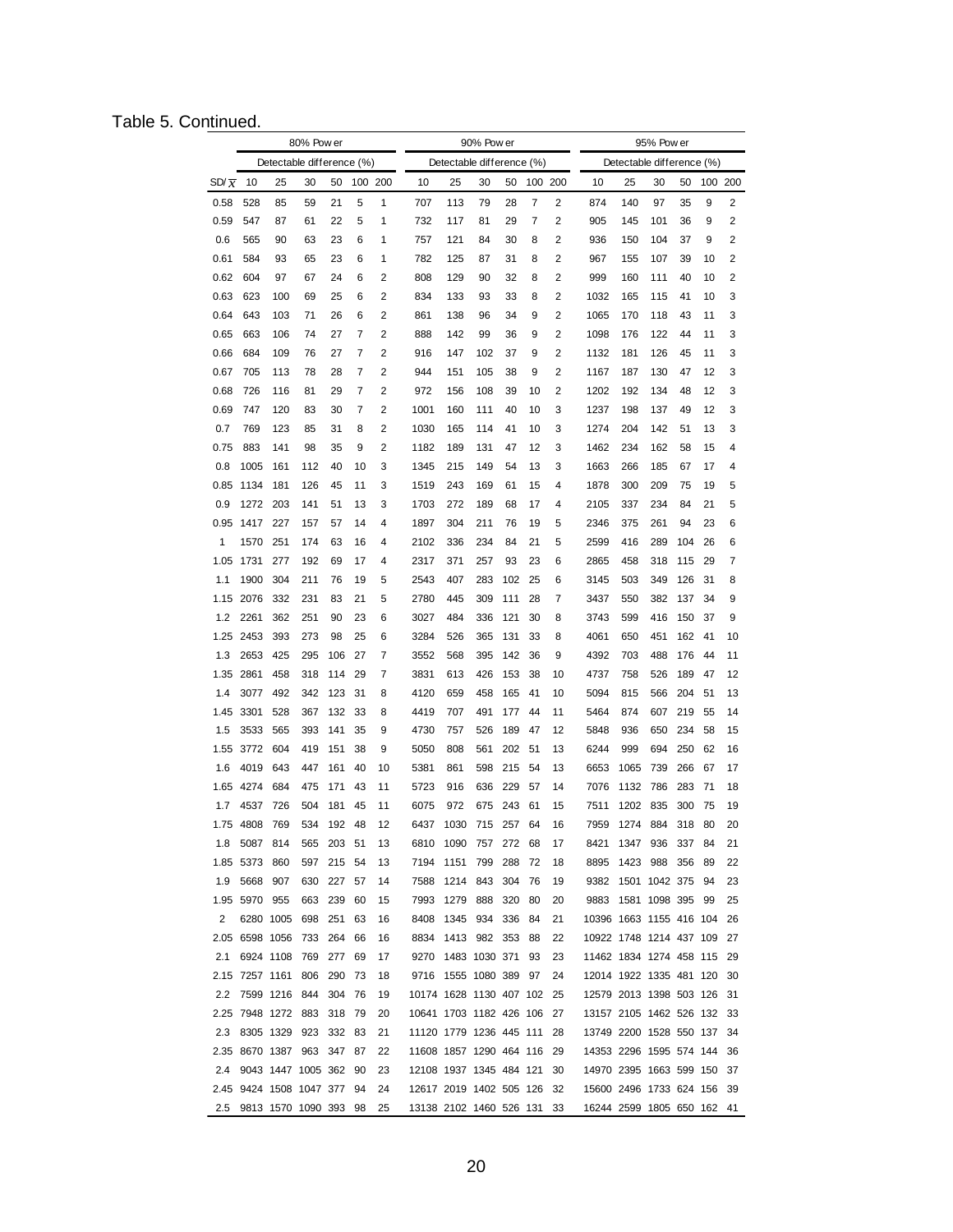|                   |              |               |               | Confidence level $(\alpha)$ |               |
|-------------------|--------------|---------------|---------------|-----------------------------|---------------|
| Power $(1-\beta)$ | 70%          | 80%           | 90%           | 95%                         | 99%           |
| 80%               | 7.05(3.73)   | 9.02(5.67)    | 12.37 (9.02)  | 15.70 (12.37)               | 23.36 (20.07) |
| 90%               | 10.74 (6.52) | 13.14 (9.02)  | 17.13 (13.14) | 21.02 (17.13)               | 29.76 (26.04) |
| 95%               | 14.38 (9.41) | 17.13 (12.37) | 21.65 (17.13) | 25.99 (21.65)               | 35.63 (31.55) |

Table 6. 2-tail (1-tail in parenthesis) *k*-values used to calculate sample sizes to detect a desired difference in a mean with differing levels of confidence and power. From Bonar and Divens (2000).